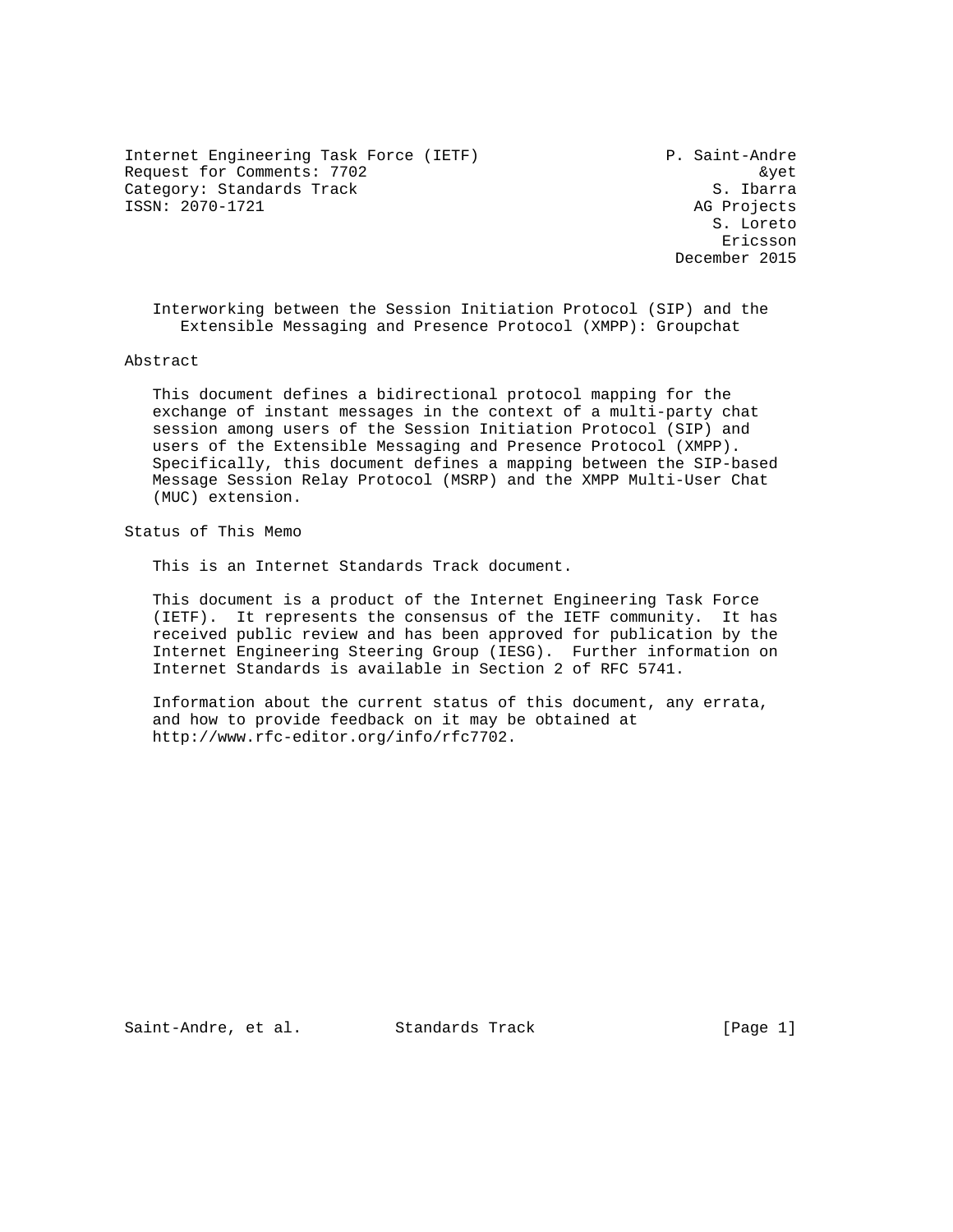### Copyright Notice

 Copyright (c) 2015 IETF Trust and the persons identified as the document authors. All rights reserved.

 This document is subject to BCP 78 and the IETF Trust's Legal Provisions Relating to IETF Documents

 (http://trustee.ietf.org/license-info) in effect on the date of publication of this document. Please review these documents carefully, as they describe your rights and restrictions with respect to this document. Code Components extracted from this document must include Simplified BSD License text as described in Section 4.e of the Trust Legal Provisions and are provided without warranty as described in the Simplified BSD License.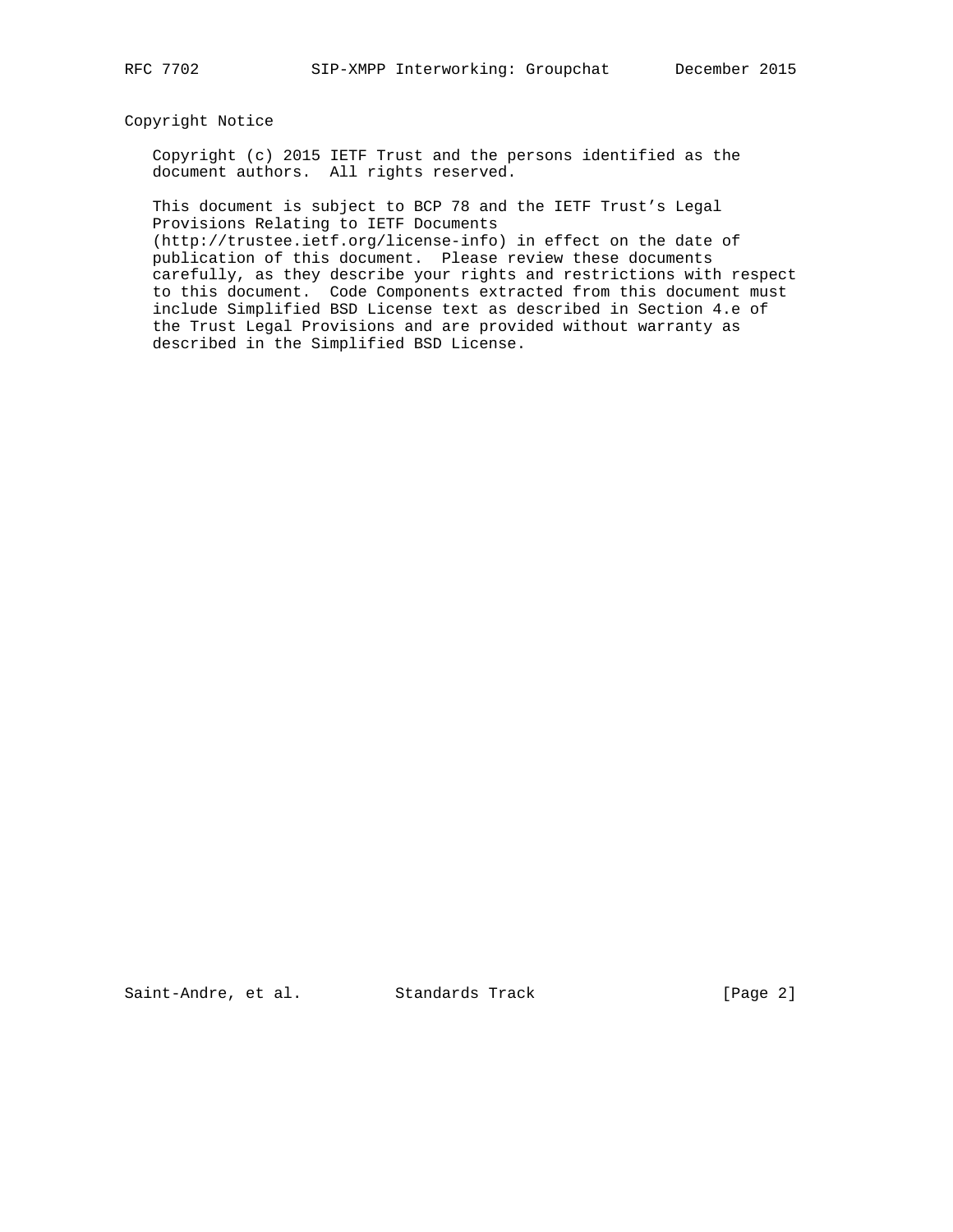# Table of Contents

| $1$ .            |                                                       |
|------------------|-------------------------------------------------------|
| $\mathfrak{D}$ . |                                                       |
|                  |                                                       |
| 4 <sup>1</sup>   |                                                       |
| 5 <sub>1</sub>   | Multi-party Messaging Session from XMPP MUC to MSRP 8 |
|                  |                                                       |
|                  |                                                       |
|                  |                                                       |
|                  |                                                       |
|                  |                                                       |
|                  | 5.5.1. Send a Message to All Occupants $\ldots$ 19    |
|                  | 5.5.2. Send a Private Message 21                      |
|                  |                                                       |
|                  |                                                       |
|                  |                                                       |
|                  |                                                       |
|                  | 6. MSRP Multi-party Messaging Session to XMPP MUC 25  |
|                  |                                                       |
|                  |                                                       |
|                  |                                                       |
|                  | 6.3.1. Send a Message to All Occupants 32             |
|                  | $6.3.2.$ Send a Private Message 34                    |
|                  |                                                       |
|                  | 6.5. Invite Another User to a Room 35                 |
|                  |                                                       |
| 7.               | Handling of Nicknames and Display Names 37            |
|                  |                                                       |
|                  |                                                       |
|                  |                                                       |
|                  |                                                       |
|                  |                                                       |
|                  |                                                       |
|                  |                                                       |
|                  |                                                       |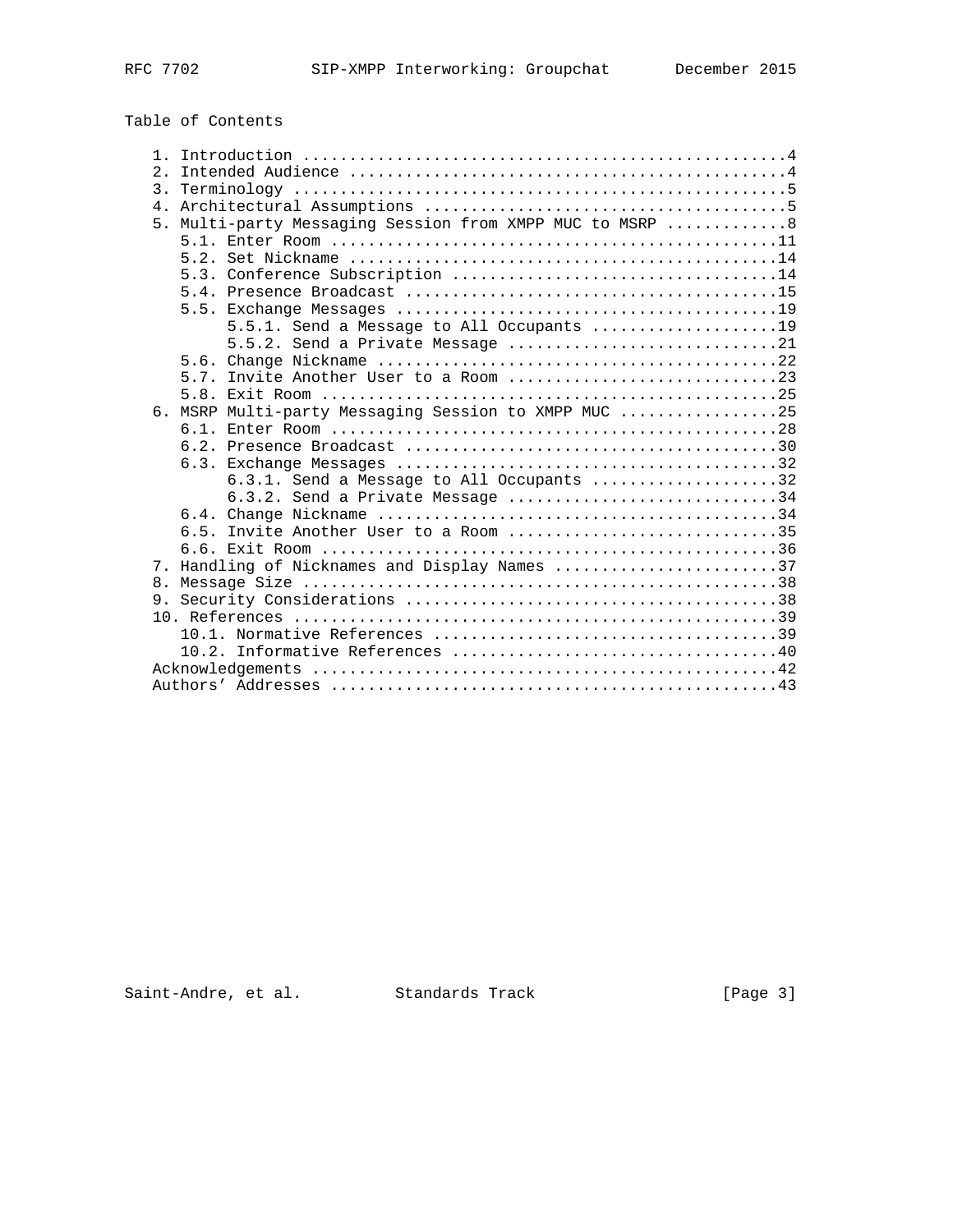## 1. Introduction

 Both the Session Initiation Protocol (SIP) [RFC3261] and the Extensible Messaging and Presence Protocol (XMPP) [RFC6120] can be used for the purpose of multi-party text chat over the Internet. To ensure interworking between these technologies, it is important to define bidirectional protocol mappings.

 The architectural assumptions underlying such protocol mappings are provided in [RFC7247], including the mapping of addresses and error conditions. This document specifies mappings for multi-party text chat sessions (often called "groupchat"); specifically, this document defines a mapping between the XMPP Multi-User Chat (MUC) extension [XEP-0045] and SIP-based multi-party chat using Message Session Relay Protocol (MSRP) [RFC4975] as specified in [RFC7701].

 Both MUC and MSRP contain a large set of features, such as the ability to administer rooms, kick out and ban users, reserve a nickname within a room, change room subject, enable room moderation, and destroy the room. This document covers only a basic subset of groupchat features: joining a room, establishing or changing (but not permanently registering) a room nickname, modifying presence information within the room, sending a message to all participants, sending a private message to a single participant, inviting another user to the room, and leaving the room. Future documents might define mappings for additional features beyond this set.

#### 2. Intended Audience

 The documents in this series are intended for use by software developers who have an existing system based on one of these technologies (e.g., SIP), and who would like to enable communication from that existing system to systems based on the other technology (e.g., XMPP). We assume that readers are familiar with the core specifications for both SIP [RFC3261] and XMPP [RFC6120], with the base document for this series [RFC7247], and with the following groupchat-related specifications:

- o Multi-party Chat Using MSRP [RFC7701]
- o Multi-User Chat [XEP-0045]

Saint-Andre, et al. Standards Track [Page 4]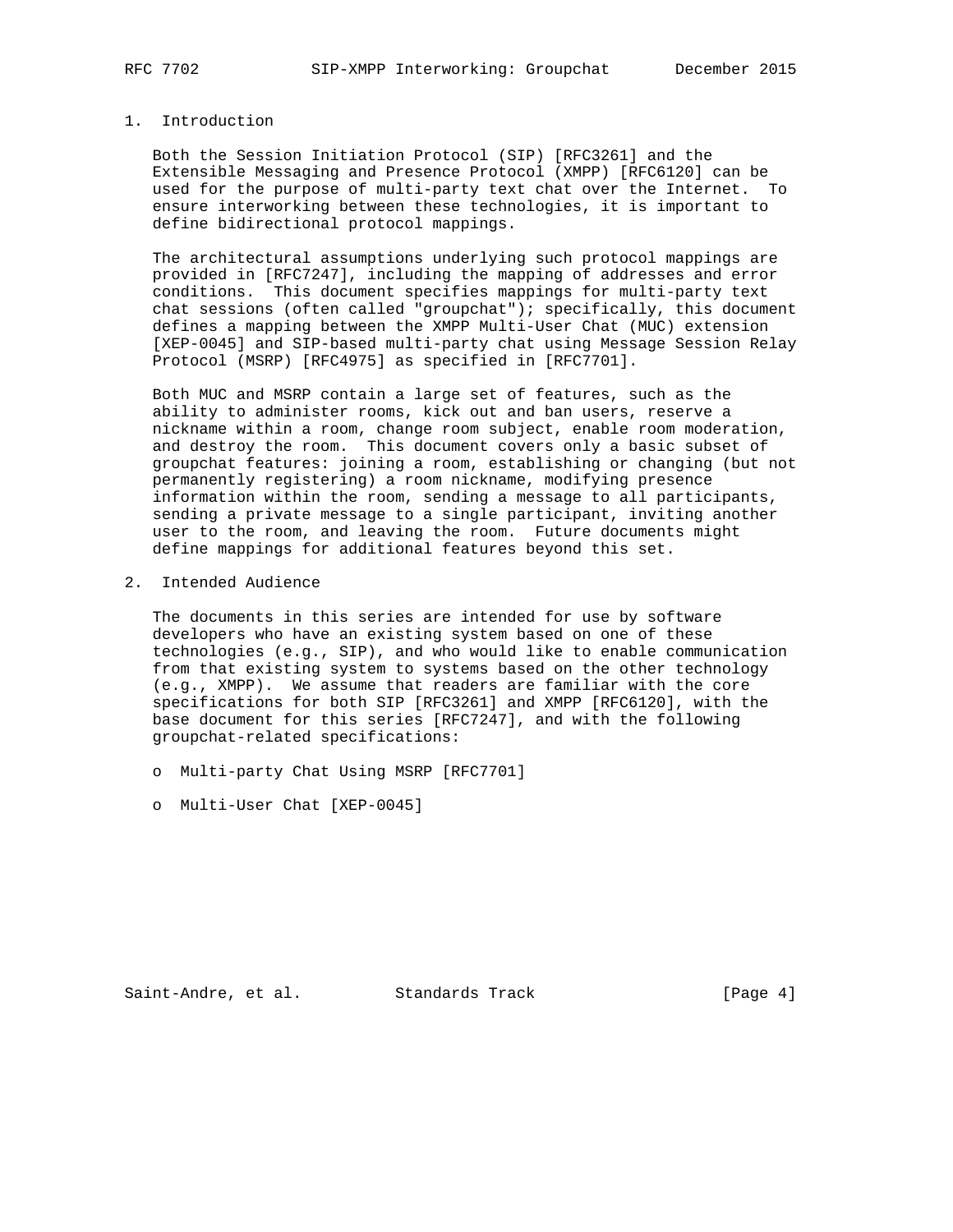## 3. Terminology

 A number of technical terms used here are defined in [RFC3261], [RFC4975], [RFC6120], and [XEP-0045].

 In flow diagrams, MSRP traffic is shown using arrows such as "%%%>", SIP traffic is shown using arrows such as "\*\*\*>", XMPP traffic is shown using arrows such as "...>".

 In protocol flows and examples, provisional SIP responses have been elided for the sake of brevity.

 The key words "MUST", "MUST NOT", "REQUIRED", "SHALL", "SHALL NOT", "SHOULD", "SHOULD NOT", "RECOMMENDED", "NOT RECOMMENDED", "MAY", and "OPTIONAL" in this document are to be interpreted as described in [RFC2119].

4. Architectural Assumptions

 XMPP and MSRP differ in their assumptions regarding groupchat traffic. In XMPP, a message of type "groupchat" is just another stanza and is handled directly by an XMPP server or routed to an associated server component for multi-user chat. By contrast, sessions (including groupchat sessions) in MSRP are considered to be a type of media (similar to audio/video sessions): signaling to set up, manage, and tear down the session is handled by a "conference focus" [RFC4353] (here we assume via SIP), but the session data itself is handled by a separate entity called an MSRP switch. How the conference focus and MSRP switch communicate is a matter of implementation and deployment.

 An architectural diagram for a possible gateway deployment is shown below, where the entities have the following significance:

- o romeo@example.org -- a SIP user.
- o romeo@example.org;gr=dr4hcr0st3lup4c -- a particular endpoint associated with the SIP user.
- o example.org -- a SIP proxy with an associated SIP-to-XMPP gateway ("S2X GW") to XMPP.
- o chat.example.org -- a SIP-based conference focus and MSRP switch with an associated MSRP-to-SIP gateway ("M2X GW") to XMPP.
- o montague@chat.example.org -- a conference at an MSRP switch; not shown in diagram.

Saint-Andre, et al. Standards Track [Page 5]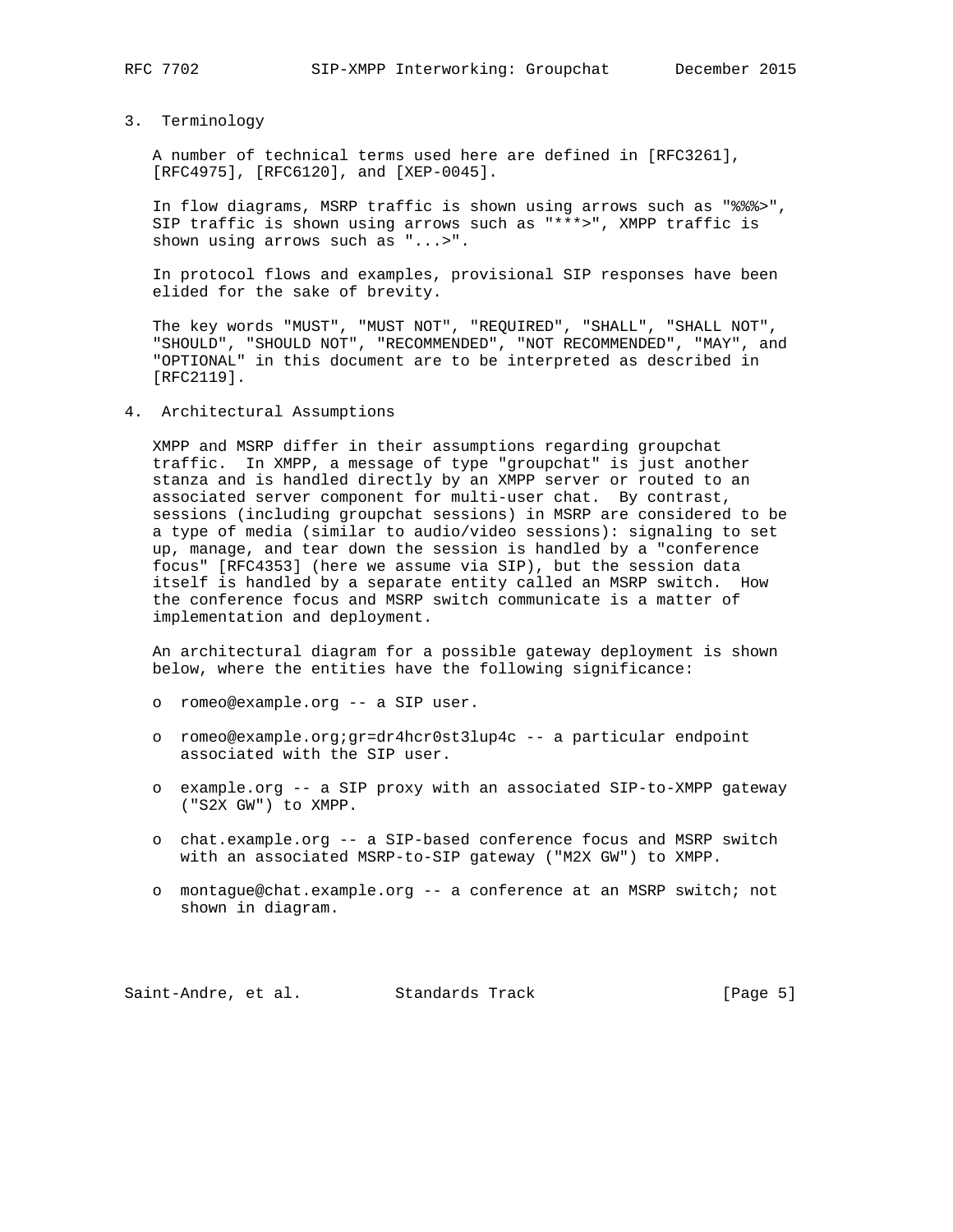- o juliet@example.com -- an XMPP user.
- o juliet@example.com/yn0cl4bnw0yr3vym -- a particular endpoint associated with the XMPP user.
- o example.com -- an XMPP server with an associated XMPP-to-SIP gateway ("X2S GW") to SIP and an XMPP-to-MSRP gateway ("X2M GW") to MSRP.
- o rooms.example.com -- an XMPP MUC service associated with example.com.
- o capulet@rooms.example.com -- a chat room at an XMPP MUC service; not shown in diagram.

 These are logical entities, and several of them might be co-located in the same physical entity. For example, the SIP conference focus and MSRP switch and associated gateways, or the XMPP server and MUC service and associated gateways, might be part of the same deployed code. In addition, it is likely that an XMPP service would not have separate gateways for XMPP-to-SIP translation and XMPP-to-MSRP translation, but would instead have a single gateway.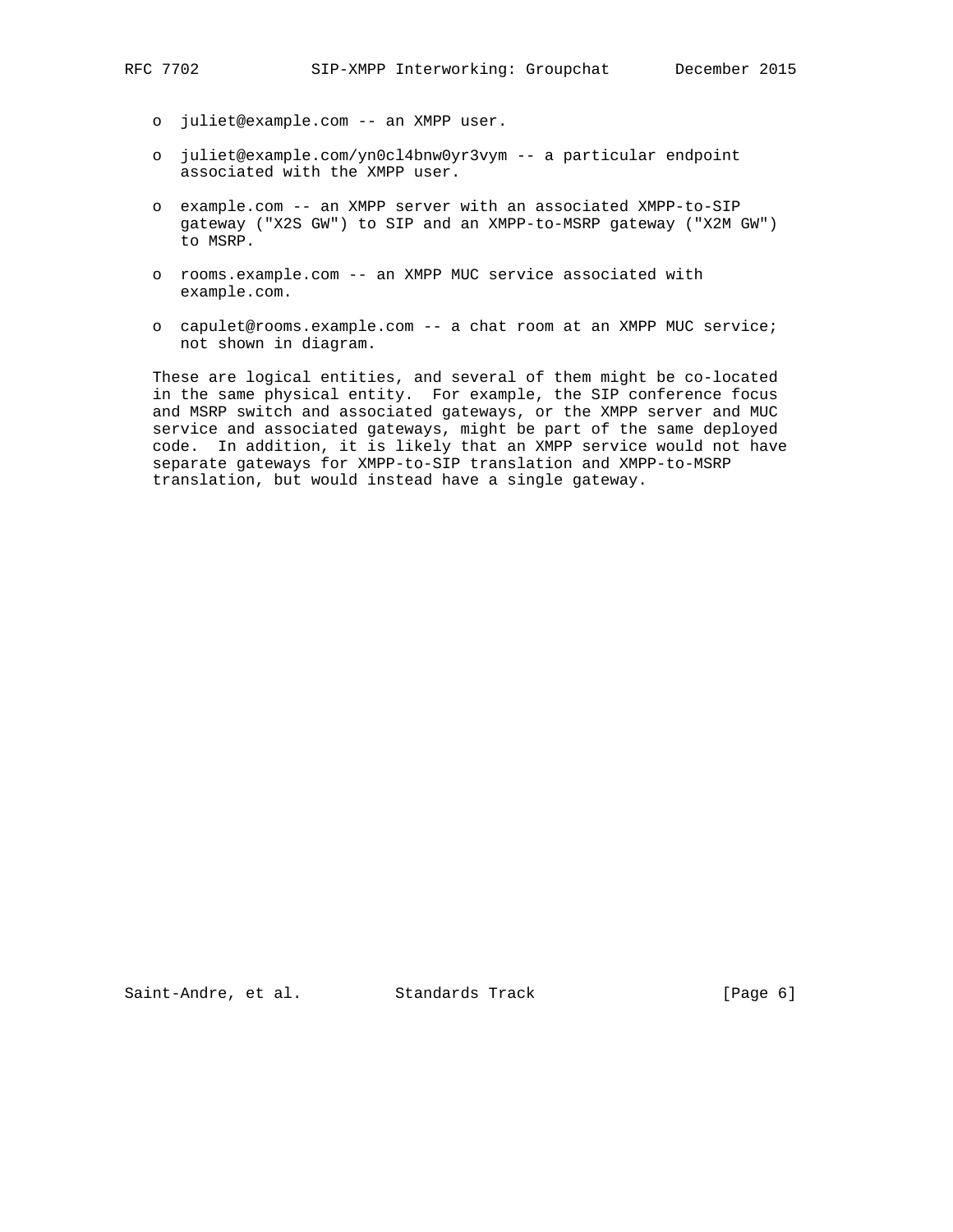| RFC. | 7702 |  |
|------|------|--|
|      |      |  |

| &&&&&&&&&&&&&&&   |                                                                            |                                                                                                                                   | chat.example.org  <%%%%%%%%%%                                                            |                                                                                                                                |
|-------------------|----------------------------------------------------------------------------|-----------------------------------------------------------------------------------------------------------------------------------|------------------------------------------------------------------------------------------|--------------------------------------------------------------------------------------------------------------------------------|
| &&&&  <br>&       | $(MSRP \text{ switch})$ +-----+                                            |                                                                                                                                   | နွ                                                                                       |                                                                                                                                |
| &<br>&            |                                                                            | M2X                                                                                                                               | နွ                                                                                       |                                                                                                                                |
|                   |                                                                            |                                                                                                                                   |                                                                                          |                                                                                                                                |
|                   |                                                                            |                                                                                                                                   | °                                                                                        |                                                                                                                                |
|                   |                                                                            |                                                                                                                                   | る                                                                                        |                                                                                                                                |
|                   |                                                                            |                                                                                                                                   |                                                                                          |                                                                                                                                |
|                   |                                                                            |                                                                                                                                   | °                                                                                        |                                                                                                                                |
|                   |                                                                            | :                                                                                                                                 | $+ - - - - +$                                                                            |                                                                                                                                |
| &                 | ە<br>ج                                                                     |                                                                                                                                   | X2M                                                                                      |                                                                                                                                |
| &<br>&            | န့                                                                         |                                                                                                                                   | GW                                                                                       |                                                                                                                                |
| &<br>&.           | ిం                                                                         | : . >                                                                                                                             |                                                                                          |                                                                                                                                |
| &<br>&.           | ⊱                                                                          |                                                                                                                                   |                                                                                          |                                                                                                                                |
| &                 | ⊱                                                                          |                                                                                                                                   |                                                                                          |                                                                                                                                |
| &                 |                                                                            | X2S                                                                                                                               | example.com                                                                              |                                                                                                                                |
| (conference<br>&  | ႜ                                                                          | GW                                                                                                                                | (XMPP server)                                                                            |                                                                                                                                |
| focus)<br>&       | ి                                                                          |                                                                                                                                   |                                                                                          |                                                                                                                                |
| &.                | ୡ<br>S2X                                                                   |                                                                                                                                   |                                                                                          |                                                                                                                                |
| &.                | GW                                                                         | $\ldots$                                                                                                                          |                                                                                          |                                                                                                                                |
| &.                | နွ                                                                         |                                                                                                                                   | (MUC service)                                                                            |                                                                                                                                |
| δ£                | ৡ                                                                          |                                                                                                                                   |                                                                                          |                                                                                                                                |
| & +               | နွ                                                                         |                                                                                                                                   |                                                                                          |                                                                                                                                |
| example.org<br>&& |                                                                            |                                                                                                                                   |                                                                                          |                                                                                                                                |
|                   |                                                                            |                                                                                                                                   |                                                                                          |                                                                                                                                |
|                   | S2X<br>⊱                                                                   |                                                                                                                                   |                                                                                          |                                                                                                                                |
|                   | GW                                                                         |                                                                                                                                   |                                                                                          |                                                                                                                                |
|                   | ⊱                                                                          |                                                                                                                                   |                                                                                          |                                                                                                                                |
|                   |                                                                            |                                                                                                                                   |                                                                                          |                                                                                                                                |
|                   |                                                                            |                                                                                                                                   |                                                                                          |                                                                                                                                |
|                   |                                                                            |                                                                                                                                   |                                                                                          |                                                                                                                                |
|                   |                                                                            |                                                                                                                                   |                                                                                          |                                                                                                                                |
|                   |                                                                            |                                                                                                                                   |                                                                                          |                                                                                                                                |
|                   |                                                                            |                                                                                                                                   |                                                                                          |                                                                                                                                |
|                   | &<br>&.<br>&<br>&<br>&<br>&<br>&<br>&<br>&<br>&<br>&<br>&<br>&<br>$^\star$ | ి<br>ి<br>ి<br>%<br>ి<br>%<br>$(SIP proxy)$ +-----+<br>ిం<br>⊱<br>romeo@example.org<br>;gr=dr4hcr0st3lup4c<br>--SIP/MSRP DOMAIN-- | GW<br>chat.example.org   <*******/*<br>$* * / *$<br>*<br>*<br>$^\star$<br>$ $ <********* | ٥,<br>/////////////////////////////////////<br>rooms.example.com<br>juliet@example.com<br>/yn0cl4bnw0yr3vym<br>--XMPP DOMAIN-- |

Saint-Andre, et al. Standards Track [Page 7]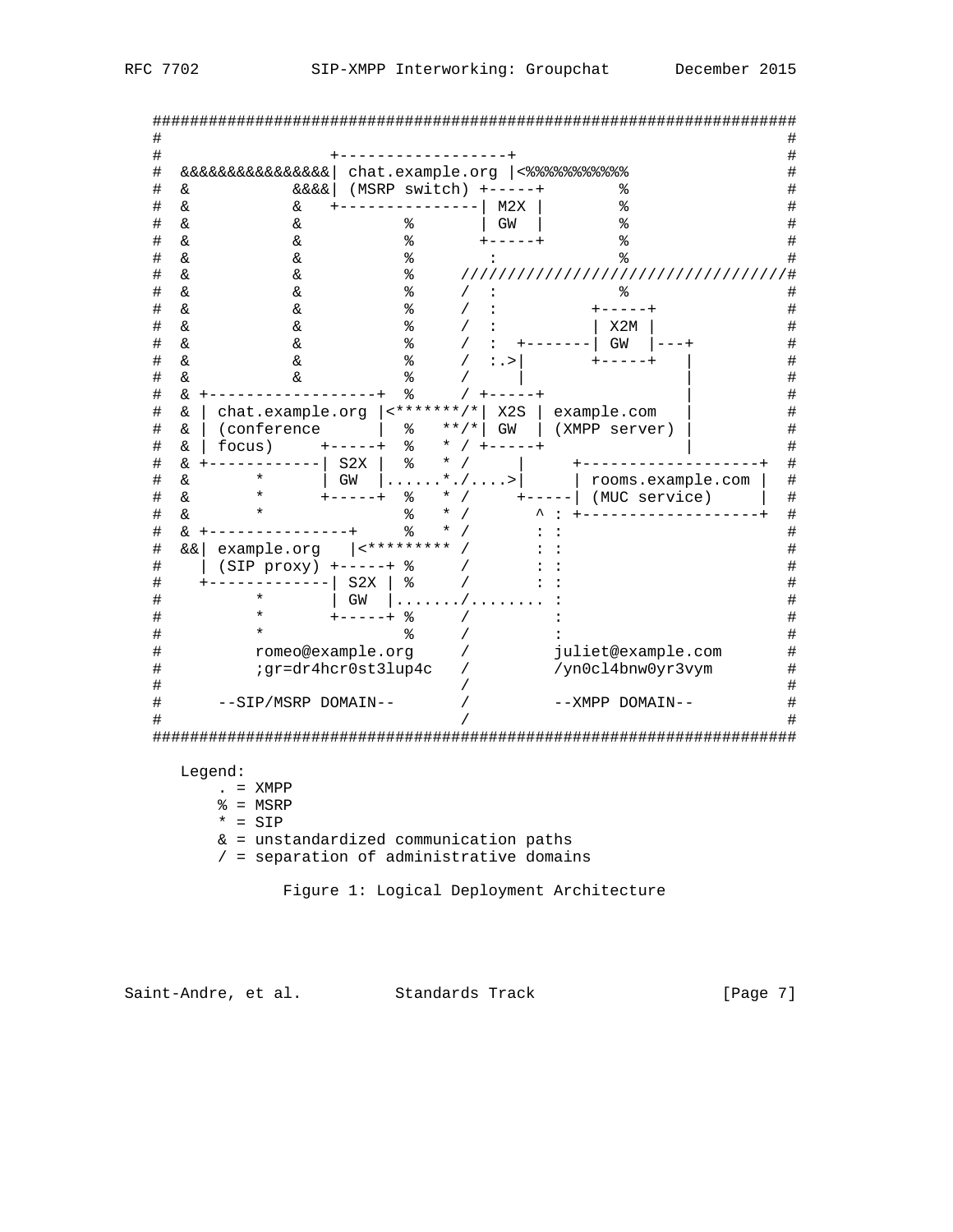In SIP, there is no necessity for a SIP user such as romeo@example.org to make use of his SIP proxy in order to join a chat room on the XMPP network; for example, he could try to directly find a SIP service at example.com or independently locate a SIP-to- XMPP gateway. Although, as a simplifying assumption, this document shows the more expected path of using one's "home" SIP proxy and shows gateways as associated with the sending domain, nothing in this document ought to be construed as discouraging other deployment architectures or communication paths (e.g., services hosting their own inbound gateways).

5. Multi-party Messaging Session from XMPP MUC to MSRP

 This section describes how to map an XMPP MUC session to an MSRP Multi-party Messaging session. The following diagram outlines the overall protocol flow of a sample session, which includes some optional exchanges (such as sending messages, changing a nickname, and inviting another user).

| XMPP        | XMPP     |                  |                    | SIP                                  |          | MSRP   |
|-------------|----------|------------------|--------------------|--------------------------------------|----------|--------|
| User        | Server   |                  |                    | Conference                           |          | Switch |
|             | + X2S GW |                  |                    | Focus                                | + M2X GW |        |
|             | & X2M GW |                  | $+$ S2X GW         |                                      |          |        |
| $(F1)$ XMPP |          |                  |                    |                                      |          |        |
| enter room  |          |                  |                    |                                      |          |        |
|             |          |                  |                    |                                      |          |        |
|             |          | (F2) SIP INVITE  |                    |                                      |          |        |
|             |          | **************** |                    |                                      |          |        |
|             |          |                  |                    | (F3)                                 |          |        |
|             |          |                  |                    | unstandardized                       |          |        |
|             |          |                  |                    | interaction                          |          |        |
|             |          |                  |                    | <&&&&&&&&&&&&&&&                     |          |        |
|             |          | (F4) SIP 200 OK  |                    |                                      |          |        |
|             |          | **************** |                    |                                      |          |        |
|             |          | (F5) SIP ACK     |                    |                                      |          |        |
|             |          | **************** |                    |                                      |          |        |
|             |          |                  |                    | (F6) MSRP SEND (bodiless)            |          |        |
|             |          |                  |                    | 응응응응응응응응응응응응응응응응응응응응응응응응응응응응응응응응응응응응 |          |        |
|             |          | (F7) MSRP 200 OK |                    |                                      |          |        |
|             |          |                  |                    | <응응응응응응응응응응응응응응응응응응응응응응응응응응응응응응응응응응응 |          |        |
|             |          |                  | (F8) MSRP NICKNAME | 응응응응응응응응응응응응응응응응응응응응응응응응응응응응응응응응응응응  |          |        |
|             |          |                  | (F9) MSRP 200 OK   |                                      |          |        |
|             |          |                  |                    | <응응응응응응응응응응응응응응응응응응응응응응응응응응응응응응응응응응응 |          |        |
|             |          |                  |                    |                                      |          |        |

Saint-Andre, et al. Standards Track [Page 8]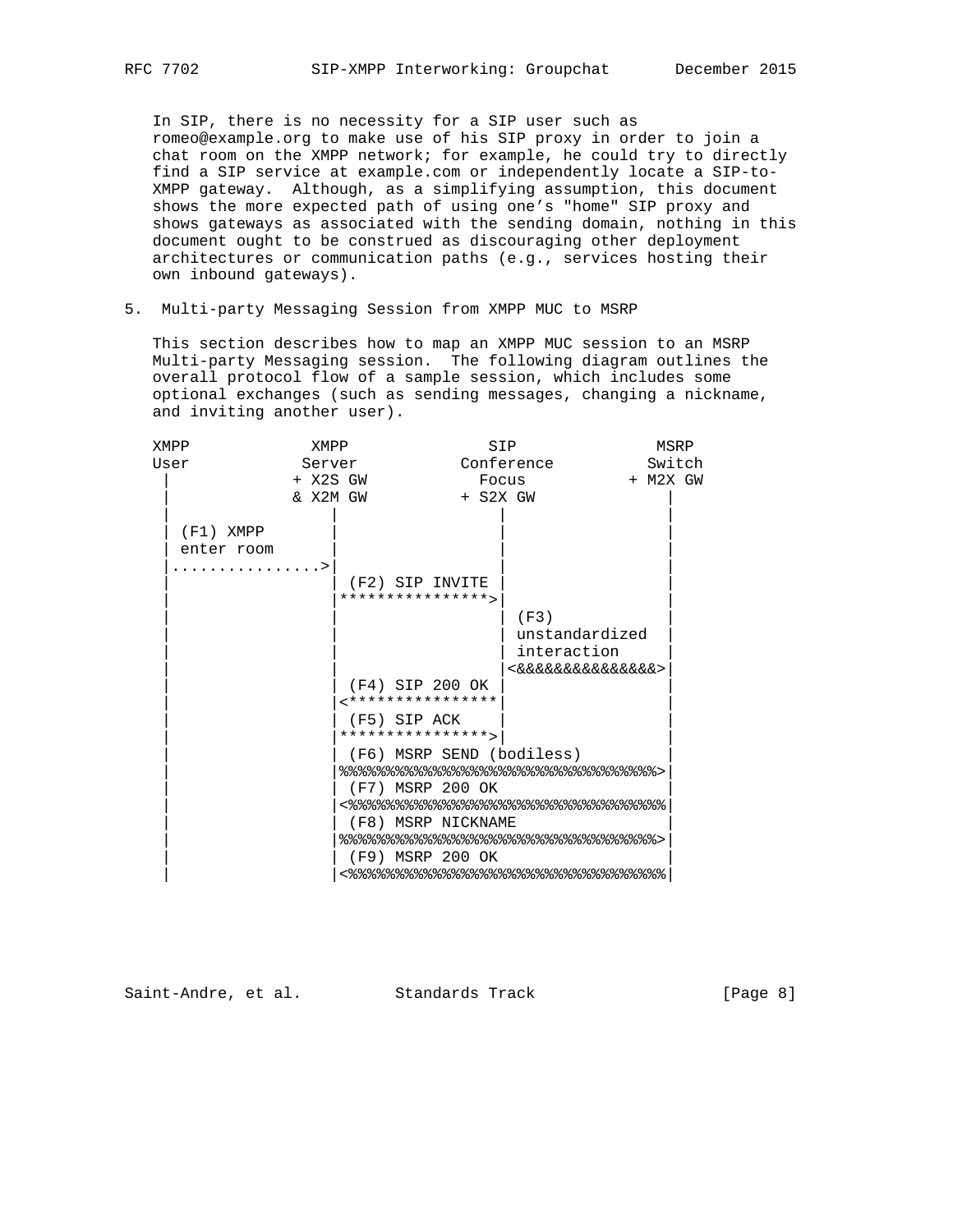|              | $(F10)$ SIP                                               |
|--------------|-----------------------------------------------------------|
|              | SUBSCRIBE                                                 |
|              | Event:                                                    |
|              | conference                                                |
|              | ****************>                                         |
|              | (F11) SIP 200 OK<br>****************                      |
|              | (F12) SIP NOTIFY                                          |
|              | ****************                                          |
|              | (F13) SIP 200 OK                                          |
|              | ****************>                                         |
| $(F14)$ XMPP |                                                           |
| presence     |                                                           |
| <            |                                                           |
| $(F15)$ XMPP |                                                           |
| MUC subject  |                                                           |
| <            |                                                           |
|              |                                                           |
| $(F16)$ XMPP |                                                           |
| groupchat    |                                                           |
| message      |                                                           |
|              |                                                           |
|              | (F17) MSRP SEND                                           |
|              | 응응응응응응응응응응응응응응응응응응응응응응응응응응응응응응응응응응응응<br>(F18) MSRP 200 OK |
|              | <응응응응응응응응응응응응응응응응응응응응응응응응응응응응응응응응응응응응응                    |
| $(F19)$ XMPP |                                                           |
| groupchat    |                                                           |
| message      |                                                           |
| <            |                                                           |
|              |                                                           |
| $(F20)$ XMPP |                                                           |
| private      |                                                           |
| message      |                                                           |
|              |                                                           |
|              | (F21) MSRP SEND                                           |
|              | 응응응응응응응응응응응응응응응응응응응응응응응응응응응응응응응응응응응응                      |
|              | (F22) MSRP 200 OK                                         |
|              | <%%%%%%%%%%%%%%%%%%%%%%%%%%%%%%                           |
|              |                                                           |
| (F23) XMPP   |                                                           |
| presence:    |                                                           |
| change nick  |                                                           |
| . >          |                                                           |

Saint-Andre, et al. Standards Track [Page 9]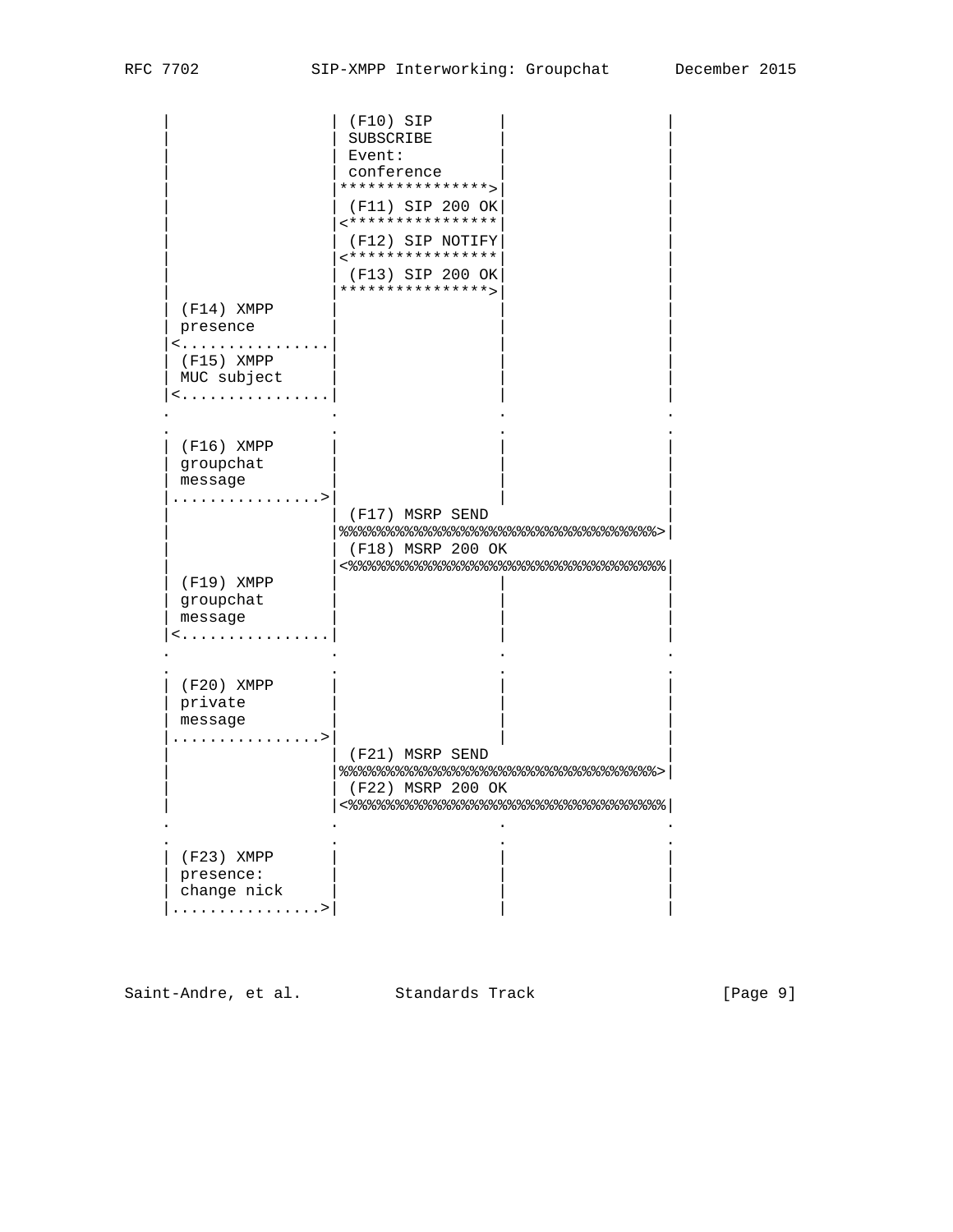| $(F26)$ XMPP<br>presence<br>error<br>< | (F24) MSRP NICKNAME<br>응응응응응응응응응응응응응응응응응응응응응응응응응응응응응응응응응응응<br>(F25) MSRP 425 Error |  |
|----------------------------------------|------------------------------------------------------------------------------------|--|
| (F27) XMPP<br>message:<br>invite       |                                                                                    |  |
| . >                                    | (F28) SIP<br>REFER<br>****************>                                            |  |
|                                        | (F29) SIP<br>200 OK<br>****************                                            |  |
|                                        | (F30) SIP<br>NOTIFY<br>****************                                            |  |
| (F31) XMPP<br>presence:                |                                                                                    |  |
| exit room                              |                                                                                    |  |
| $\ldots \ldots$                        |                                                                                    |  |
|                                        | (F32) SIP BYE<br>****************>                                                 |  |
|                                        | (F33) SIP                                                                          |  |
|                                        | 200 OK                                                                             |  |
| $(F34)$ XMPP                           | ****************                                                                   |  |
| presence                               |                                                                                    |  |
| unavailable                            |                                                                                    |  |
|                                        |                                                                                    |  |

 Detailed protocol flows and mappings are provided in the following sections.

Saint-Andre, et al. Standards Track [Page 10]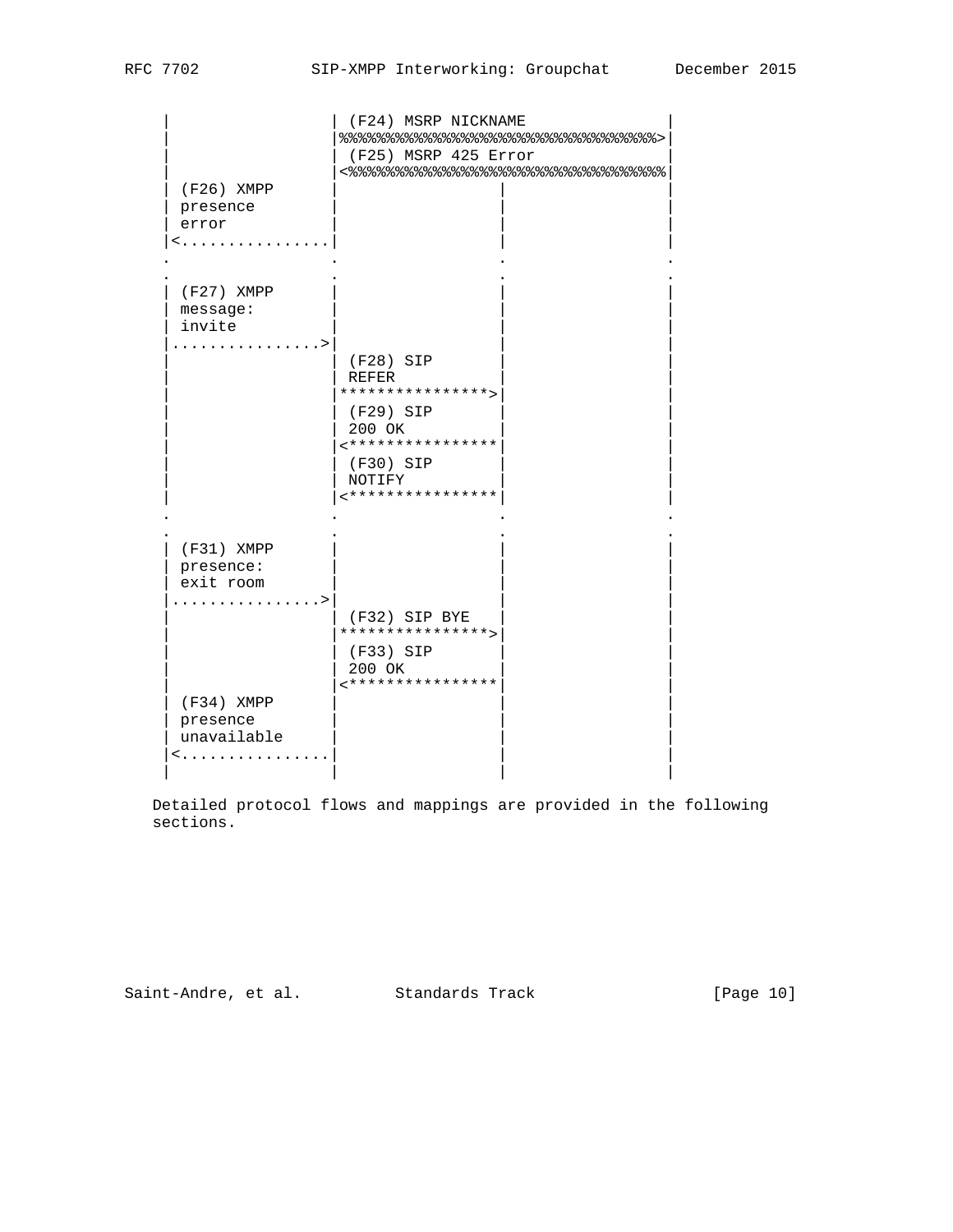## 5.1. Enter Room

 As defined in the XMPP Multi-User Chat (MUC) specification [XEP-0045], when an XMPP user (say, "juliet@example.com") wants to join a groupchat room (say, "montague@chat.example.org"), she sends a directed <presence/> stanza [RFC6121] to that chat room. In her request she also specifies the nickname she wants to use within the room (say, "JuliC"); in XMPP this room nickname is the resourcepart of an occupant JID (thus "montague@chat.example.org/JuliC"). The joining client signals its ability to speak the multi-user chat protocol by including in the initial presence stanza an empty <x/> element qualified by the 'http://jabber.org/protocol/muc' namespace.

```
 Example 1: Juliet Enters Room (F1)
```

```
 | <presence from='juliet@example.com/yn0cl4bnw0yr3vym'
      | to='montague@chat.example.org/JuliC'>
     | <x xmlns='http://jabber.org/protocol/muc'/>
 | </presence>
```
 Upon receiving such a presence stanza, the XMPP server needs to determine the identity of the domainpart in the 'to' address, which it does by following the procedures discussed in [RFC7247]. Here we assume that the XMPP server has determined the domain is serviced by a SIP server, that it contains or has available to it an XMPP-to-SIP gateway or connection manager (which enables it to speak natively to SIP servers), and that it hands off the presence stanza to the XMPP-to-SIP gateway.

 Because a multi-user chat service accepts the presence stanza shown above as a request to enter a room, the XMPP-to-SIP gateway transforms it into a SIP INVITE request.

Saint-Andre, et al. Standards Track [Page 11]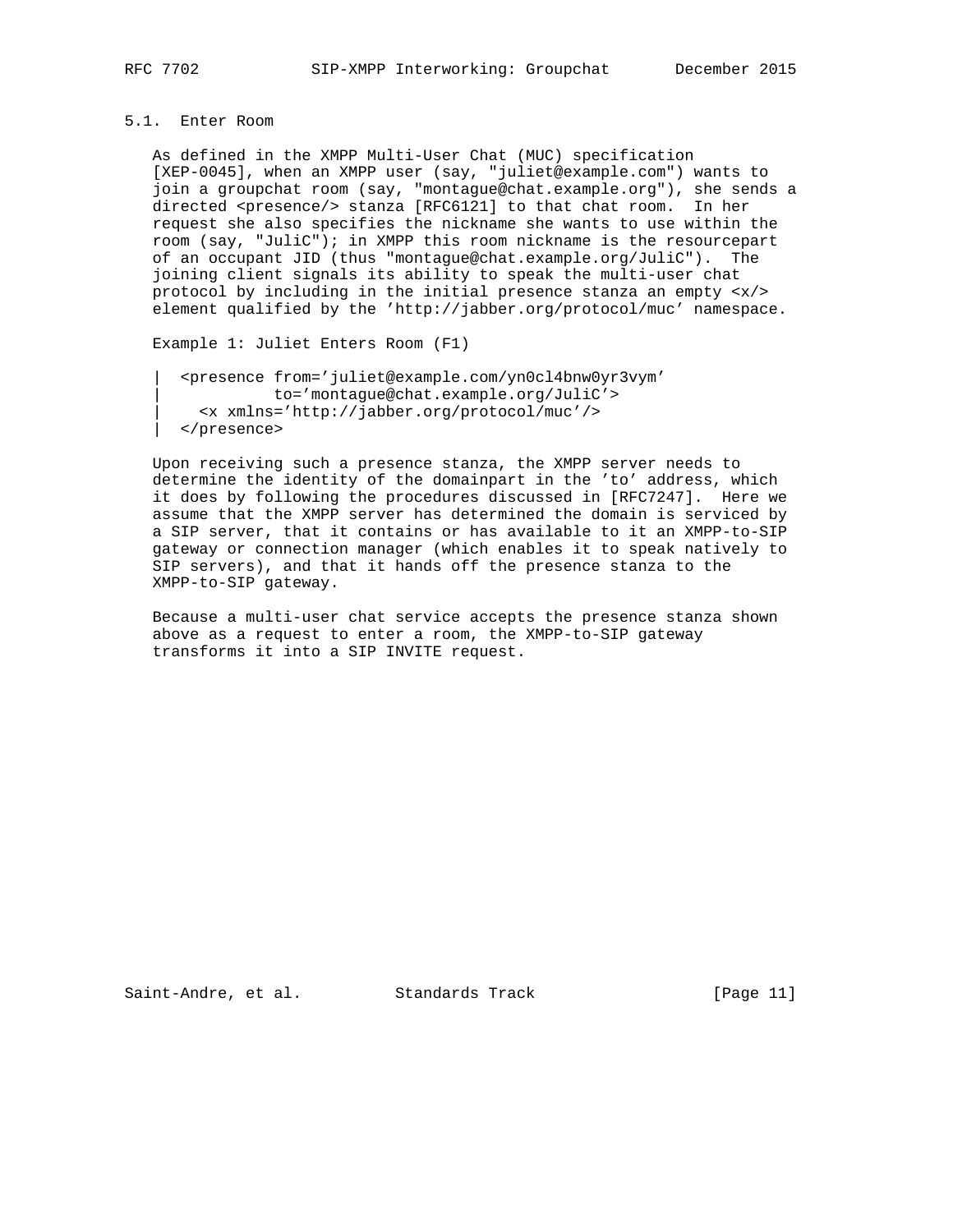Example 2: SIP Mapping of Room Join (F2)

 | INVITE sip:montague@chat.example.org SIP/2.0 | To: <sip:montague@chat.example.org> | From: "Juliet" <sip:juliet@example.com>;tag=786 | Contact: <sip:juliet@example.com>;gr=yn0cl4bnw0yr3vym | Call-ID: BC466C1C-E01D-4FD1-B766-9AD174BAF2E7 | CSeq: 1 INVITE | Content-Type: application/sdp | Content-Length: ...

 | c=IN IP4 x2s.example.org | m=message 7654 TCP/MSRP \* | a=accept-types:text/cpim | a=accept-wrapped-types:text/plain text/html a=path:msrp://x2m.example.com:7654/jshA7weztas;tcp | a=chatroom:nickname private-messages

 Here the Session Description Protocol (SDP) offer specifies the XMPP to-MSRP gateway on the XMPP side (in the SDP 'path' attribute specified in [RFC4975]) as well as other particulars of the session.

 There is no direct mapping for the MSRP URIs. In fact, an MSRP URI identifies a session of instant messages at a particular device; it is ephemeral and has no meaning outside the scope of that session. The authority component of the MSRP URI here MUST contain the XMPP-to-MSRP gateway hostname or numeric IP address (as well as, in accordance with [RFC4975], an explicit port number).

 The mapping of XMPP syntax elements to SIP and [RFC4566] syntax elements MUST be as shown in the following table.

Table 1: Message Syntax Mapping from XMPP to SIP/SDP

| XMPP Element or Attribute | SIP Header or SDP Contents |
|---------------------------|----------------------------|
| from                      | From                       |
| to (without the /nick)    | To                         |

 As shown in the foregoing example and described in [RFC7247], the XMPP-to-SIP gateway MUST map the bare JID ("localpart@domainpart") of the XMPP sender to the SIP From header and include the resourcepart of the full JID as the Globally Routable User Agent URI (GRUU)

Saint-Andre, et al. Standards Track [Page 12]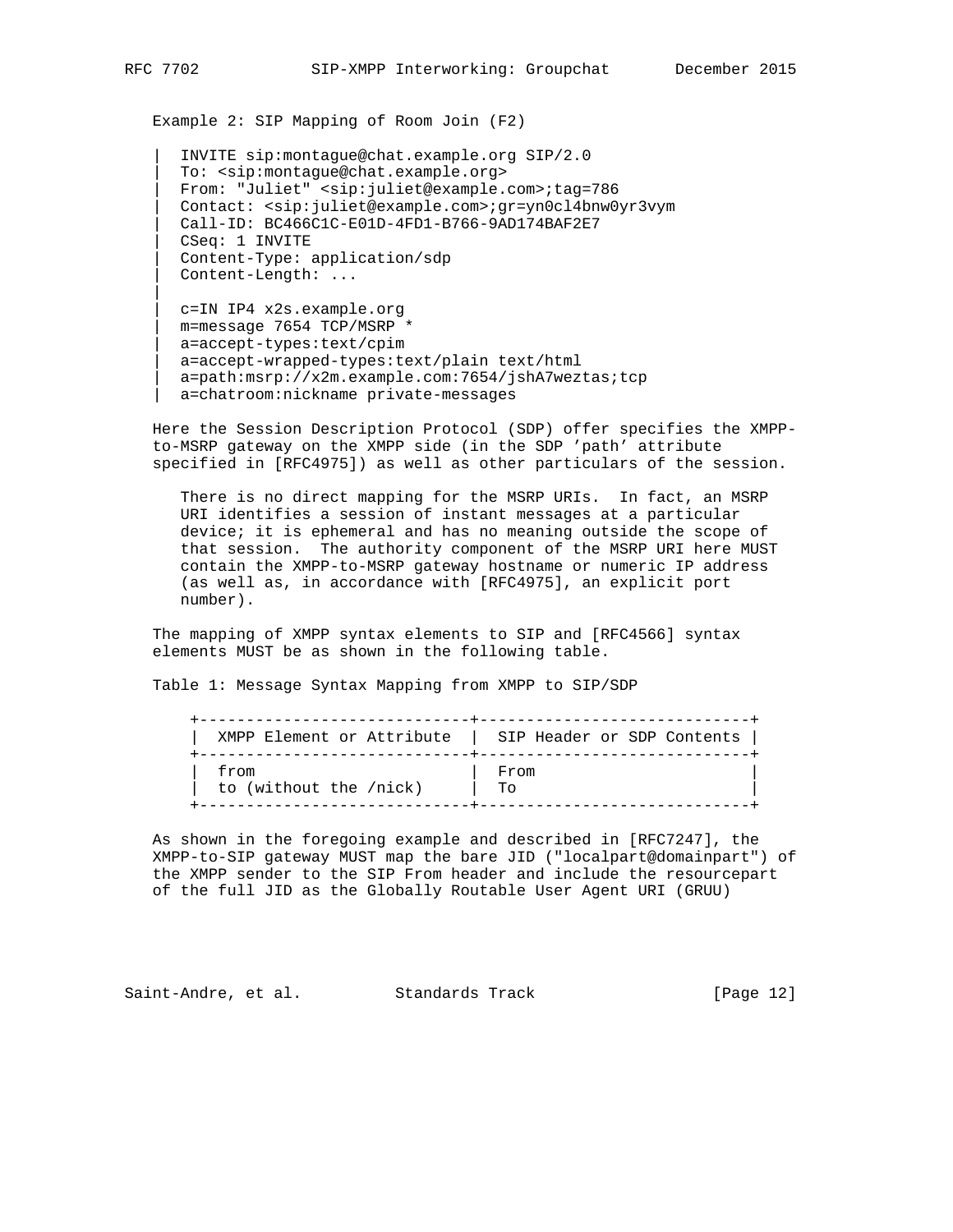portion [RFC5627] of the SIP URI. However, note that a SIP response uses the same From and To as in the SIP request, whereas an XMPP response swaps the from and to attributes.

 Here we assume that the SIP conference focus accepts the session establishment. The Contact header field of the SIP 200 OK response includes the 'isfocus' feature tag specified in [RFC4353] along with other relevant feature tags. The conference focus also includes an answer session description that acknowledges the choice of media, specifies the MSRP URI of the switch (in the 'path' attribute specified in [RFC4975]), and contains the extensions specified in [RFC7701].

```
 Example 3: Chat Room Accepts Session Establishment (F4)
```
 | SIP/2.0 200 OK | From: "Juliet" <sip:juliet@example.com>;tag=786 | To: <sip:montague@chat.example.org>;tag=087js | Call-ID: BC466C1C-E01D-4FD1-B766-9AD174BAF2E7 | CSeq: 1 INVITE | Contact: <sip:montague@chat.example.org;transport=tcp>;isfocus | Content-Type: application/sdp | Content-Length: ...

```
v=0 | c=IN IP4 example.org
s=- | m=message 12763 TCP/MSRP *
 | a=accept-types:message/cpim
 | a=accept-wrapped-types:text/plain text/html
 | a=path:msrp://chat.example.org:12763/kjhd37s2s20w2a;tcp
a=chatroom:nickname private-messages
```
 Upon receiving such a response, the XMPP-to-SIP gateway sends a SIP ACK to the conference focus on behalf of the joining user.

Example 4: Gateway Sends ACK to Conference Focus (F5)

ACK sip:montague@chat.example.org SIP/2.0 | To: <sip:montague@chat.example.org>;tag=087js | From: "Juliet" <sip:juliet@example.com>;tag=786 | Call-ID: BC466C1C-E01D-4FD1-B766-9AD174BAF2E7 | CSeq: 2 ACK

 In accordance with [RFC4975], the gateway sends a bodiless MSRP message (F6) to the switch immediately upon establishing the connection, and the switch acknowledges that message (F7).

Saint-Andre, et al. Standards Track [Page 13]

||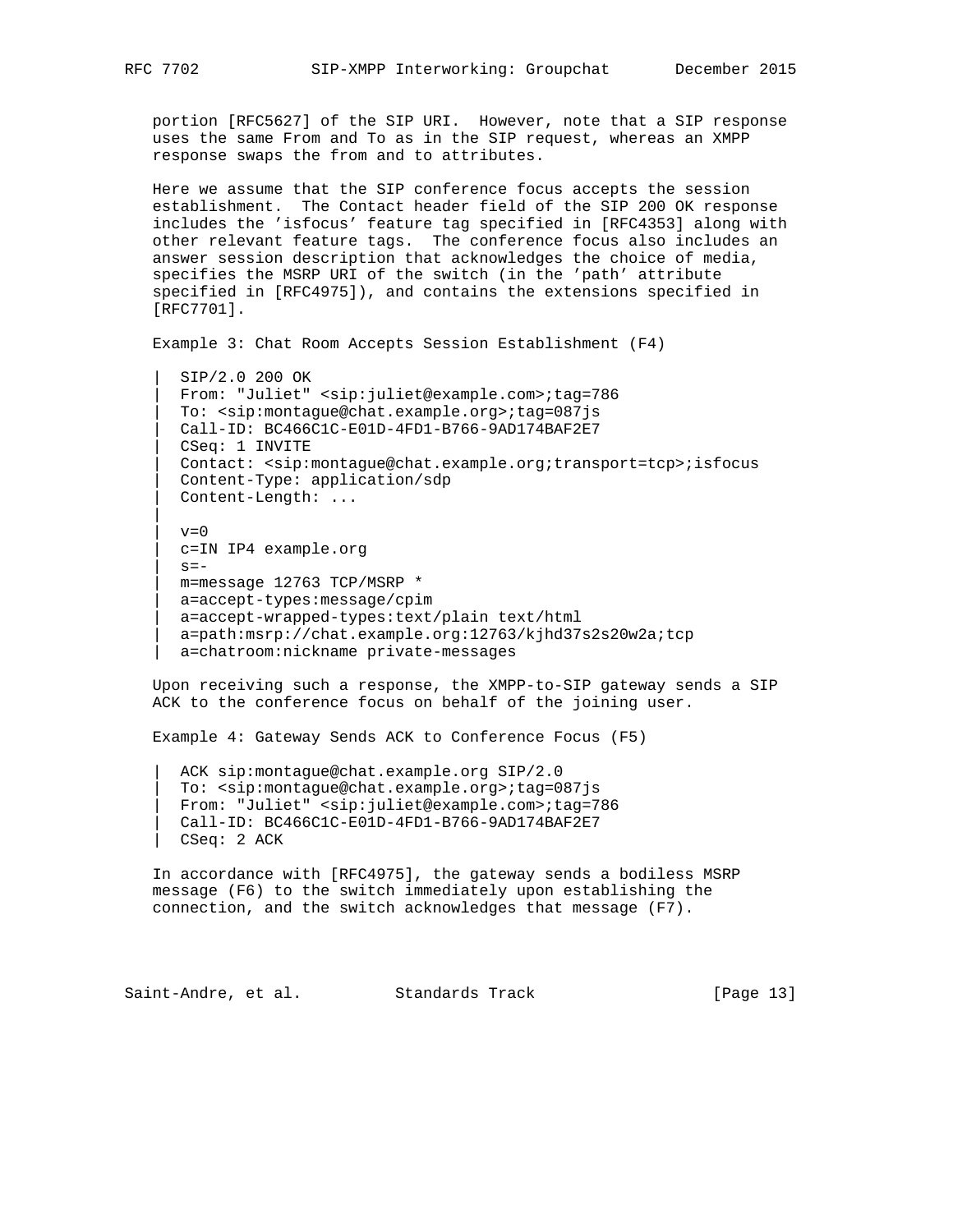5.2. Set Nickname

 If the chat room server accepted the session, the XMPP-to-MSRP gateway sets up the nickname as received in the presence stanza (i.e., the resourcepart of the 'to' address, such as "JuliC" in "montague@chat.example.org/JuliC"). This is done using the extension specified in [RFC7701].

Example 5: Gateway Sets Up Nickname (F8)

 | MSRP a786hjs2 NICKNAME | To-Path: msrp://montague@chat.example.org:12763/kjhd37s2s20w2a;tcp | From-Path: msrp://x2m.example.com:7654/jshA7weztas;tcp | Use-Nickname: "JuliC" | -------a786hjs2

 The MSRP switch analyzes the existing allocation of nicknames, accepts the nickname proposal, and answers with a 200 response.

Example 6: MSRP Switch Accepts Nickname Proposal (F9)

 | MSRP a786hjs2 200 OK | To-Path: msrp://x2m.example.com:7654/jshA7weztas;tcp | From-Path: msrp://montague@chat.example.org:12763/kjhd37s2s20w2a ;tcp | -------a786hjs2

 This section assumes that the nickname request is successful. The error flow resulting from a nickname conflict is described under Section 5.6.

5.3. Conference Subscription

 As mentioned in [RFC7701], the joining user will typically also subscribe to a conference event package (see [RFC4575] and [RFC6502]) at the focus. Although such a subscription is not required by [RFC7701] in practice the temporary and context-dependent presence subscriptions and room rosters involved in joining an XMPP MUC room are best mapped to the conference event package.

Saint-Andre, et al. Standards Track [Page 14]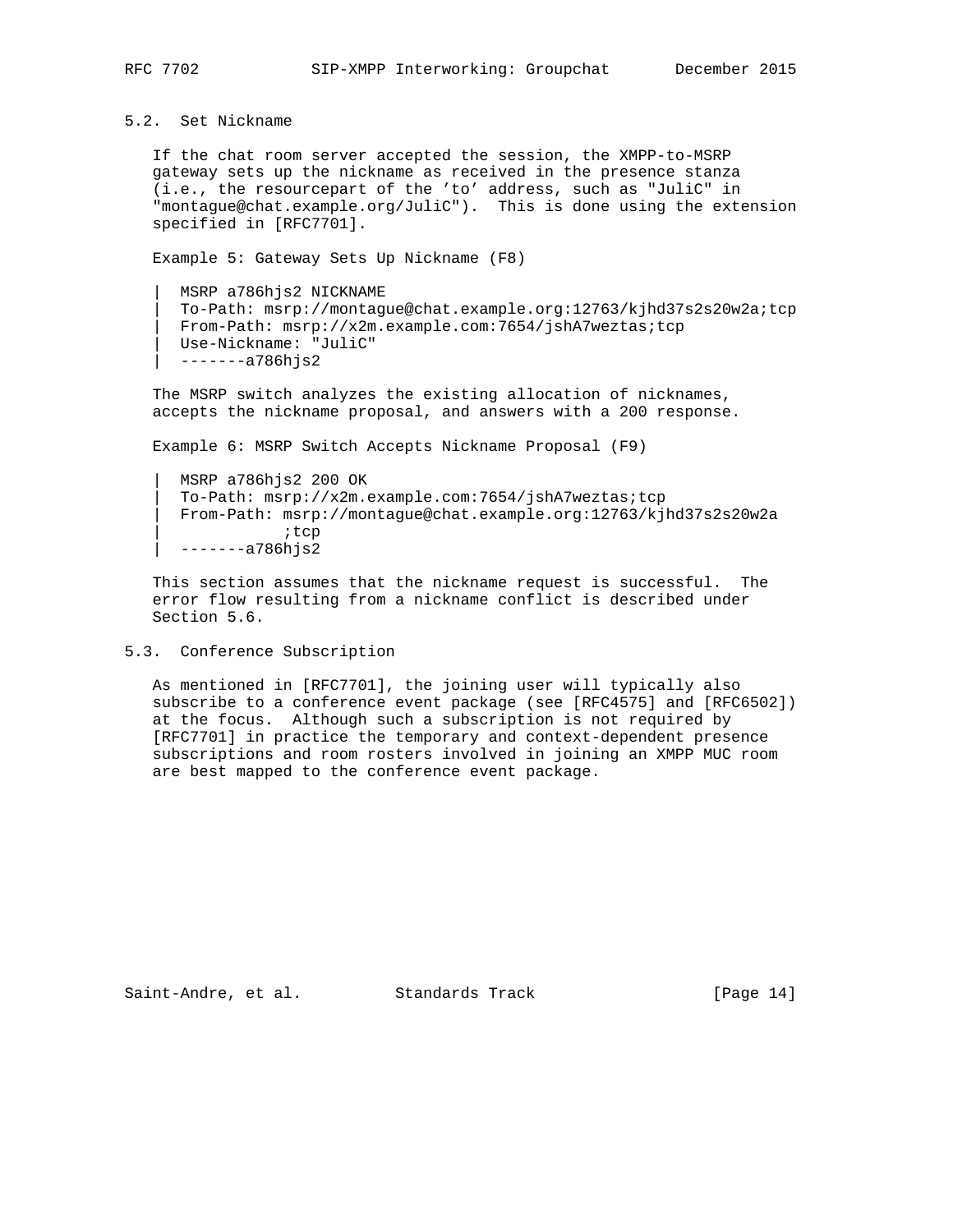Example 7: Gateway Subscribes to the Conference (F10)

 | SUBSCRIBE sip:montague@chat.example.org SIP/2.0 | To: <sip:montague@chat.example.org>;tag=087js | From: "Juliet" <sip:juliet@example.com>;tag=786 | Contact: <sip:juliet@example.com>;gr=yn0cl4bnw0yr3vym | Call-ID: BC466C1C-E01D-4FD1-B766-9AD174BAF2E7 | CSeq: 3 SUBSCRIBE | Event: conference | Expires: 600 | Accept: application/conference-info+xml | Allow-Events: conference | Content-Length: 0

The focus will accept or reject the request based on local policy.

Example 8: Focus Accepts Subscription Request (F11)

 | SIP/2.0 200 OK | To: <sip:montague@chat.example.org>;tag=087js | From: "Juliet" <sip:juliet@example.com>;tag=786 | Call-ID: BC466C1C-E01D-4FD1-B766-9AD174BAF2E7 | CSeq: 3 SUBSCRIBE | Contact: <sip:montague@chat.example.org;transport=tcp>;isfocus | Expires: 600 | Content-Length: 0

 If the conference focus accepts the request to enter a room, the XMPP user expects to receive back presence information from all the existing occupants of the room. To make this happen, the XMPP-to-SIP gateway subscribes to the conference event package [RFC4575] at the focus.

### 5.4. Presence Broadcast

 When the conference event package subscription is completed, the focus sends to the XMPP-to-SIP gateway a NOTIFY request containing the presence information of all the existing occupants, represented using the format defined in [RFC4575].

Saint-Andre, et al. Standards Track [Page 15]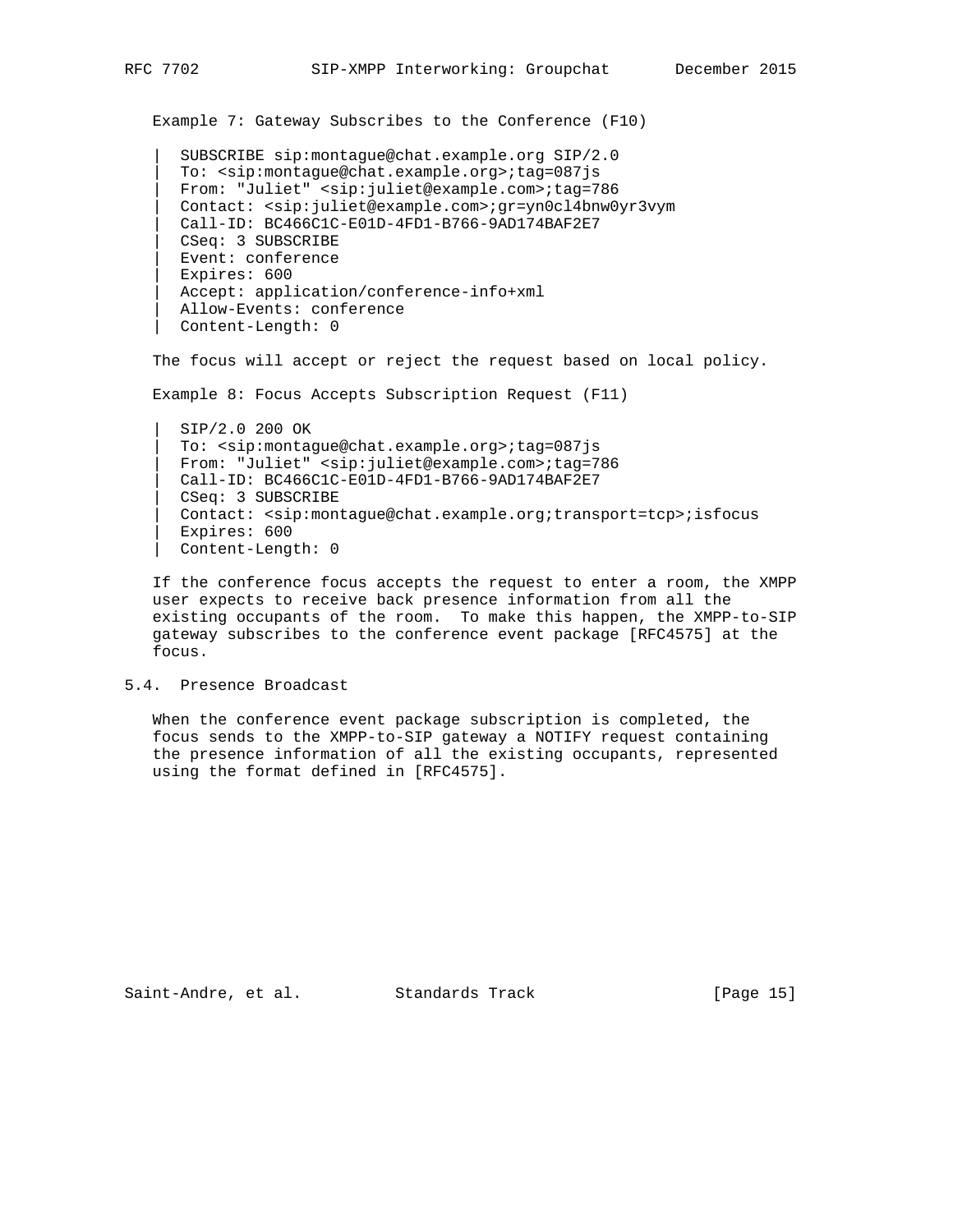```
 Example 9: Conference Focus Sends Presence Information (F12)
    | NOTIFY sip:montague@chat.example.org SIP/2.0
    | To: "Juliet" <sip:juliet@example.com>;tag=786
   | From: <sip:montague@chat.example.org>;tag=087js
   | Call-ID: BC466C1C-E01D-4FD1-B766-9AD174BAF2E7
   | CSeq: 4 NOTIFY
   | Event: conference
    | Subscription-State: active;expires=3600
    | Content-Type: application/conference-info+xml
    | Content-Length: ...
    | <conference-info version="0" state="full"
        | entity="sip:3402934234@chat.example.org">
      | <conference-description>
        | <subject>Today in Verona</subject>
        | <conf-uris>
          | <entry>
            | <uri>tel:+18882934234</uri>
          | </entry>
        | </conf-uris>
      | </conference-description>
      | <users>
        | <user entity="sip:montague@chat.example.org;gr=Romeo"
               | state="full">
          | <display-text>Romeo</display-text>
          | <roles>
             | <entry>participant</entry>
          | </roles>
          | <associated-aors>
             | <entry>
               | <uri>xmpp:romeo@example.org/dr4hcr0st3lup4c</uri>
             | </entry>
          | </associated-aors>
           | <endpoint entity="sip:montague@chat.example.org;gr=Romeo"
                     | state="full">
             | <status>connected</status>
             | <joining-info>
               | <when>2013-12-12T10:01:03.691128+01:00</when>
```
Saint-Andre, et al. Standards Track [Page 16]

| <user entity="sip:montague@chat.example.org;gr=Ben"

| </joining-info>

| state="full">

 | </media> | </endpoint>

| </user>

 | <media id="211835820"> | <type>message</type>

| <display-text>Ben</display-text>

|| ||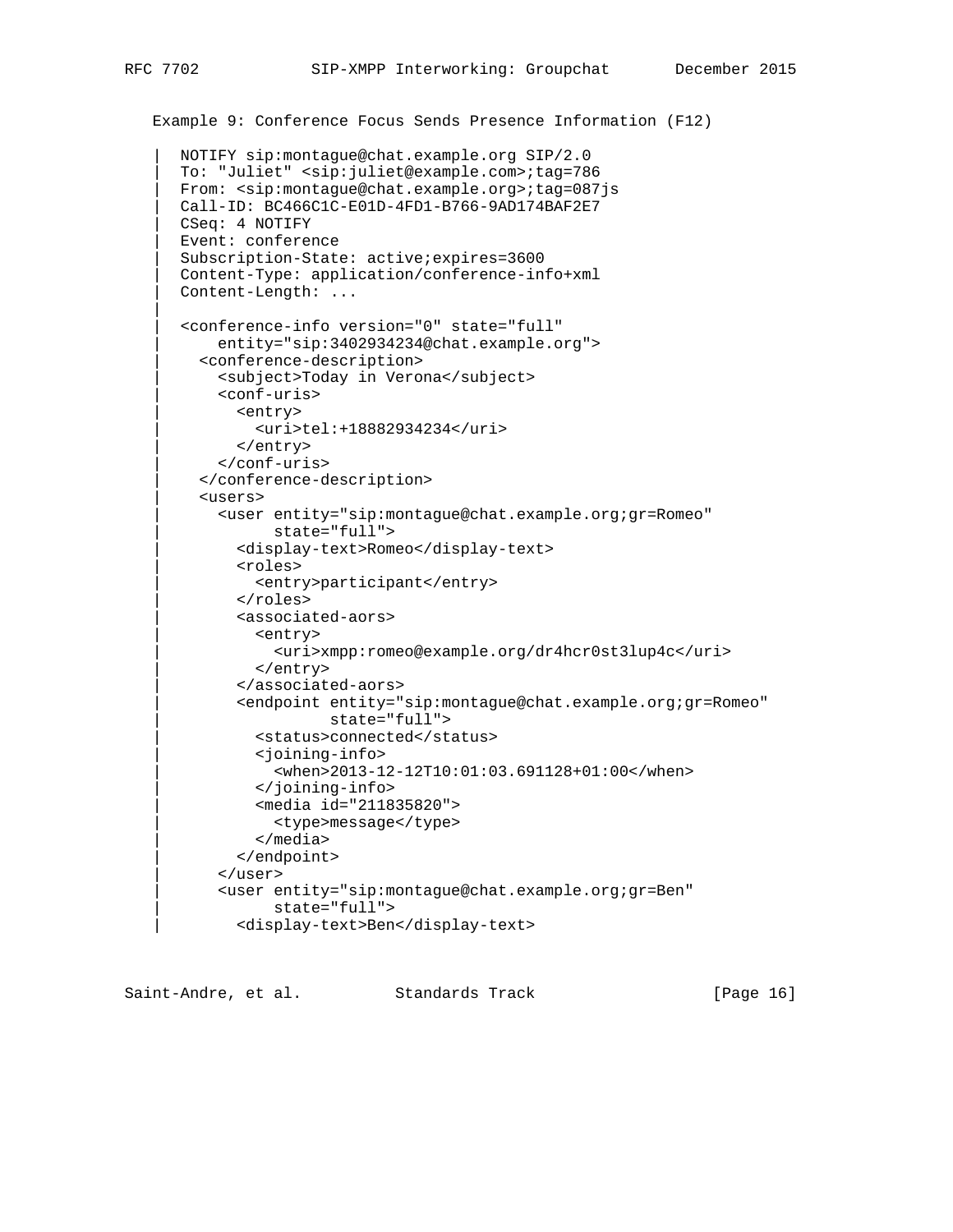```
 | <roles>
         | <entry>participant</entry>
       | </roles>
       | <endpoint entity="sip:montague@chat.example.org;gr=Ben"
                   | state="full">
         | <status>connected</status>
         | <media id="211835821">
           | <type>message</type>
          | </media>
       | </endpoint>
     | </user>
     | <user entity="sip:montague@chat.example.org;gr=JuliC"
           | state="full">
       | <display-text>JuliC</display-text>
       | <roles>
          | <entry>participant</entry>
       | </roles>
        | <endpoint entity="sip:montague@chat.example.org;gr=JuliC"
                    | state="full">
          | <status>connected</status>
          | <media id="211835822">
             | <type>message</type>
          | </media>
        | </endpoint>
     | </user>
   | </users>
 | </conference-info>
```
 The syntax mapping from the RFC 4575 payload to the XMPP participant list MUST be as shown in the following table. (Mappings for elements not mentioned are undefined.)

Table 2: Participant list mapping

| RFC 4575 Element or Attribute                                                                                                                                                             |
|-------------------------------------------------------------------------------------------------------------------------------------------------------------------------------------------|
| <conference-info></conference-info> 'entity'<br>$subject$<br><user></user> 'entity'<br><display-text></display-text><br><endpoint></endpoint> 'entity'<br><user></user> 'associated-aors' |

Saint-Andre, et al. Standards Track [Page 17]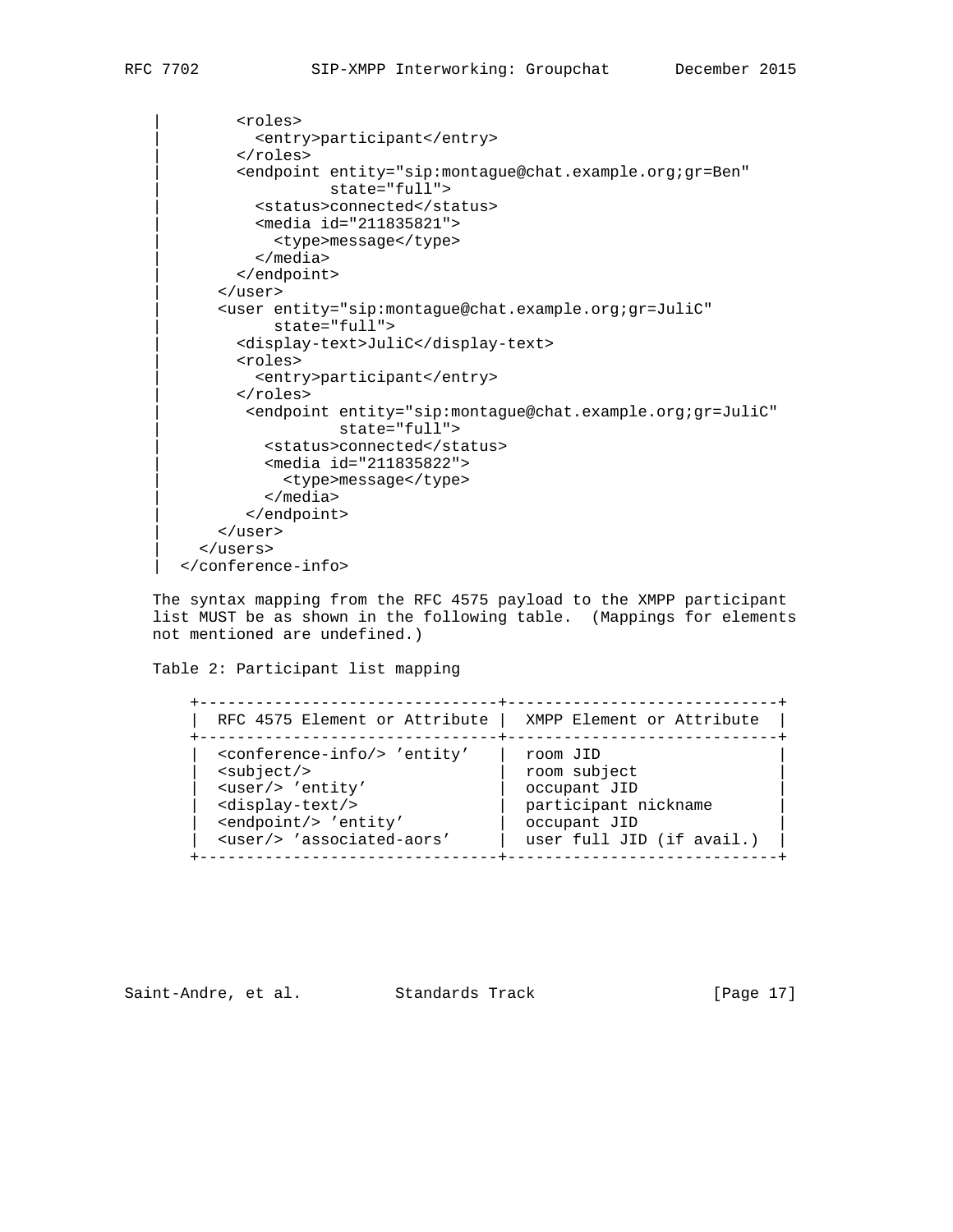Upon receiving such a response, the XMPP-to-SIP gateway sends a SIP 200 OK response to the conference focus (example not shown) and translates the participant list into a series of XMPP presence stanzas.

Example 10: XMPP Mapping of Chat Room Presence (F14)

```
 | <presence from='montague@chat.example.org/Romeo'
           | to='juliet@example.com/yn0cl4bnw0yr3vym'>
  | <x xmlns='http://jabber.org/protocol/muc#user'>
    | <item affiliation='none' role='participant'/>
  \langle / x> | </presence>
```

```
 | <presence from='montague@chat.example.org/Ben'
            | to='juliet@example.com/yn0cl4bnw0yr3vym'>
   | <x xmlns='http://jabber.org/protocol/muc#user'>
    | <item affiliation='none' role='participant'/>
 \rm < / \rm x >
```
| </presence>

```
 | <presence from='montague@chat.example.org/JuliC'
            | to='juliet@example.com/yn0cl4bnw0yr3vym'>
   | <x xmlns='http://jabber.org/protocol/muc#user'>
     | <item affiliation='none' role='participant'/>
     | <status code='110'/>
  \langle / x >
 | </presence>
```
 If the NOTIFY request included a subject, the gateway converts that into a separate XMPP message.

Example 11: XMPP Mapping of Chat Room Subject (F15)

```
 | <message from='montague@chat.example.org/mayor'
          | to='juliet@example.com/yn0cl4bnw0yr3vym'
          | id='mbh2vd68'>
   | <subject>Today in Verona</subject>
 | </message>
```
 The mapping of SIP and [RFC4575] payload syntax elements to XMPP syntax elements MUST be as shown in the following table. (Mappings for elements not mentioned are undefined.)

Saint-Andre, et al. Standards Track [Page 18]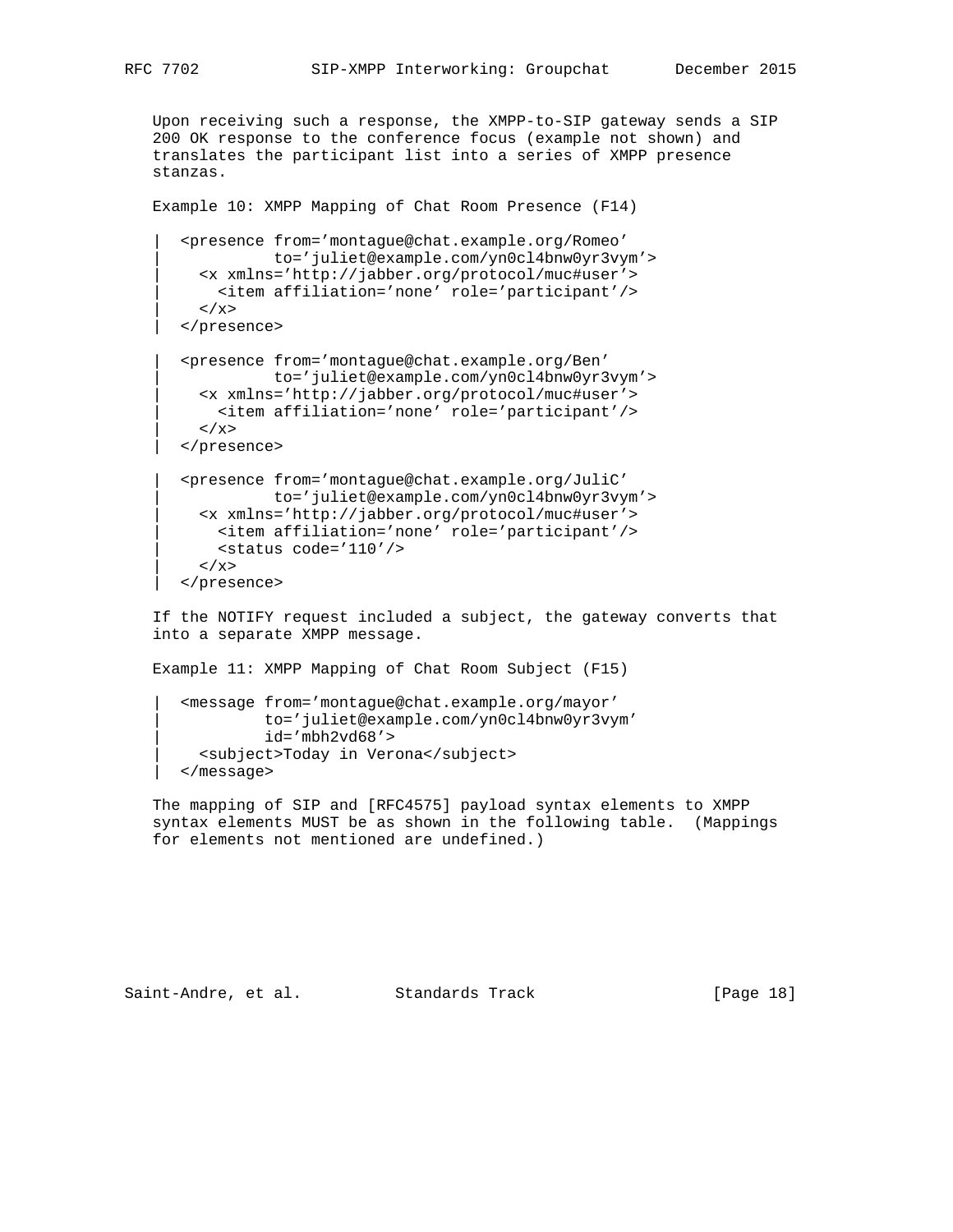Table 3: Message Syntax Mapping from SIP to XMPP

| SIP Header or RFC 4575 Contents   XMPP Element or Attribute                                            |
|--------------------------------------------------------------------------------------------------------|
| <user></user> 'entity'<br>To with <display-text><br/><role>participant</role><br/>[N/A]</display-text> |

5.5. Exchange Messages

 Once the user has joined the chat room, the user can exchange an unbounded number of messages, both public and private.

 The mapping of XMPP syntax elements to MSRP syntax elements MUST be as shown in the following table. (Mappings for elements not mentioned are undefined.)

Table 4: Message Syntax Mapping from XMPP Message to MSRP

| XMPP Element or Attribute | CPIM Header              |
|---------------------------|--------------------------|
| to                        | TΟ                       |
| from                      | From                     |
| $<$ body $/$ >            | body of the SEND request |

#### 5.5.1. Send a Message to All Occupants

 When Juliet wants to sends a message to all other occupants in the room, she sends a message of type "groupchat" to the <room@service> itself (in our example, <montague@chat.example.org>).

The following examples show an exchange of a public message.

Example 12: Juliet Sends Message to All Occupants (F16)

 | <message from='juliet@example.com/yn0cl4bnw0yr3vym' | to='montague@chat.example.org' | type='groupchat' | id='lzfed24s'> | <body>Who knows where Romeo is?</body> | </message>

Saint-Andre, et al. Standards Track [Page 19]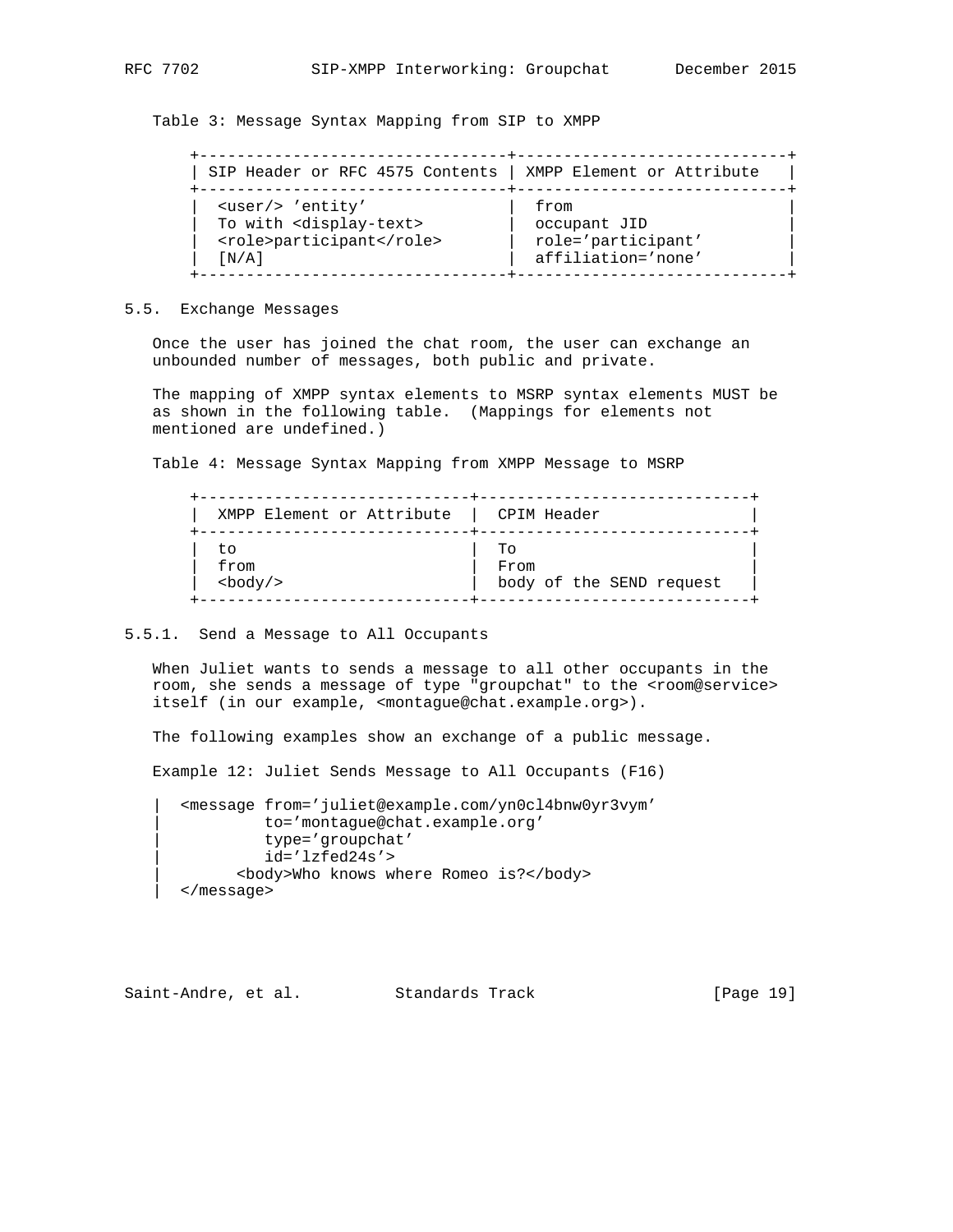Upon receiving such a message, the XMPP-to-MSRP gateway translates it into an MSRP SEND message.

Example 13: Gateway Maps XMPP Message to MSRP (F17)

 | MSRP a786hjs2 SEND | To-Path: msrp://chat.example.org:12763/kjhd37s2s20w2a;tcp | From-Path: msrp://x2m.example.com:7654/jshA7weztas;tcp | Message-ID: 87652491 | Byte-Range: 1-\*/\* | Content-Type: message/cpim

 | To: <sip:montague@chat.example.org> | From: "Juliet" <sip:juliet@example.com> | DateTime: 2008-10-15T15:02:31-03:00 | Content-Type: text/plain

Who knows where Romeo is? | -------a786hjs2\$

 Upon receiving the SEND request, if the request either contains a Failure-Report header field value of "yes" or does not contain a Failure-Report header at all, the MSRP switch immediately generates and sends a response.

Example 14: MSRP Switch Returns 200 OK (F18)

 | MSRP d93kswow 200 OK | To-Path: msrp://x2m.example.com:7654/jshA7weztas;tcp | From-Path: msrp://chat.example.org:12763/kjhd37s2s20w2a;tcp | -------d93kswow\$

 Since an XMPP MUC room could be moderated and an XMPP user cannot be sure whether her message has been accepted without receiving it back from the server, [XEP-0045] states that the sender needs to receive a reflected copy of the message it sent. So, in this scenario, the XMPP-to-MSRP gateway has to reflect the message back to the sender. This procedure only applies to XMPP endpoints.

Example 15: Gateway Reflects Message to XMPP User (F19)

 | <message from='montague@chat.example.org/JuliC' | to='juliet@example.com/yn0cl4bnw0yr3vym' | type='groupchat' | id='ix51z73m'> | <body>Who knows where Romeo is?</body> | </message>

Saint-Andre, et al. Standards Track [Page 20]

|| ||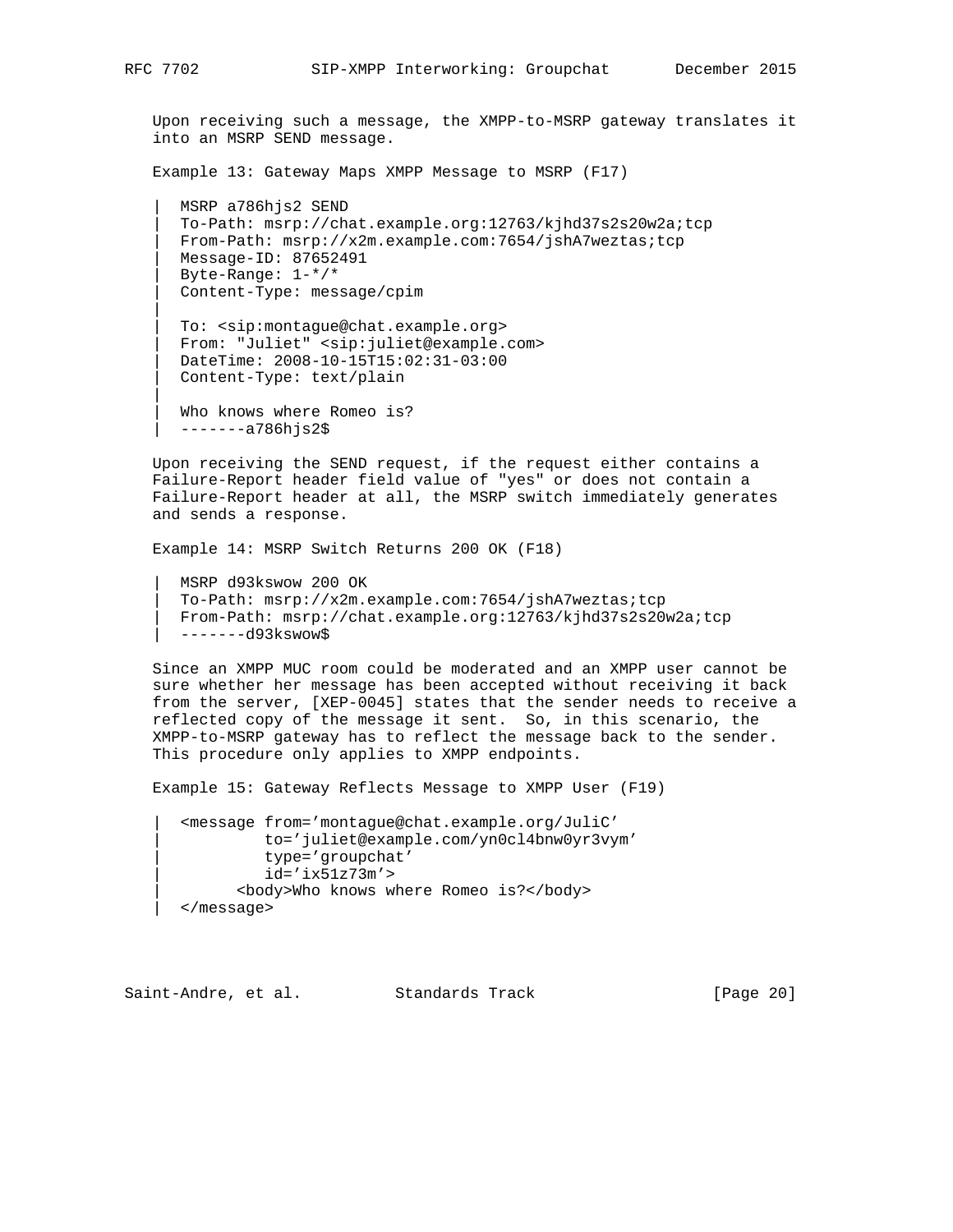5.5.2. Send a Private Message

 Since each occupant has a unique JID, Juliet can send a "private message" to a selected occupant through the service by sending a message to the user's occupant JID. The XMPP message type ought to be "chat" (and is not allowed to be "groupchat").

The following examples show an exchange of a private message.

Example 16: Juliet Sends Private Message (F20)

```
 | <message from='juliet@example.com/yn0cl4bnw0yr3vym'
          | to='montague@chat.example.org/Romeo'
          | type='chat'
         id='6sfln45q' | <body>O Romeo, Romeo! wherefore art thou Romeo?</body>
 | </message>
```
 Upon receiving such a message, the XMPP-to-MSRP gateway translates it into an MSRP SEND message.

Example 17: Gateway Maps Private Message from XMPP to MSRP (F21)

 | MSRP a786hjs2 SEND | To-Path: msrp://chat.example.org:12763/kjhd37s2s20w2a;tcp | From-Path: msrp://x2m.example.com:7654/jshA7weztas;tcp | Message-ID: 87652491 | Byte-Range: 1-\*/\* | Content-Type: message/cpim

 | To: <sip:montague@chat.example.org>;gr=Romeo | From: <sip:juliet@example.org>;gr=yn0cl4bnw0yr3vym | DateTime: 2008-10-15T15:02:31-03:00 | Content-Type: text/plain

```
0 Romeo, Romeo! wherefore art thou Romeo?
 | -------a786hjs2$
```
 After acknowledging the message by sending an MSRP 200 OK message (step F22, not shown), the MSRP switch is responsible for sending the message to the intended recipient. When doing so, it modifies the From header to the sender's address within the chat room.

Saint-Andre, et al. Standards Track [Page 21]

|| ||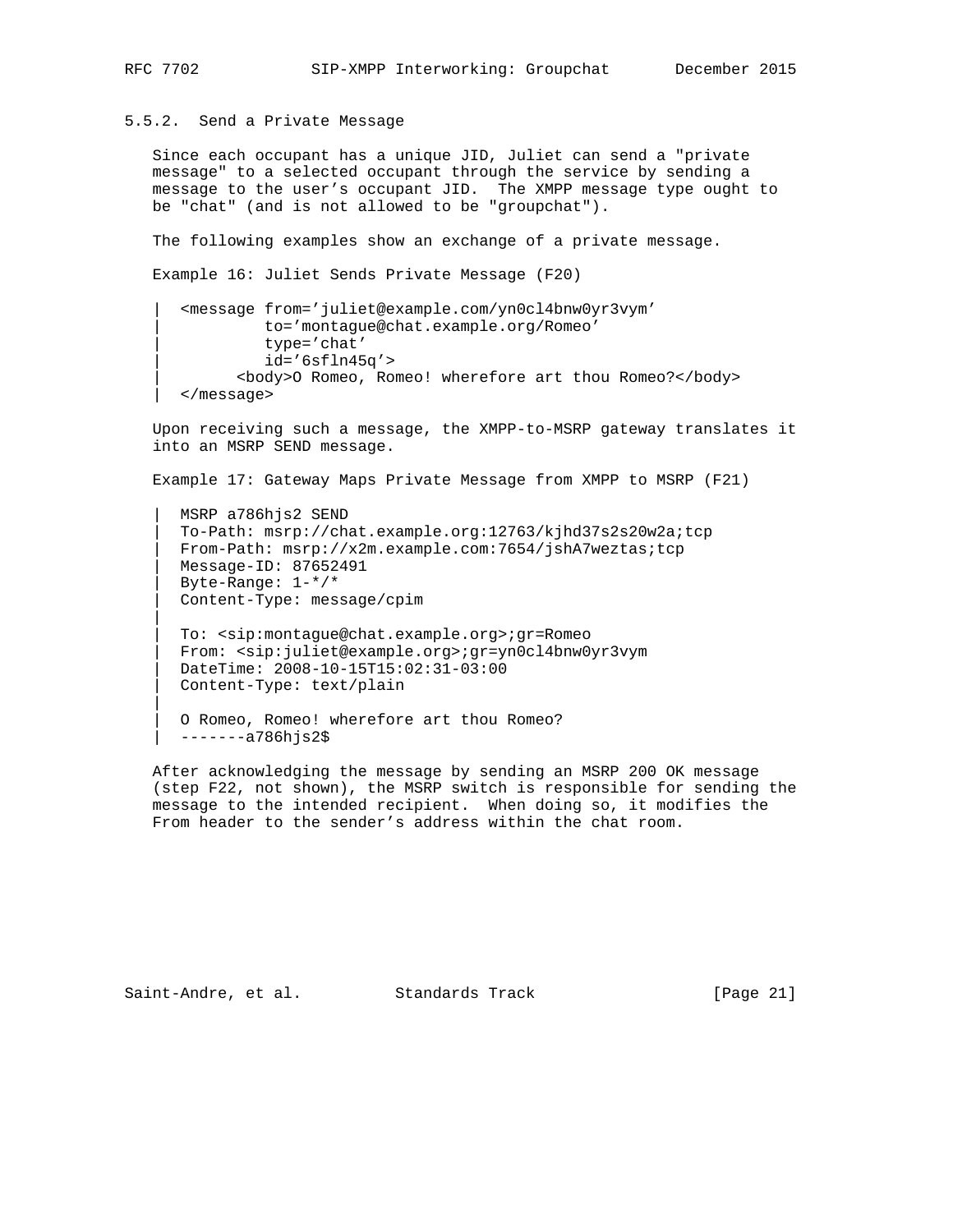Example 18: Switch Sends Private Message to SIP User

 | MSRP a786hjs2 SEND | To-Path: msrp://chat.example.org:12763/kjhd37s2s20w2a;tcp | From-Path: msrp://x2m.example.com:7654/jshA7weztas;tcp | Message-ID: 87652491 | Byte-Range: 1-\*/\* | Content-Type: message/cpim

 | To: <sip:romeo@example.org> | From: <sip:montague@chat.example.org>;gr=JuliC | DateTime: 2008-10-15T15:02:31-03:00 | Content-Type: text/plain

```
0 Romeo, Romeo! wherefore art thou Romeo?
 | -------a786hjs2$
```
 Note: If an XMPP-to-MSRP gateway has support for private messaging, it MUST advertise that fact by adding a "private-messages" value to the a=chatroom SDP attribute it sends to the conference focus, as specified in [RFC7701].

| a=chatroom:nickname private-messages

5.6. Change Nickname

 The XMPP user might want to change her nickname. She can do so by sending an updated presence stanza to the room, containing a new nickname.

Example 19: Juliet Changes Her Nickname (F23)

 | <presence from='juliet@example.com/yn0cl4bnw0yr3vym' | to='montague@chat.example.org/CapuletGirl'/>

 So far we have assumed that the requested nickname did not conflict with any existing nicknames. The following text describes the handling of a nickname conflict.

 The MSRP switch analyzes the existing allocation of nicknames, and detects that the nickname proposal is already provided to another participant. In this case, the MSRP switch answers with a 425 response.

Saint-Andre, et al. Standards Track [Page 22]

|| ||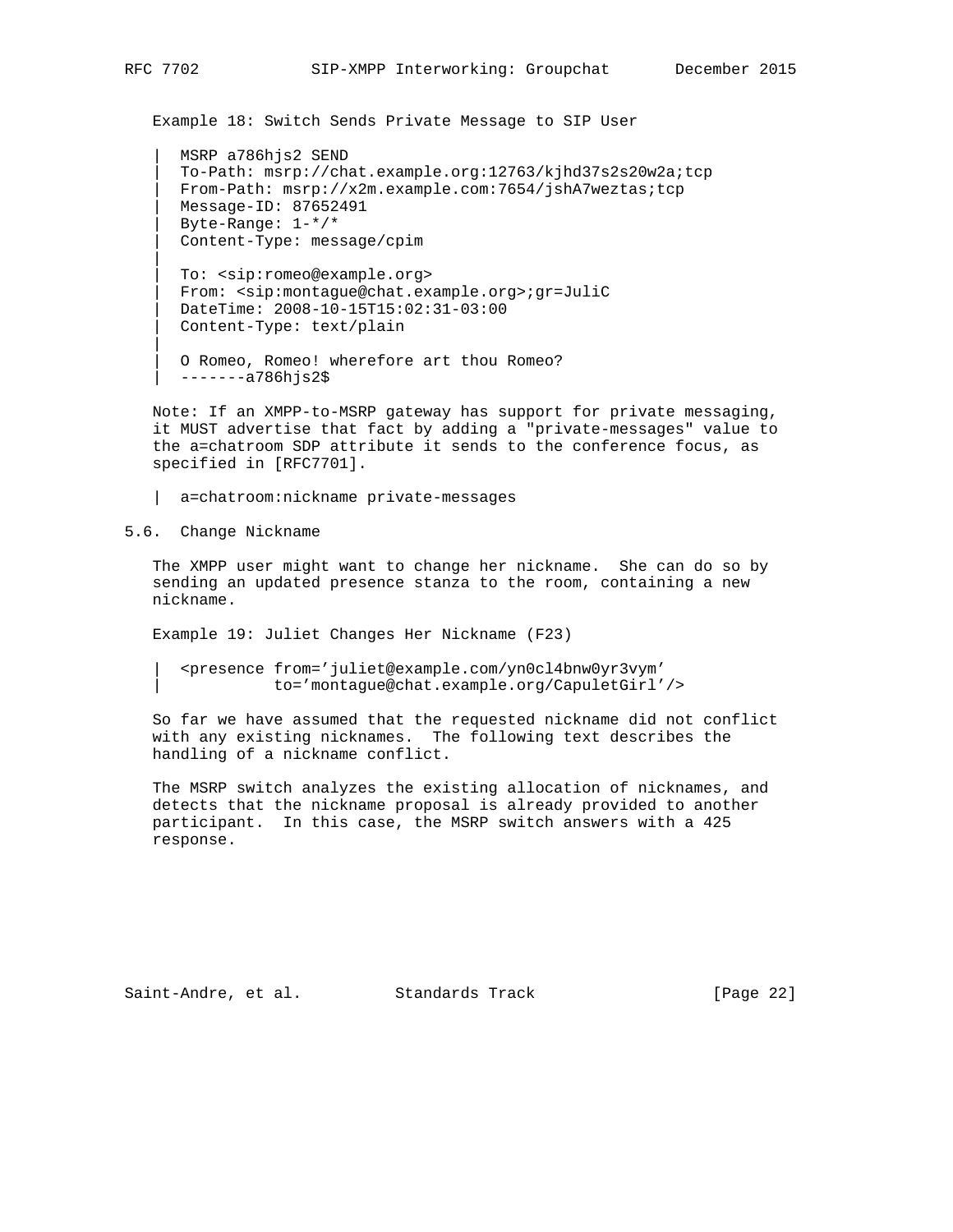Example 20: MSRP Switch Does Not Accept Nickname Proposal (F25)

```
 | MSRP a786hjs2 425 Nickname usage failed
 | To-Path: msrp://x2m.example.com:7654/jshA7weztas;tcp
 | From-Path: msrp://chat.example.org:12763/kjhd37s2s20w2a;tcp
 | -------a786hjs2
```
 Upon receiving such a response, the XMPP-to-MSRP gateway translates it into an XMPP presence stanza of type "error", specifying a <conflict/> error condition (which implies that the XMPP client will then need to choose another nickname and repeat the process of joining).

```
 Example 21: Conflict Error for Nickname (F26)
```

```
 | <presence from='montague@chat.example.org/JuliC'
          | to='juliet@example.com/yn0cl4bnw0yr3vym'
           | type='error'>
  | <x xmlns='http://jabber.org/protocol/muc'/>
  | <error type='cancel' by='montague@chat.example.org'>
    | <conflict xmlns='urn:ietf:params:xml:ns:xmpp-stanzas'/>
   | </error>
 | </presence>
```
 Alternatively, the gateway might generate a new nickname request on behalf of the XMPP user, thus shielding the XMPP client from handling the conflict error.

#### 5.7. Invite Another User to a Room

 In XMPP, there are two methods for inviting another user to a room: direct invitations [XEP-0249] (sent directly from the user's real JID outside the room to the invitee's real JID) and mediated invitations (sent through the room from the user's occupant JID to the invitee's JID). In this document, we cover mediated invitations only.

 For example, if Juliet decides to invite Benvolio to the room, she sends a message stanza with an invite and Benvolio's JID (which could be his real JID or an occupant JID in another room).

Saint-Andre, et al. Standards Track [Page 23]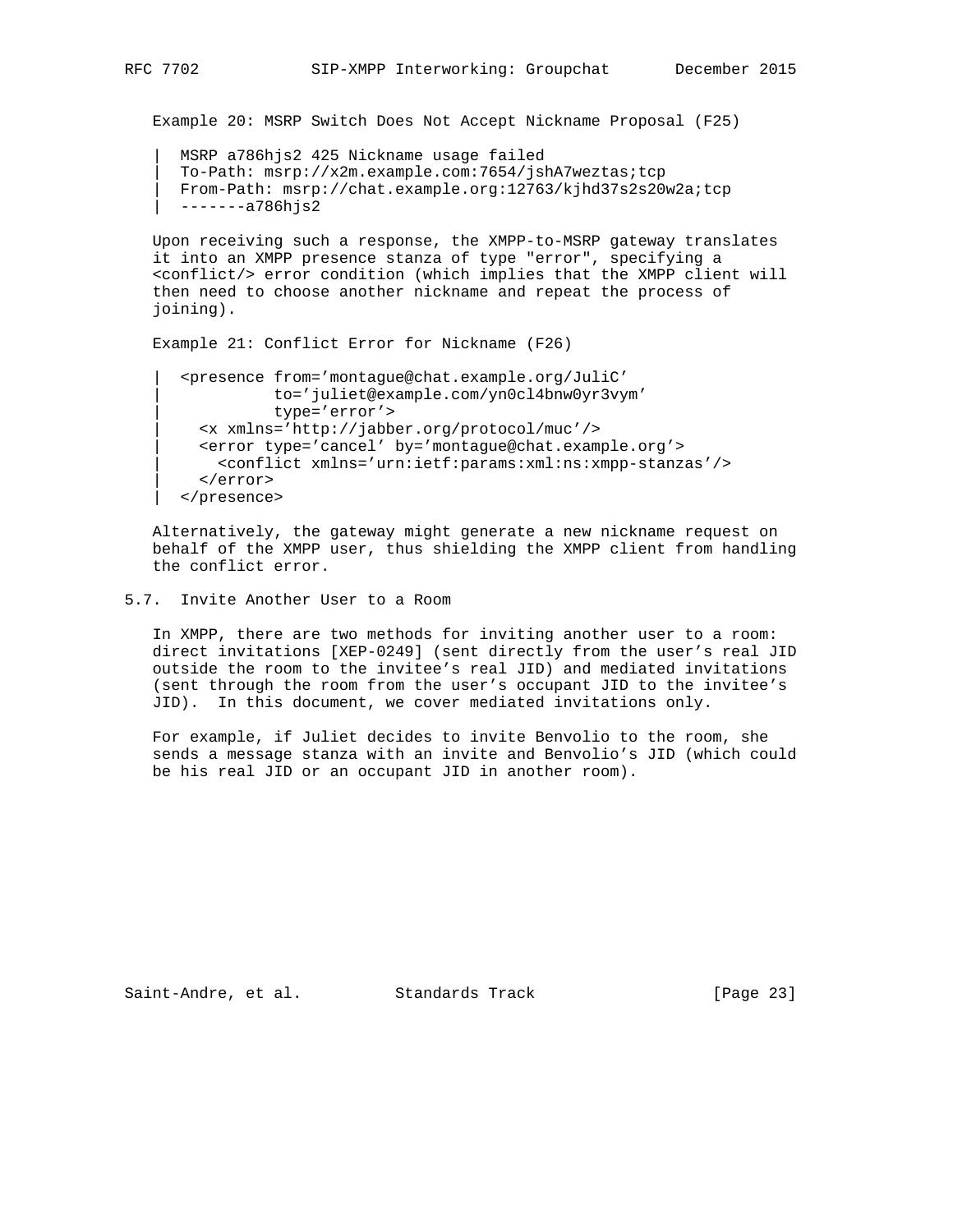Example 22: Juliet Invites Benvolio to the Room (F27)

```
 | <message from='juliet@example.com/yn0cl4bnw0yr3vym'
           | id='nzd143v8'
           | to='montague@chat.example.org'>
  | <x xmlns='http://jabber.org/protocol/muc#user'>
    | <invite to='benvolio@example.com'/>
  \langle / x> | </message>
```
 The XMPP-to-SIP gateway then sends a SIP REFER request to the conference focus indicating who needs to be invited in the Refer-To header, as per Section 5.5 of [RFC4579].

Example 23: SIP Mapping of Invite (F28)

```
 | REFER sip:montague@chat.example.org SIP/2.0
 | To: <sip:montague@chat.example.org>
 | From: "Juliet" <sip:juliet@example.com>;tag=786
 | Call-ID: BC466C1C-E01D-4FD1-B766-9AD174BAF2E7
 | CSeq: 5 REFER
 | Contact: <sip:juliet@example.com>;gr=yn0cl4bnw0yr3vym
Accept: message/sipfrag
 | Refer-To: <sip:benvolio@example.com>
 | Supported: replaces
 | Content-Length: 0
```
 The conference focus then acknowledges the SIP REFER request with a 200 OK response (step F29, not shown).

 The progress of the invitation will be tracked by the received NOTIFY requests as per [RFC3515].

Example 24: Progress Notification for Invitation (F30)

 | NOTIFY sip:juliet@example.com SIP/2.0 | To: <sip:juliet@example.com>;tag=786 | From: <sip:montague@chat.example.org>;tag=087js | Call-ID: BC466C1C-E01D-4FD1-B766-9AD174BAF2E7 | CSeq: 6 NOTIFY | Max-Forwards: 70 | Event: refer | Subscription-State: active;expires=60 | Contact: <sip:montague@chat.example.org;transport=tcp>;isfocus | Content-Type: message/sipfrag;version=2.0 | Content-Length: ...

Saint-Andre, et al. Standards Track [Page 24]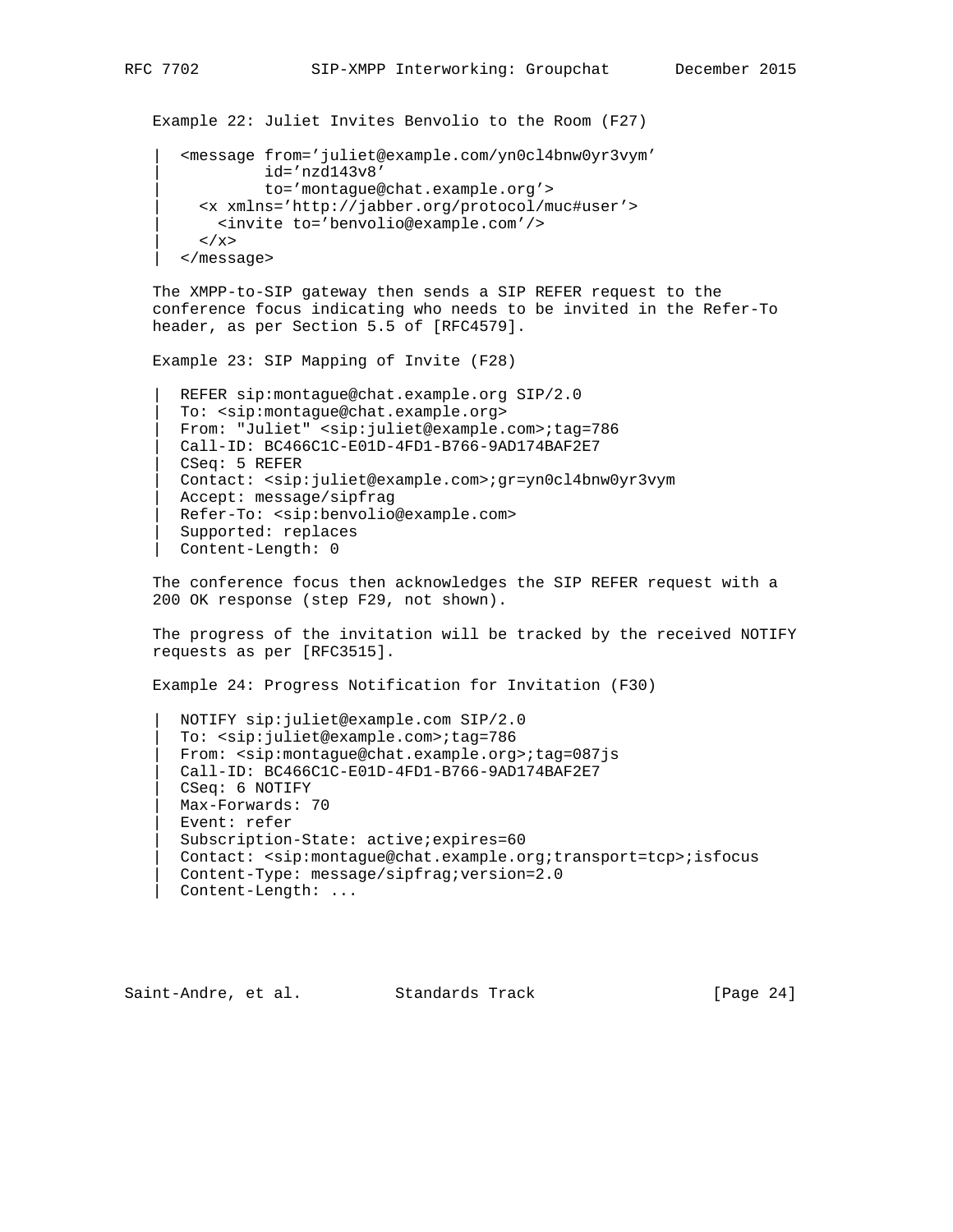Note: Implementers might want to be aware that several recently published specifications modify the way in which REFER requests handle SIP notifications (see [RFC7647] and [RFC7614]).

5.8. Exit Room

 If Juliet decides to exit the chat room, her client sends a directed presence stanza of type "unavailable" to the occupant JID she is currently using in the room (here <montague@chat.example.org/JuliC>).

Example 25: Juliet Exits Room (F31)

 | <presence from='juliet@example.com/yn0cl4bnw0yr3vym' | to='montague@chat.example.org/JuliC' | type='unavailable'/>

 Upon receiving such a stanza, the XMPP-to-SIP gateway terminates the SIP session by sending a SIP BYE to the conference focus and the conference focus responds with a SIP 200 OK (steps F32 and F33, not shown).

 Juliet can include a custom exit message in the presence stanza of type "unavailable", in which case it is broadcast to other participants using the methods described above.

Example 26: Juliet Exits the Chat Room (F31)

 | <presence from='juliet@example.com/yn0cl4bnw0yr3vym' | to='montague@chat.example.org/JuliC' | type='unavailable'> | <status>O, look! methinks I see my cousin's ghost</status> | </presence>

6. MSRP Multi-party Messaging Session to XMPP MUC

 This section describes how to map a Multi-party Instant Message (IM) MSRP session to an XMPP MUC session. As before, the following diagram outlines the overall protocol flow of a sample session, which includes some optional exchanges (such as sending messages, changing nickname, and inviting another user).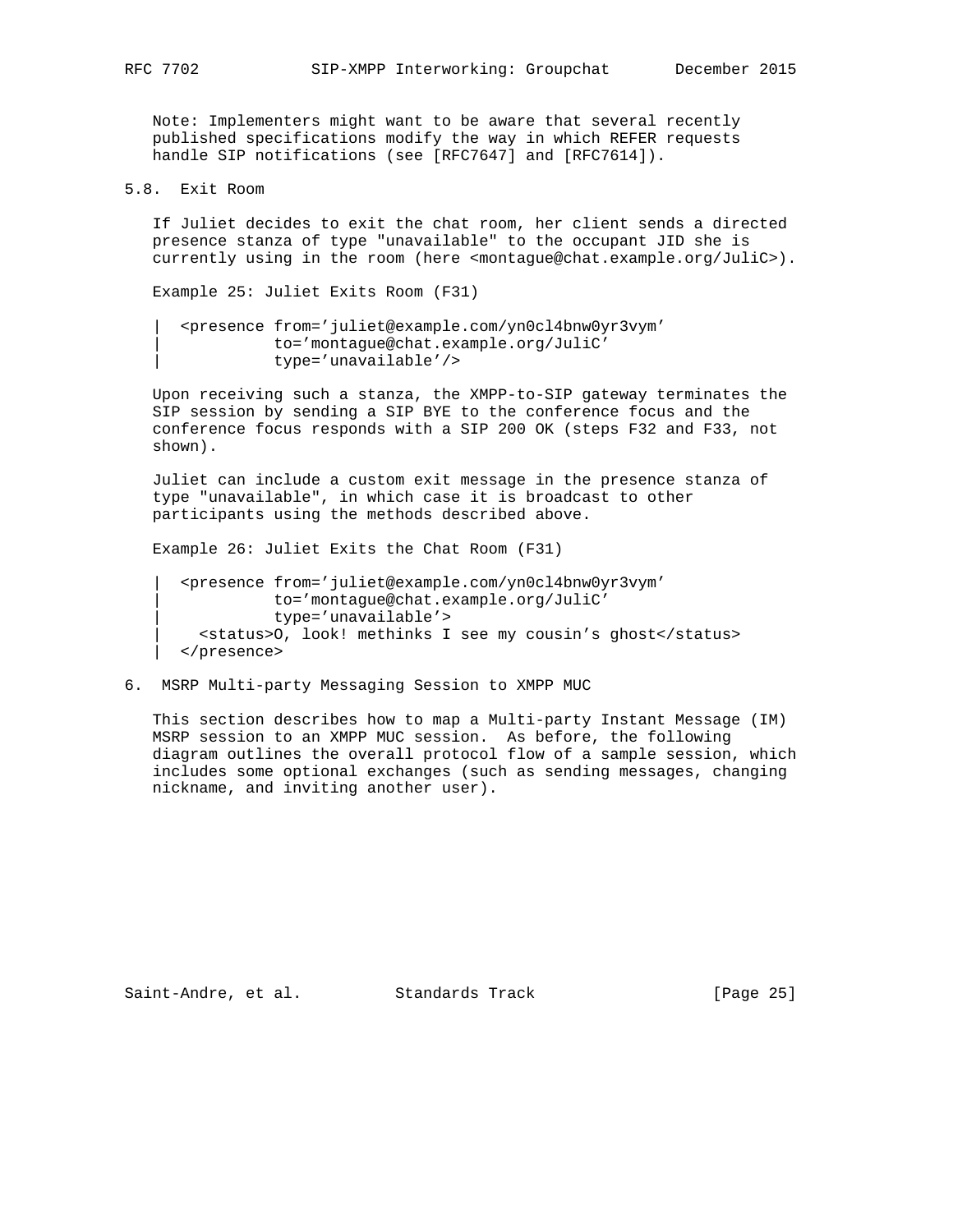| SIP                   | SIP                                    |             |                                 | MSRP              | XMPP      |
|-----------------------|----------------------------------------|-------------|---------------------------------|-------------------|-----------|
| User                  | Proxy                                  |             |                                 | Switch            | Server    |
|                       | + S2X GW                               |             | + M2X GW                        |                   | $+X2S$ GW |
|                       |                                        |             |                                 |                   | $+X2M$ GW |
|                       |                                        |             |                                 |                   |           |
| (F35) SIP             |                                        |             |                                 |                   |           |
| INVITE                | ****************>                      |             |                                 |                   |           |
|                       |                                        |             |                                 |                   |           |
| $(F36)$ SIP<br>200 OK |                                        |             |                                 |                   |           |
|                       | ****************                       |             |                                 |                   |           |
|                       | (F37) SIP ACK                          |             |                                 |                   |           |
|                       | ****************                       |             |                                 |                   |           |
| (F38) SIP             |                                        |             |                                 |                   |           |
| SUBSCRIBE             |                                        |             |                                 |                   |           |
| Event:                |                                        |             |                                 |                   |           |
| conference            |                                        |             |                                 |                   |           |
|                       | ****************>                      |             |                                 |                   |           |
| (F39) SIP             |                                        |             |                                 |                   |           |
| 200 OK                | ****************                       |             |                                 |                   |           |
|                       |                                        |             | (F40) XMPP presence: enter room |                   |           |
|                       |                                        |             |                                 |                   | . >       |
|                       |                                        |             | (F41) XMPP presence             |                   |           |
|                       |                                        | $\langle$ . |                                 |                   |           |
| $(F42)$ SIP           |                                        |             |                                 |                   |           |
| NOTIFY                |                                        |             |                                 |                   |           |
|                       | <****************                      |             |                                 |                   |           |
| (F43) SIP             |                                        |             |                                 |                   |           |
| 200 OK                | ****************>                      |             |                                 |                   |           |
|                       |                                        |             |                                 |                   |           |
|                       |                                        |             |                                 |                   |           |
|                       | (F44) MSRP SEND                        |             |                                 |                   |           |
|                       | 응응응응응응응응응응응응응응응응응응응응응응응응응응응응응응응응응응응 .  |             |                                 |                   |           |
|                       |                                        |             |                                 | $(F45)$ XMPP      |           |
|                       |                                        |             |                                 | groupchat         |           |
|                       |                                        |             |                                 | message           |           |
|                       |                                        |             |                                 | .                 | . >       |
|                       |                                        |             |                                 | $(F46)$ XMPP      |           |
|                       |                                        |             |                                 | groupchat         |           |
|                       |                                        |             |                                 | message<br>$\leq$ |           |
|                       | (F47) MSRP 200 OK                      |             |                                 |                   |           |
|                       | <응응응응응응응응응응응응응응응응응응응응응응응응응응응응응응응응응응응응응 |             |                                 |                   |           |
|                       |                                        |             |                                 |                   |           |

Saint-Andre, et al. Standards Track [Page 26]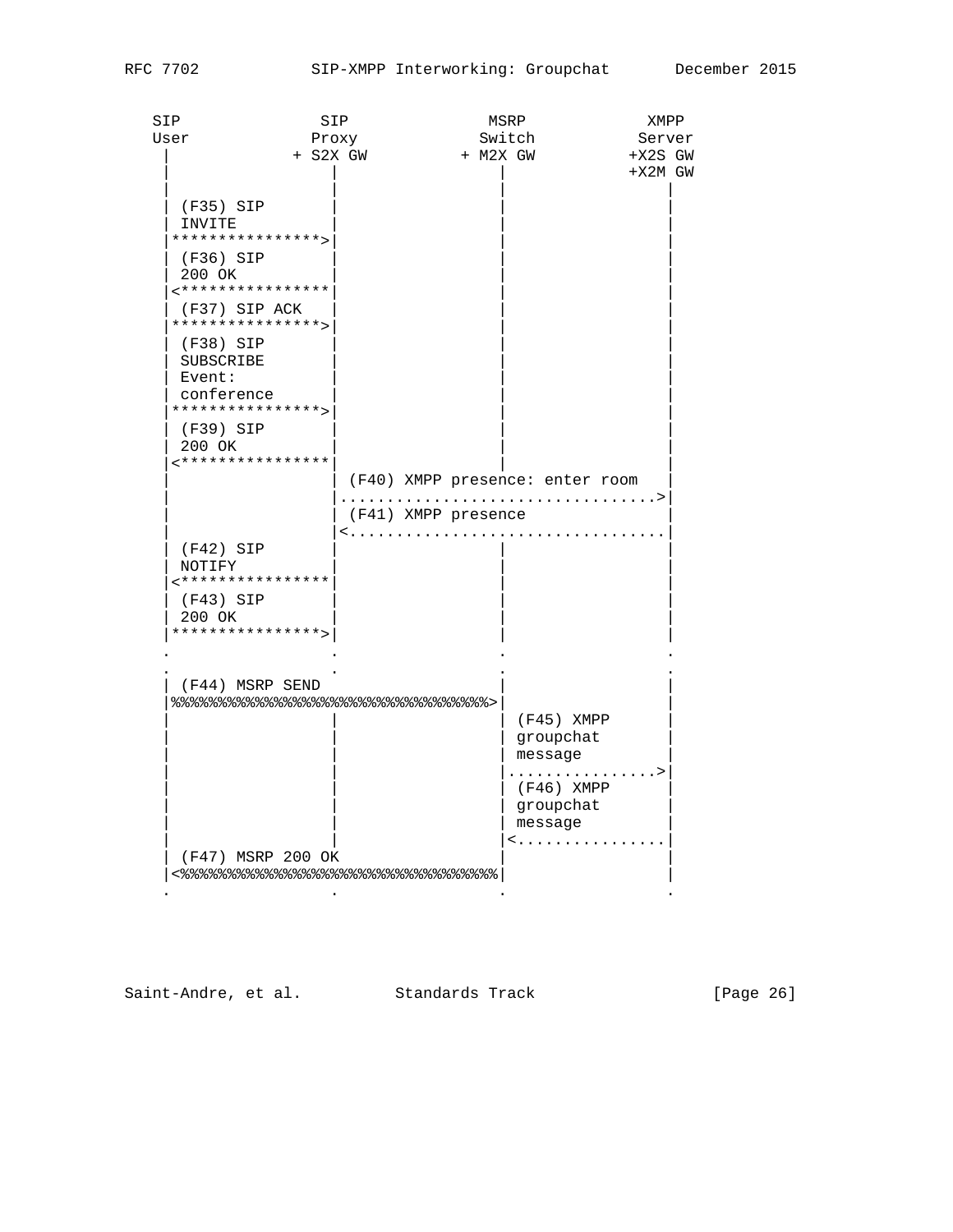| (F48) MSRP SEND      |                                      |                          |
|----------------------|--------------------------------------|--------------------------|
|                      | 응응응응응응응응응응응응응응응응응응응응응응응응응응응응응응응응응응응  |                          |
| (F49) MSRP 200 OK    |                                      |                          |
|                      | <%%%%%%%%%%%%%%%%%%%%%%%%%%%%        |                          |
|                      |                                      | (F50) XMPP               |
|                      |                                      | message                  |
|                      |                                      |                          |
|                      |                                      |                          |
| (F51) MSRP NICKNAME  |                                      |                          |
|                      | 응응응응응응응응응응응응응응응응응응응응응응응응응응응응응응응응응응응응 |                          |
|                      |                                      | $(F52)$ XMPP             |
|                      |                                      | presence                 |
|                      |                                      | $(F53)$ XMPP             |
|                      |                                      | presence                 |
|                      |                                      | error                    |
|                      |                                      | $\langle \ldots \rangle$ |
| (F54) MSRP 425 Error |                                      |                          |
|                      |                                      |                          |
|                      |                                      |                          |
| (F55) SIP REFER      |                                      |                          |
| ****************>    |                                      |                          |
| (F56) SIP<br>200 OK  |                                      |                          |
| <****************    |                                      |                          |
| (F57) SIP            |                                      |                          |
| NOTIFY               |                                      |                          |
| ****************     |                                      |                          |
|                      | (F58) XMPP message invite            |                          |
|                      |                                      |                          |
|                      |                                      |                          |
| (F59) SIP BYE        |                                      |                          |
| ****************>    |                                      |                          |
|                      | (F60) XMPP presence unavailable      |                          |
|                      |                                      |                          |
|                      | (F61) XMPP presence unavailable      |                          |
|                      |                                      |                          |
| (F62) SIP<br>200 OK  |                                      |                          |
| ****************     |                                      |                          |
|                      |                                      |                          |
|                      |                                      |                          |

Saint-Andre, et al. Standards Track [Page 27]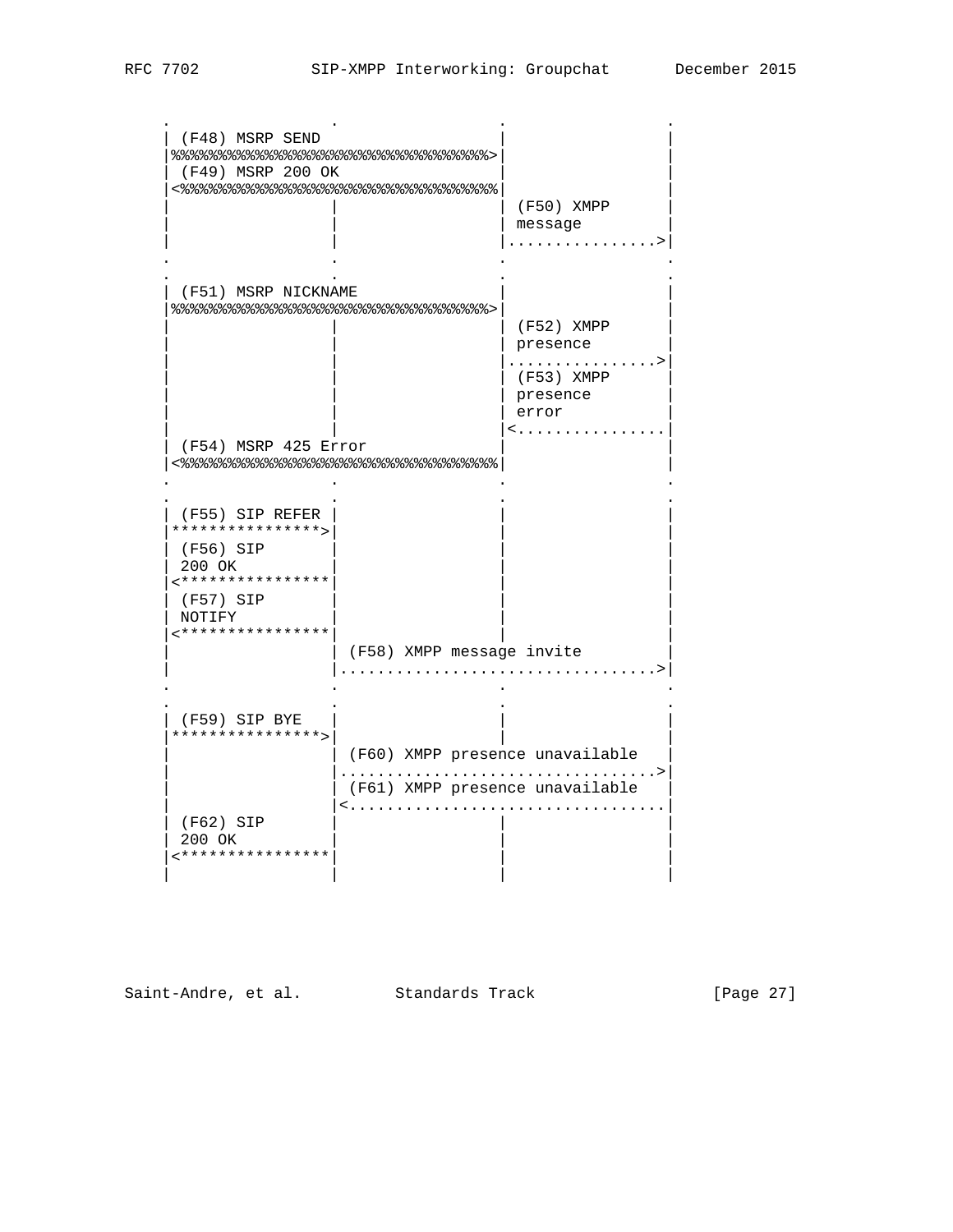If the XMPP presence stanza is received before the SIP SUBSCRIBE dialog is established for the conference event, then the server SHOULD cache the participant list until the subscription is established and delivered in a SIP NOTIFY request.

## 6.1. Enter Room

 When the SIP user ("Romeo") wants to join a groupchat room ("capulet"), he first has to start the SIP session by sending out a SIP INVITE request containing an offered session description that includes an MSRP media line accompanied by mandatory 'path' and 'chatroom' attributes. Here we assume that Romeo's user agent has been configured to be aware of an MSRP switch (chat.example.org) it can use. The MSRP media line is also accompanied by an 'accept types' attribute specifying support for a Message/CPIM [RFC3862] top level wrapper for the MSRP message.

Example 27: SIP User Starts Session (F35)

 | INVITE sip:capulet@rooms.example.com SIP/2.0 | From: "Romeo" <sip:romeo@example.org>;tag=43524545 | To: <sip:capulet@rooms.example.com> | Contact: <sip:romeo@example.org>;gr=dr4hcr0st3lup4c | Call-ID: 08CFDAA4-FAED-4E83-9317-253691908CD2 | CSeq: 1 INVITE | Content-Type: application/sdp | Content-Length: ... | c=IN IP4 s2x.example.org | m=message 7313 TCP/MSRP \* | a=accept-types:message/cpim text/plain text/html | a=accept-wrapped-types:text/plain text/html

a=path:msrp://chat.example.org:7313/ansp71weztas;tcp

| a=chatroom:nickname private-messages

 Upon receiving the INVITE, the SIP proxy needs to determine the identity of the domain portion of the Request-URI or To header, which it does by following the procedures discussed in [RFC7247]. Here we assume that the SIP proxy has determined that the domain is serviced by an XMPP server, that it contains or has available to it a SIP-to- XMPP gateway or connection manager (which enables it to speak natively to XMPP servers), and that it hands off the message to the gateway.

 Implementations MAY wait until the nickname is set with an MSRP NICKNAME chunk before joining the XMPP MUC or MAY choose a temporary nickname (such as the SIP From header display name) and use it to join the room. Here we assume the latter.

Saint-Andre, et al. Standards Track [Page 28]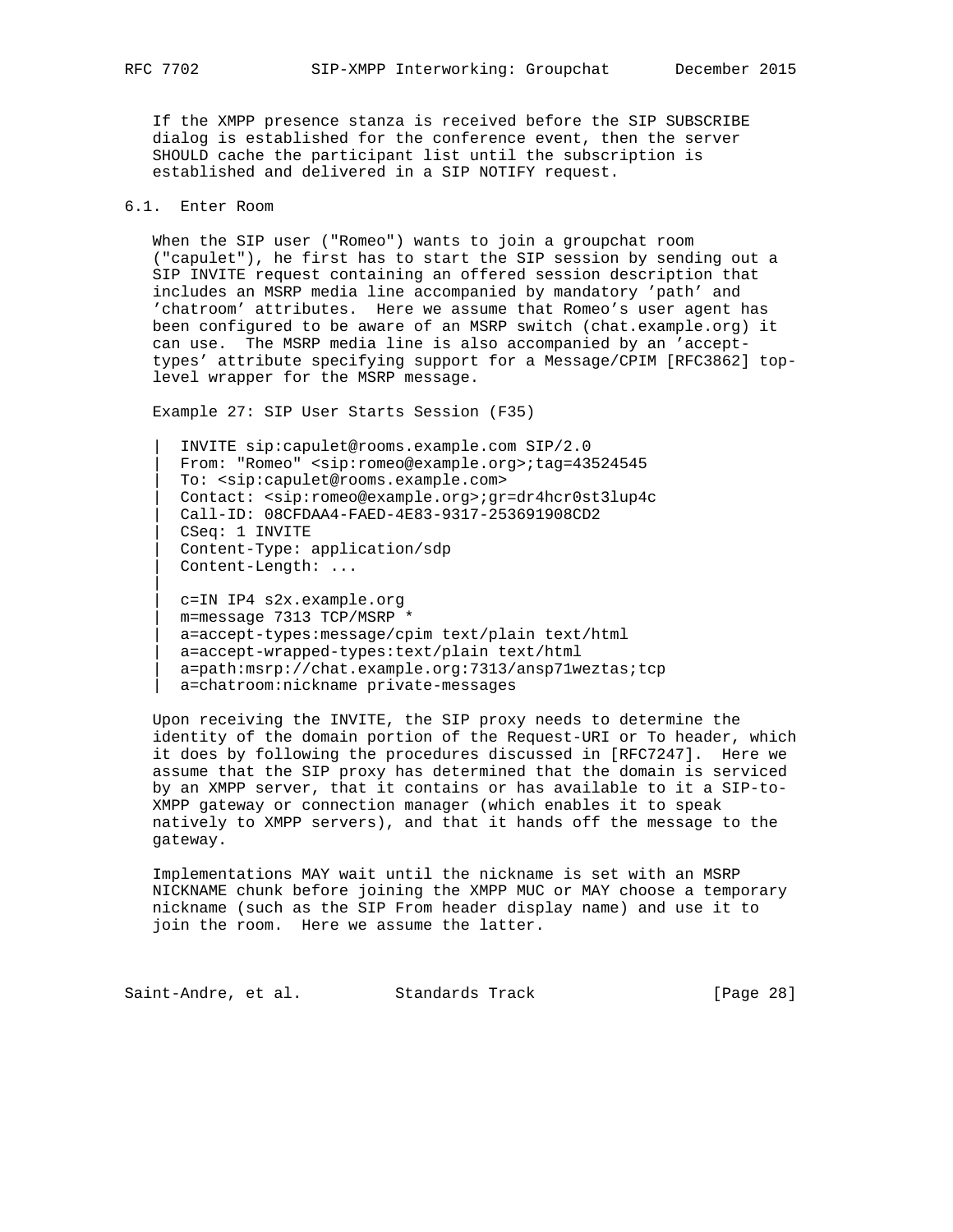Example 28: SIP-to-XMPP Gateway ACKs Session (F36)

 | SIP/2.0 200 OK | From: "Romeo" <sip:romeo@example.org>;tag=43524545 | To: <sip:capulet@rooms.example.com>;tag=a3343df32 | Contact: <sip:rooms.example.com;transport=tcp>;isfocus | Call-ID: 08CFDAA4-FAED-4E83-9317-253691908CD2 | CSeq: 1 INVITE | Content-Type: application/sdp

 | m=message 8763 TCP/MSRP \* | a=accept-types:message/cpim text/plain text/html | a=accept-wrapped-types:text/plain text/html | a=path:msrp://chat.example.org:8763/lkjh37s2s20w2a;tcp | a=chatroom:nickname private-messages

 The SIP/MSRP user agent subscribes to a conference event package at the destination groupchat service.

Example 29: Gateway Subscribes to the Conference (F38)

 | SUBSCRIBE sip:capulet@rooms.example.com SIP/2.0 | To: <sip:capulet@rooms.example.com>;tag=a3343df32 | From: "Romeo" <sip:romeo@example.org>;tag=43524545 | Contact: <sip:romeo@example.org>;gr=dr4hcr0st3lup4c | Call-ID: 08CFDAA4-FAED-4E83-9317-253691908CD2 | CSeq: 2 SUBSCRIBE | Event: conference | Expires: 600 | Accept: application/conference-info+xml | Allow-Events: conference | Content-Length: 0

 After the conference subscription request is acknowledged, the SIP to-XMPP gateway sends presence from Romeo to the MUC chat room.

Example 30: Romeo Enters XMPP Chat Room (F40)

 | <presence from='romeo@example.org/dr4hcr0st3lup4c' | to='montague@chat.example.org/Romeo'> | <x xmlns='http://jabber.org/protocol/muc'/> | </presence>

Saint-Andre, et al. Standards Track [Page 29]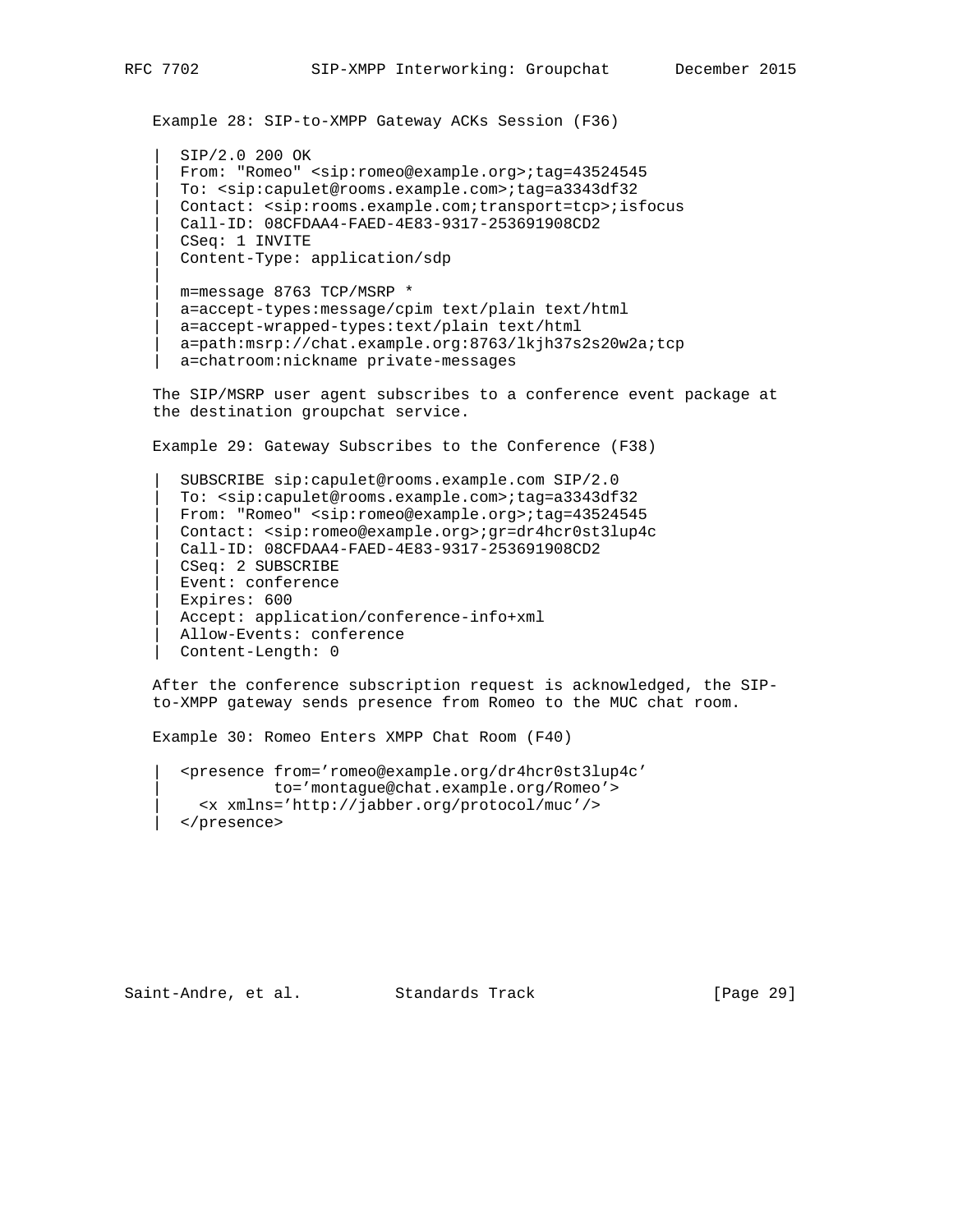## 6.2. Presence Broadcast

 If the MUC service is able to add the SIP/MSRP user to the room, it sends presence from all the existing occupants' room JIDs to the new occupant's full JID, including extended presence information about roles in an <x/> element.

 Example 31: XMPP Service Sends Presence from Existing Occupants to New Occupant (F41)

```
 | <presence from='capulet@rooms.example.com/Romeo'
           | to='romeo@example.org/dr4hcr0st3lup4c'>
   | <x xmlns='http://jabber.org/protocol/muc#user'>
    | <item affiliation='none' role='participant'/>
     | <status code='110'/>
 \langle / \times | </presence>
 | <presence from='capulet@rooms.example.com/Ben'
           | to='romeo@example.org/dr4hcr0st3lup4c'>
  | <x xmlns='http://jabber.org/protocol/muc#user'>
    | <item affiliation='none' role='participant'/>
 \langle / x> | </presence>
 | <presence from='capulet@rooms.example.com/JuliC'
            | to='romeo@example.org/dr4hcr0st3lup4c'>
   | <x xmlns='http://jabber.org/protocol/muc#user'>
    | <item affiliation='none' role='participant'/>
  \langle / x >
 | </presence>
```
 Upon receiving these presence stanzas, if the conference focus has already completed the subscription to the conference event package [RFC4575], the XMPP-to-SIP gateway translates them into a SIP NOTIFY request containing the participant list (represented in the conference-info format specified in [RFC4575]).

Saint-Andre, et al. Standards Track [Page 30]

|| ||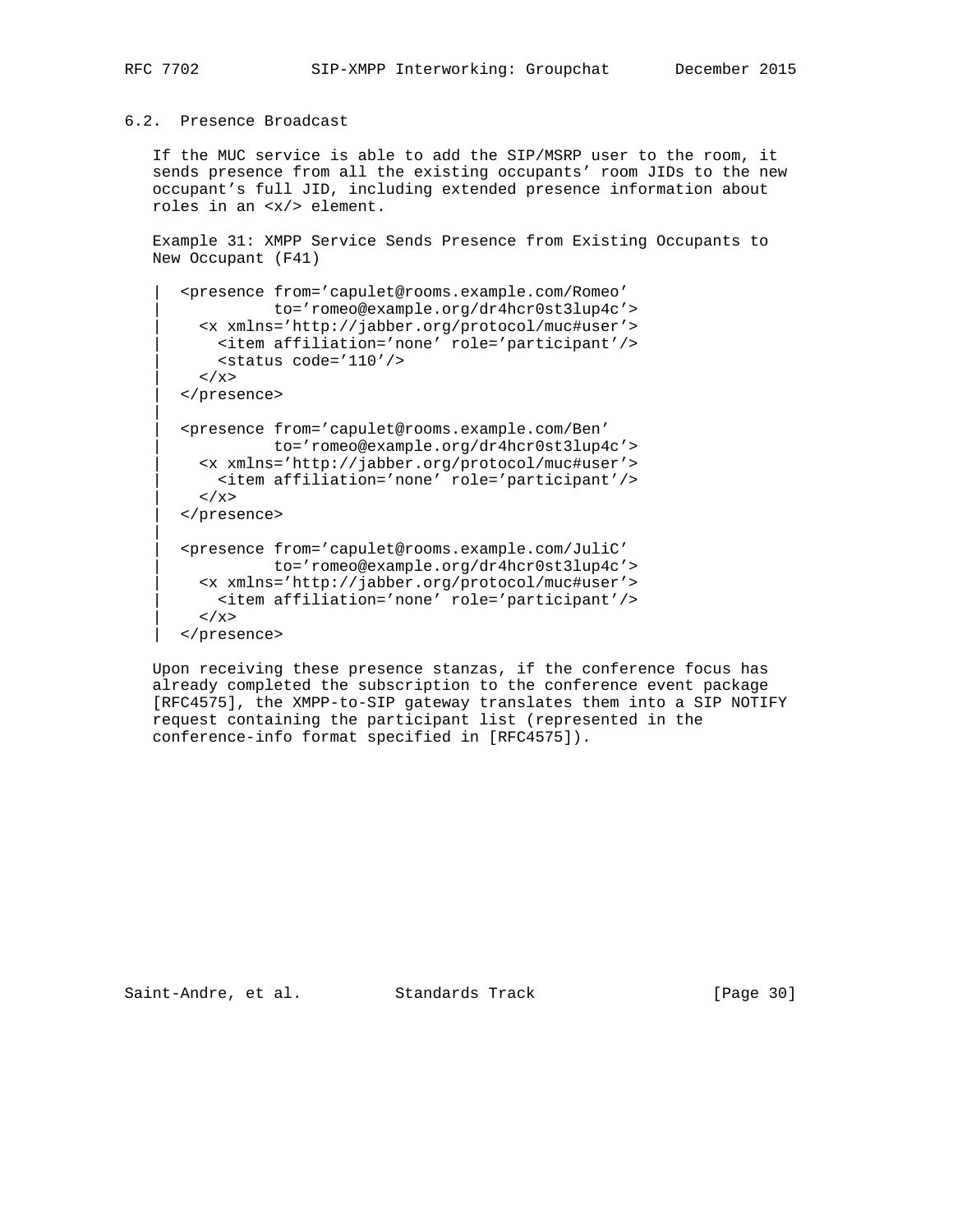```
 Example 32: SIP Mapping of XMPP Participant Presence Stanzas (F42)
    | NOTIFY sip:romeo@example.org SIP/2.0
    | To: <sip:romeo@example.org>;tag=43524545
    | From: <sip:capulet@rooms.example.com>;tag=a3343df32
   | Call-ID: 08CFDAA4-FAED-4E83-9317-253691908CD2
   | CSeq: 3 NOTIFY
    | Event: conference
    | Subscription-State: active;expires=3600
    | Content-Type: application/conference-info+xml
    | Content-Length: ...
    | <conference-info version="0" state="full"
        | entity="sip:capulet@rooms.example.com">
      | <conference-description>
        | <subject>Today in Verona</subject>
        | <conf-uris>
          | <entry>
             | <uri>tel:+18882934234</uri>
             | <uri>sip:capulet@rooms.example.com</uri>
           | </entry>
        | </conf-uris>
     | </conference-description>
     | <users>
       | <user entity="sip:capulet@rooms.example.com;gr=JuliC"
              | state="full">
         | <display-text>JuliC</display-text>
         | <roles>
            | <entry>participant</entry>
          | </roles>
          | <endpoint entity="sip:capulet@rooms.example.com;gr=JuliC"
                    | state="full">
           | <status>connected</status>
           | <media id="211835821">
              | <type>message</type>
            | </media>
         | </endpoint>
       | </user>
       | <user entity="sip:capulet@rooms.example.com;gr=Ben"
             | state="full">
         | <display-text>Ben</display-text>
         | <roles>
            | <entry>participant</entry>
          | </roles>
          | <endpoint entity="sip:capulet@rooms.example.com;gr=Ben"
                    | state="full">
           | <status>connected</status>
            | <media id="211835822">
```
Saint-Andre, et al. Standards Track [Page 31]

|| ||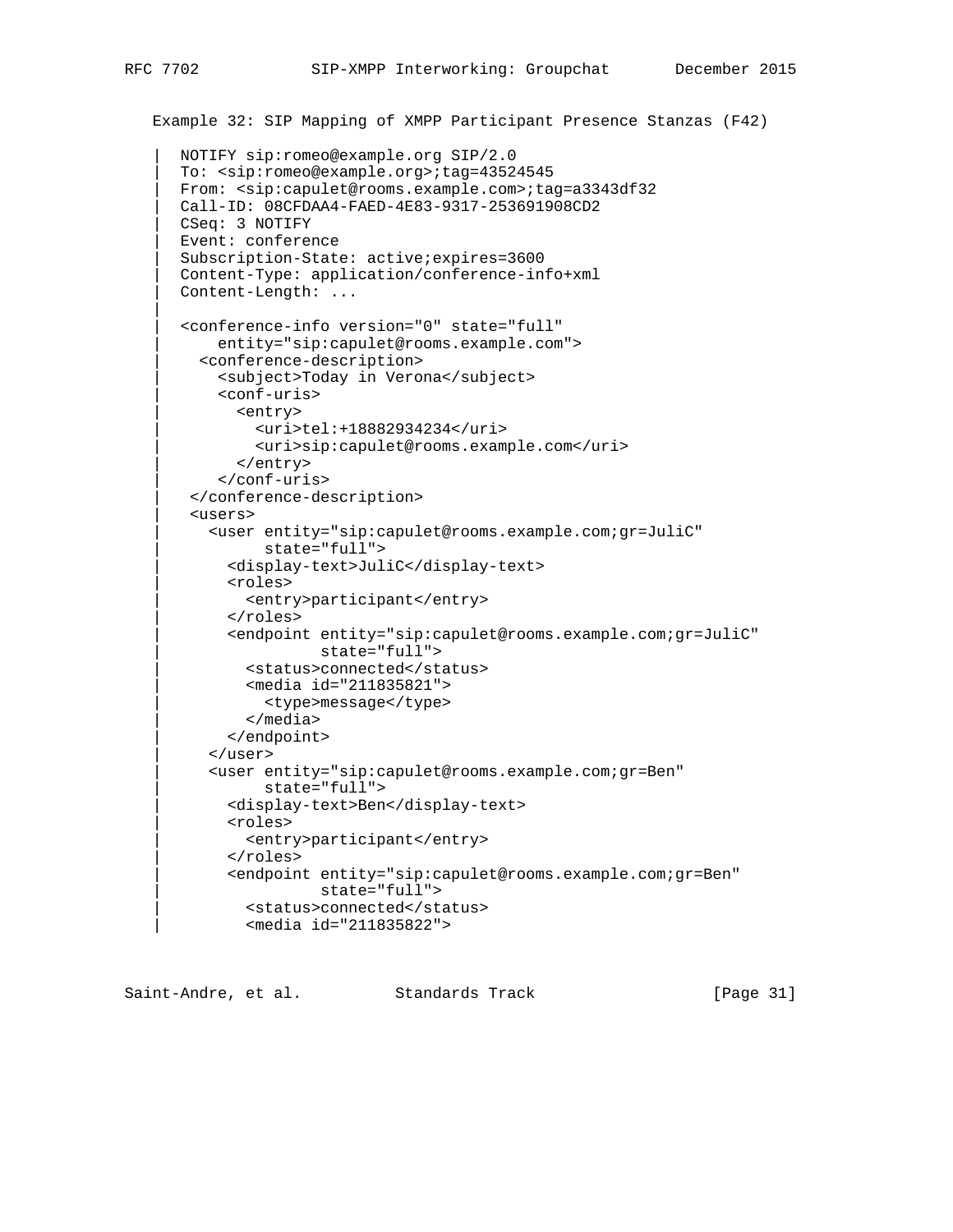| <type>message</type> | </media> | </endpoint> | </user> | </users> | </conference-info>

 Because the "room roster" is communicated in XMPP by means of multiple presence stanzas (one for each participant) whereas the participant list is communicated in SIP by means of a single conference information document, the SIP-to-XMPP gateway will need to keep track of the user's SIP URI and the mapping of that URI into an XMPP address; then, based on that mapping, it will need to determine when it has received a complete room roster from the MUC room, i.e., when it has received the in-room presence of the SIP user (which according to [XEP-0045] is the last presence stanza received in the initial batch sent after joining). Once that happens, the SIP-to- XMPP gateway can construct the conference information document containing the complete participant list and send that to the SIP user.

#### 6.3. Exchange Messages

 Once the user has joined the chat room, the user can exchange an unbounded number of messages, both public and private.

 The mapping of MSRP syntax elements to XMPP syntax elements MUST be as shown in the following table. (Mappings for elements not mentioned are undefined.)

Table 5: Message Syntax Mapping from MSRP Message to XMPP

| CPIM Header              | XMPP Element or Attribute |
|--------------------------|---------------------------|
| TΟ                       | tο                        |
| From                     | from                      |
| body of the SEND request | $<$ body $/$ >            |

## 6.3.1. Send a Message to All Occupants

 When Romeo wants to send a message to all other occupants in the room, he sends an MSRP SEND request to <room@service> (<capulet@rooms.example.com> in our example).

Saint-Andre, et al. Standards Track [Page 32]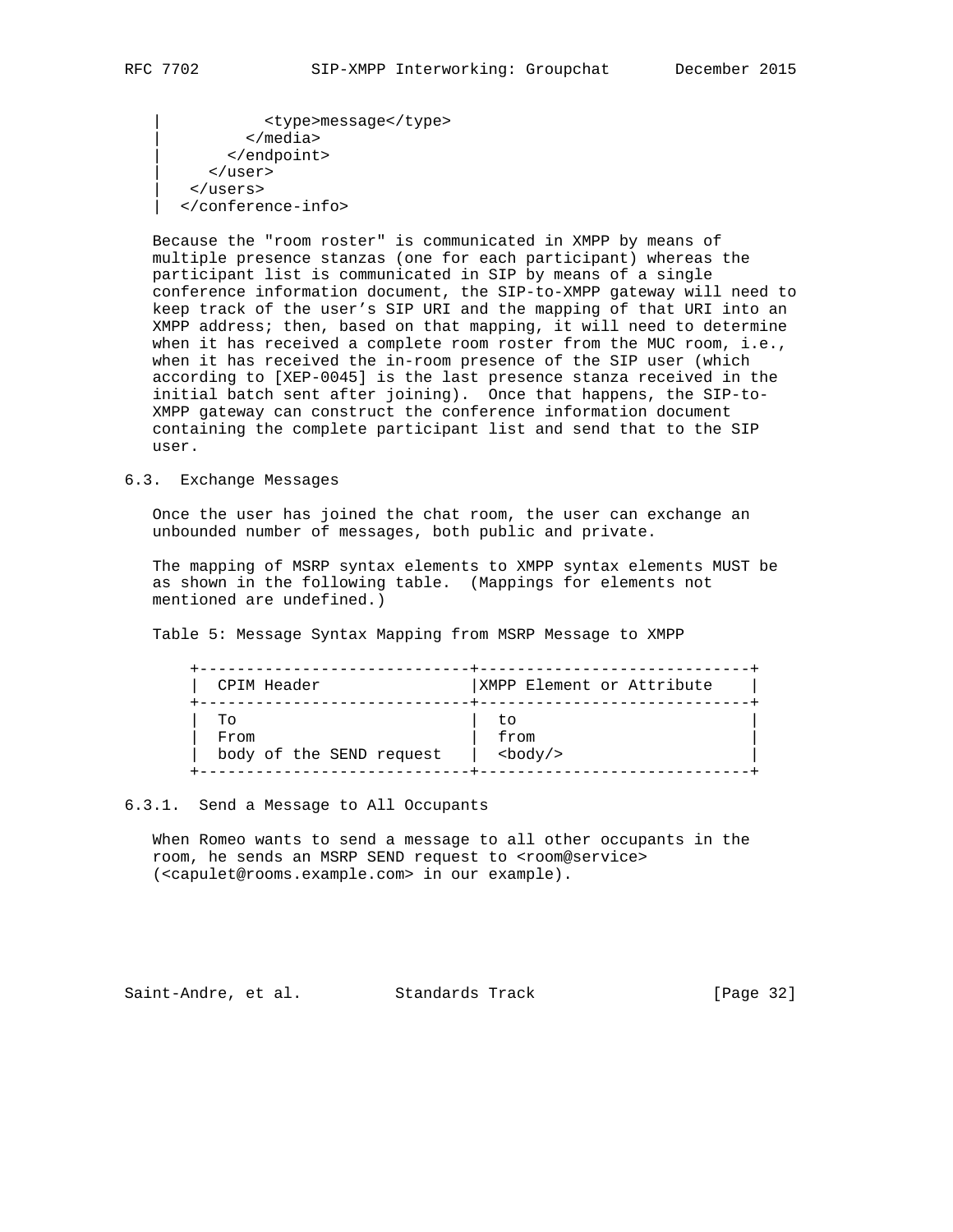The following examples show an exchange of a public message.

Example 33: Romeo Sends a Message to the Chat Room (F44)

 | MSRP a786hjs2 SEND | To-Path: msrp://room.example.com:7313/ansp71weztas;tcp | From-Path: msrp://chat.example.org:8763/lkjh37s2s20w2a;tcp | Message-ID: 87652492 | Byte-Range: 1-\*/\* | Content-Type: message/cpim

 | To: <sip:capulet@rooms.example.com> | From: "Romeo" <sip:romeo@example.org>;gr=dr4hcr0st3lup4c | DateTime: 2008-10-15T15:02:31-03:00 | Content-Type: text/plain

 | Romeo is here! | -------a786hjs2\$

 Upon receiving the SEND request, if the request either contains a Failure-Report header field value of "yes" or does not contain a Failure-Report header at all, the SIP-to-XMPP gateway immediately translates it into an XMPP message stanza and then generates and sends an MSRP response.

Example 34: XMPP Mapping of Message (F45)

 | <message from='romeo@example.org/dr4hcr0st3lup4c' | to='capulet@rooms.example.com' | type='groupchat'  $id='8gbx1g4p'$  | <body>Romeo is here!</body> | </message>

Example 35: MSRP Response to Public Message (F47)

 | MSRP d93kswow 200 OK | To-Path: msrp://rooms.example.com:8763/lkjh37s2s20w2a;tcp | From-Path: msrp://chat.example.org:7313/ansp71weztas;tcp | -------d93kswow\$

 Note well that the XMPP MUC room will reflect the sender's message back to all users, including the sender. The MSRP-to-XMPP gateway SHOULD wait until receiving this reflected message before sending an MSRP 200 OK reply to the original sender.

Saint-Andre, et al. Standards Track [Page 33]

|| || || ||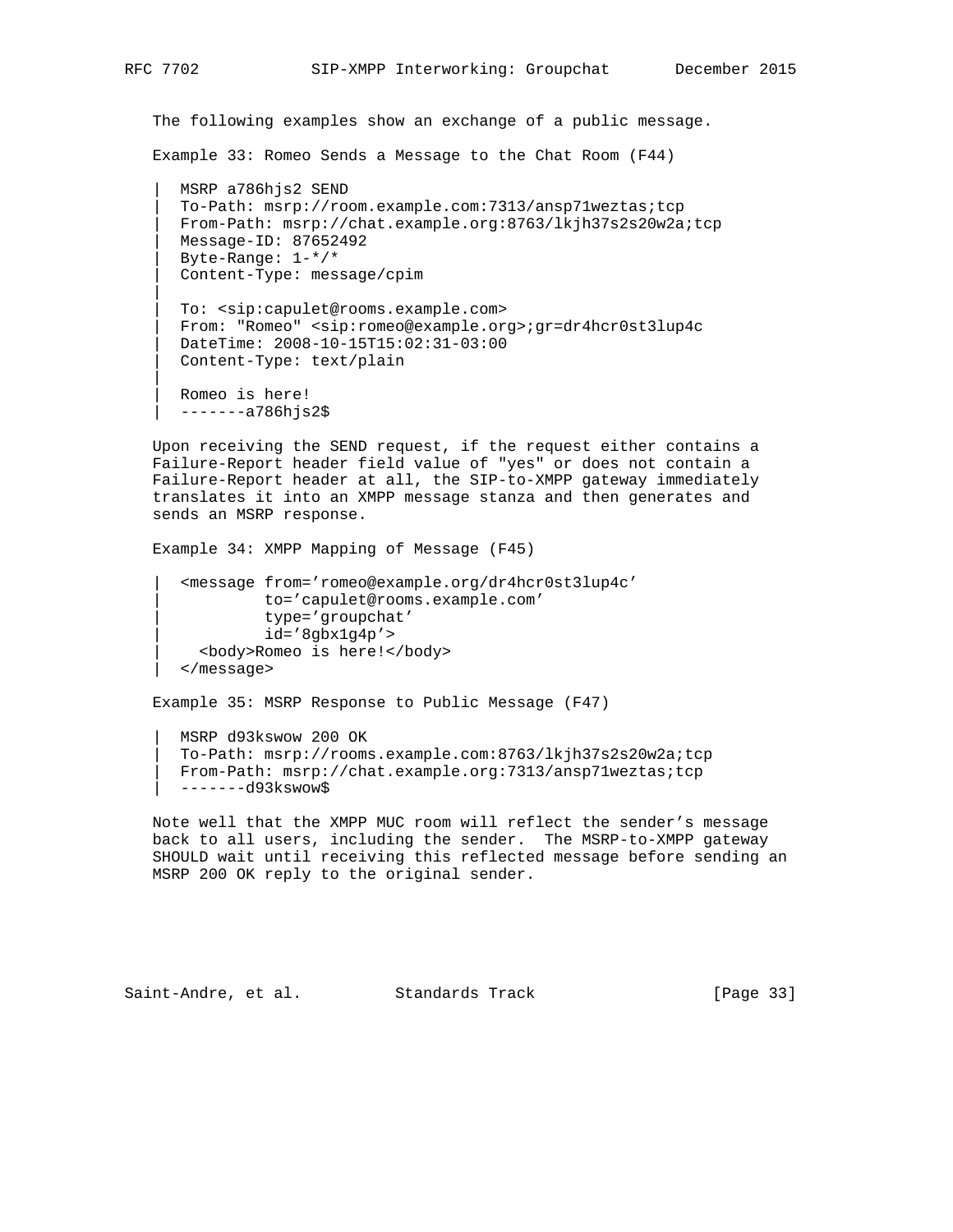6.3.2. Send a Private Message

 Romeo can send a "private message" to a selected occupant via the chat room service by sending a message to the occupant's room nickname.

The following examples show an exchange of a private message.

Example 36: Romeo Sends a Private Message (F48)

```
 | MSRP a786hjs2 SEND
 | To-Path: msrp://rooms.example.com:7313/ansp71weztas;tcp
 | From-Path: msrp://chat.example.org:8763/lkjh37s2s20w2a;tcp
 | Message-ID: 87652492
 | Byte-Range: 1-*/*
 | Content-Type: message/cpim
 | To: <sip:capulet@rooms.example.com>;gr=JuliC
 | From: "Romeo" <sip:romeo@example.org>;gr=dr4hcr0st3lup4c
 | DateTime: 2008-10-15T15:02:31-03:00
 | Content-Type: text/plain
I am here!!!
 | -------a786hjs2$
```
 The MSRP switch is responsible for transforming the 'From' address into an in-room address (not shown).

 Once the MSRP switch sends that message to the gateway, the gateway is responsible for translating it into XMPP syntax.

Example 37: XMPP Mapping of Private Message (F50)

```
 | <message from='capulet@rooms.example.com/Romeo'
          | to='capulet@rooms.example.com/JuliC'
           | type='chat'
           | id='rg2ca9k7'>
   | <body>I am here!!!</body>
 | </message>
```
### 6.4. Change Nickname

 If Romeo decides to change his nickname within the room, he sends a new MSRP NICKNAME request. In fact, modification of the nickname in MSRP is not different from the initial reservation and usage of a nickname.

Saint-Andre, et al. Standards Track [Page 34]

|| || || ||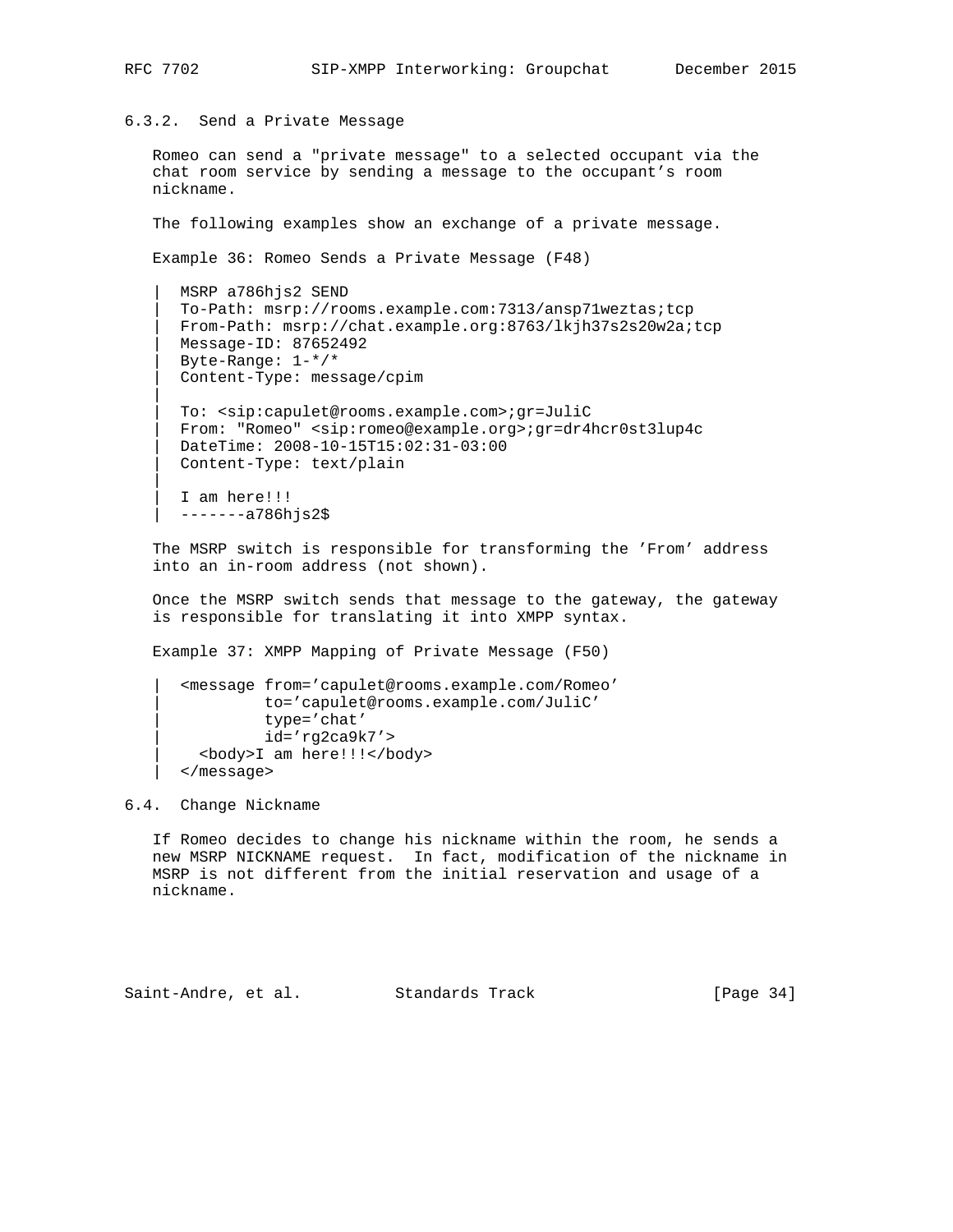Example 38: MSRP User Changes Nickname (F51)

```
 | MSRP a786hjs2 NICKNAME
 | To-Path: msrp://chat.example.org:7313/ansp71weztas;tcp
 | From-Path: msrp://rooms.example.com:8763/lkjh37s2s20w2a;tcp
 | Use-Nickname: "montecchi"
 | -------a786hjs2
```
 Upon receiving such a message, the MSRP-to-XMPP gateway translates it into an XMPP presence stanza.

Example 39: XMPP Mapping of Nickname Change (F52)

```
 | <presence from='romeo@example.org/dr4hcr0st3lup4c'
           | to='capulet@rooms.example.com/montecchi'/>
```
 The XMPP server will analyze the nickname allocation and determine if the requested nickname is available. In case the nickname is not available or not usable, the server will generate a presence stanza of type "error" specifying a <conflict/> error condition.

Example 40: XMPP Conflict Error for Nickname (F53)

```
 | <presence from='capulet@rooms.example.com/Romeo'
           | to='romeo@example.org/dr4hcr0st3lup4c'
           | type='error'>
  | <x xmlns='http://jabber.org/protocol/muc'/>
  | <error type='cancel' by='capulet@rooms.example.com'>
     | <conflict xmlns='urn:ietf:params:xml:ns:xmpp-stanzas'/>
   | </error>
 | </presence>
```
 Upon receiving this stanza, the XMPP-to-MSRP gateway will reply to the NICKNAME request with code 425.

 Example 41: Gateway Translates XMPP Nickname Conflict to MSRP Error Code (F54)

 | MSRP a786hjs2 425 Nickname usage failed | To-Path: msrp://chat.example.org:7313/ansp71weztas;tcp | From-Path: msrp://rooms.example.com:8763/lkjh37s2s20w2a;tcp | -------a786hjs2

6.5. Invite Another User to a Room

 If a SIP user wants to invite another user to join the conference he will send a REFER request indicating who needs to be invited in the Refer-To header, as per Section 5.5 of [RFC4579].

Saint-Andre, et al. Standards Track [Page 35]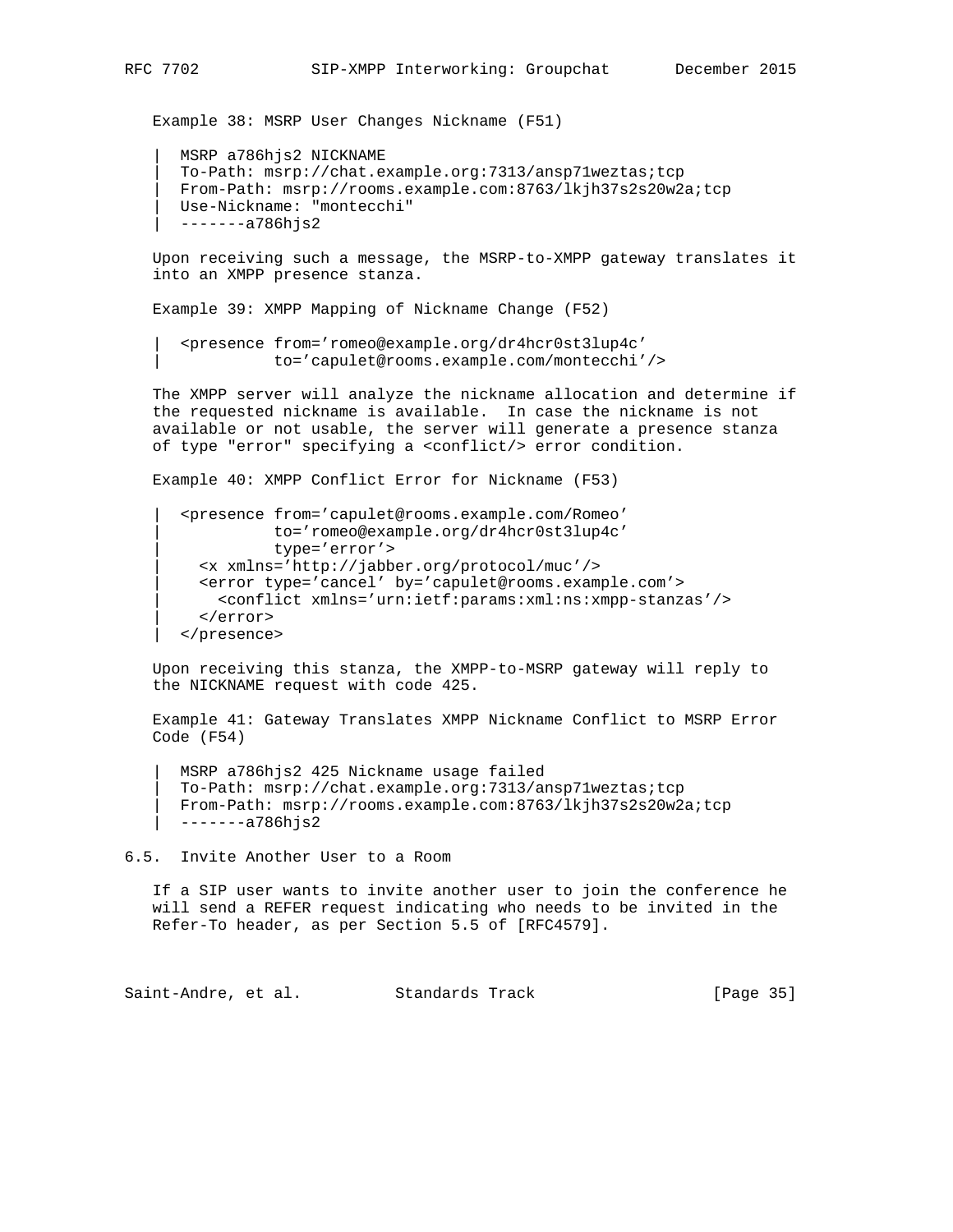Example 42: SIP User Invites Another User (F55)

```
 | REFER sip:capulet@rooms.example.com SIP/2.0
 | To: <sip:capulet@rooms.example.com>;tag=a3343df32
 | From: "Romeo" <sip:romeo@example.org>;tag=5534562
 | Call-ID: 08CFDAA4-FAED-4E83-9317-253691908CD2
 | CSeq: 4 REFER
 | Contact: <sip:romeo@example.org>;gr=dr4hcr0st3lup4c
Accept: message/sipfrag
 | Refer-To: <sip:benvolio@example.com>
 | Supported: replaces
 | Content-Length: 0
```
 The SIP-to-XMPP gateway then acknowledges the SIP REFER request with a 200 OK response (step F56).

 The gateway will then send a NOTIFY request as per [RFC3515] indicating that the invitation is in progress. Since there is no way to know the progress of the invitation until the user has joined, implementations are advised to terminate the REFER dialog subscription upon receiving the first NOTIFY request, with a status code of 100 Trying.

Example 43: Progress Notification for Invitation (F56)

 | NOTIFY sip:romeo@example.org SIP/2.0 | To: <sip:romeo@example.org>;tag=5534562 | From: <sip:capulet@rooms.example.com>;tag=a3343df32 | Call-ID: 08CFDAA4-FAED-4E83-9317-253691908CD2 | CSeq: 5 NOTIFY | Event: refer | Subscription-State: terminated;reason=noresource | Contact: <sip:capulet@rooms.example.com;transport=tcp>;isfocus | Content-Type: message/sipfrag;version=2.0 | Content-Length: ...

| SIP/2.0 100 Trying

# 6.6. Exit Room

|| ||

 If Romeo decides to exit the chat room, his client sends a SIP BYE to the <montague@chat.example.org> chat room.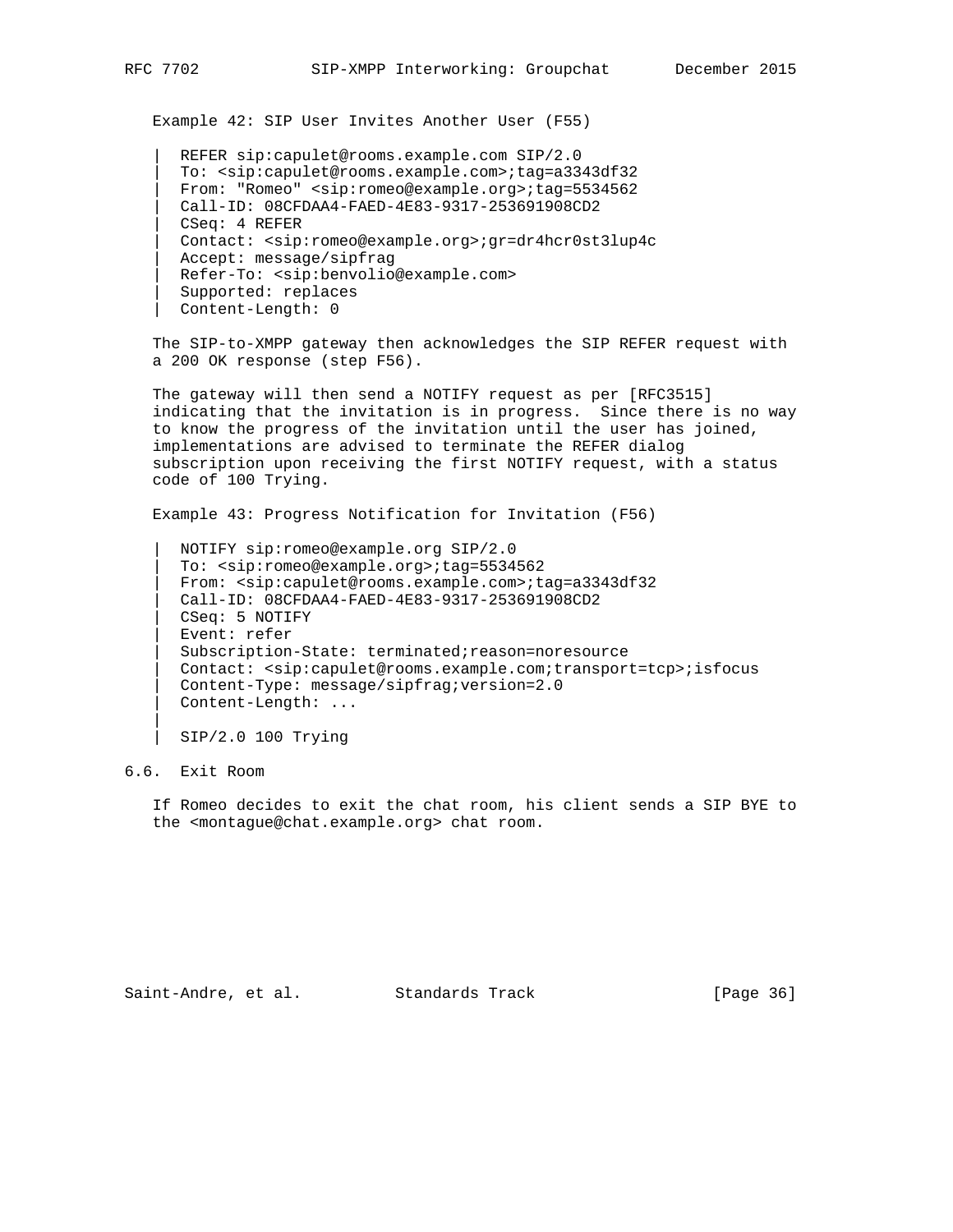Example 44: Romeo Terminates Session (F59)

 | BYE sip:capulet@rooms.example.com SIP/2.0 | Max-Forwards: 70 | From: "Romeo" <sip:romeo@example.org>;tag=5534562 | To: <sip:capulet@rooms.example.com>;tag=a3343df32 | Call-ID: 08CFDAA4-FAED-4E83-9317-253691908CD2 | CSeq: 6 BYE | Content-Length: 0

 Upon receiving the SIP BYE, the SIP-to-XMPP gateway translates it into a presence stanza of type "unavailable" (F60) and sends it to the XMPP MUC room service. Then, the SIP-to-XMPP gateway responds with a 200 OK to the MSRP user (F62).

Example 45: Romeo Exits Chat Room (F60)

 | <presence from='romeo@example.org/dr4hcr0st3lup4c' | to='capulet@rooms.example.com/Romeo' | type='unavailable'/>

7. Handling of Nicknames and Display Names

 Fundamental rules for mapping addresses between XMPP and SIP are provided in [RFC7247]. However, chat rooms include a more specialized, unique identifier for each participant in a room, called a "nickname". Implementations SHOULD apply the rules for preparation and comparison of nicknames specified in [RFC7700].

 In addition to nicknames, some groupchat implementations also include display names (which might or might not be different from users' nicknames). A display name need not be unique within the context of a room but instead simply provides a user-friendly name for a participant.

 In the SIP conference event package, the nickname is the value of the Centralized Conferencing (XCON) 'nickname' attribute of the <user/> element [RFC6501] and the display name is the XML character data of the conference-info <display-text/> element [RFC4575]. In XMPP, the nickname is the value of the resourcepart of the occupant JID [XEP-0045] and the display name is the XML character data of the <nick/> element [XEP-0172].

 In practice, the <display-text/> element is treated as canonical in SIP implementations, and the <nick/> element is rarely used in XMPP implementations. Therefore, for display purposes, SIP implementations ought to use the <display-text/> element if the XCON

Saint-Andre, et al. Standards Track [Page 37]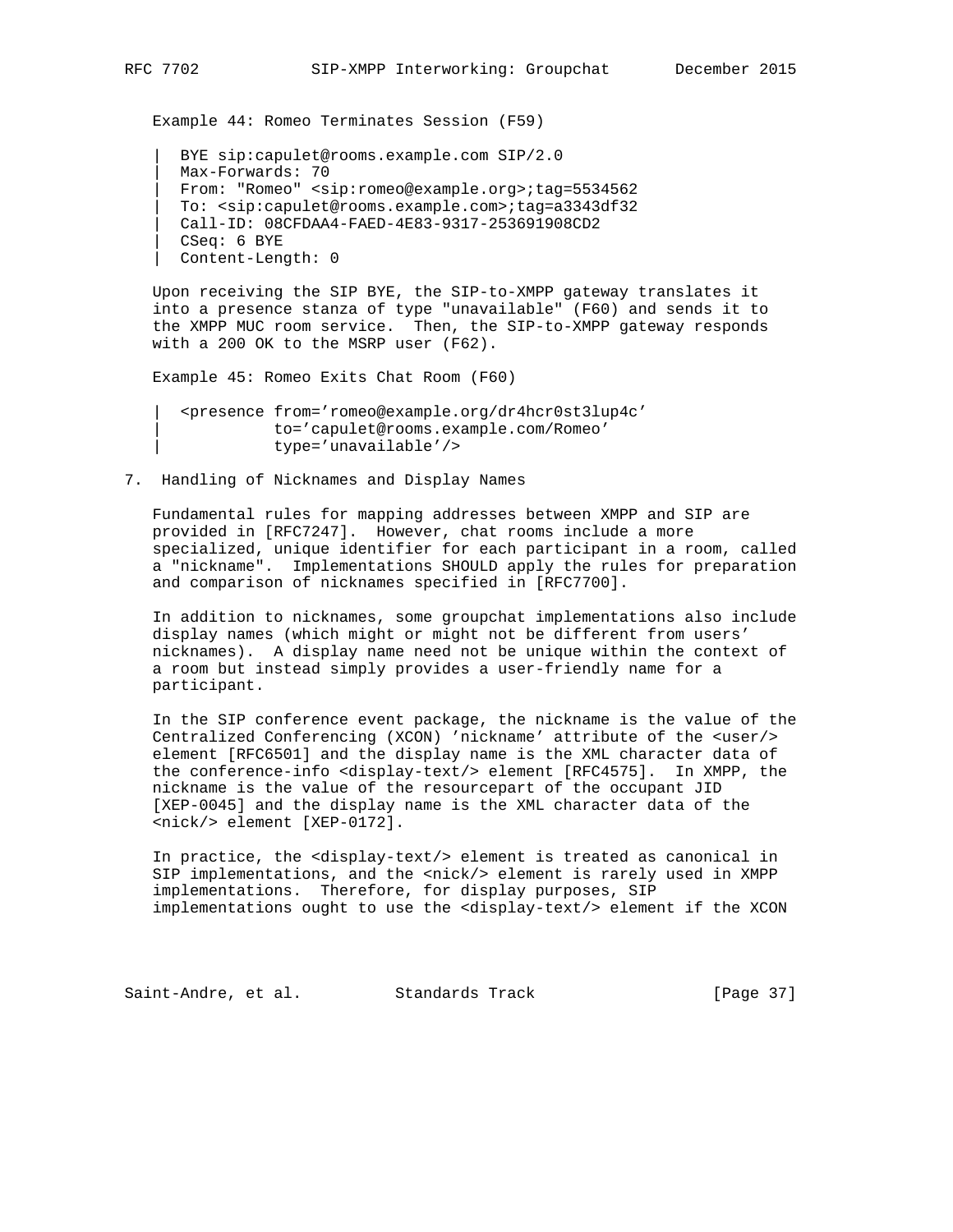'nickname' attribute is not present, and XMPP implementations ought to use the resourcepart of the occupant JID if the <nick/> element is not present.

 If there is a conflict between the SIP nickname and the XMPP nickname, the SIP-to-XMPP or XMPP-to-SIP gateway is responsible for adjusting the nickname to avoid the conflict and for informing the SIP or XMPP client of the unique nickname used to join the chat room.

8. Message Size

 It is possible for MSRP messages to exceed the size allowed by an XMPP service on the far end of an MSRP-to-XMPP gateway; see [RFC7573] for a discussion of this issue.

9. Security Considerations

 The security considerations of [RFC3261], [RFC4975], [RFC6120], [RFC7247], [RFC7701], and [XEP-0045] apply.

 This document specifies methods for exchanging groupchat messages through a gateway that translates between SIP and XMPP. Such a gateway MUST be compliant with the minimum security requirements of the protocols for which it translates (i.e., MSRP/SIP and XMPP). The addition of gateways to the security models of MSRP, SIP, and XMPP introduces some new risks. In particular, end-to-end security properties (especially confidentiality and integrity) between user agents that interface through an MSRP-to-XMPP gateway can be provided only if common formats are supported; unfortunately, although [RFC3862] specifies such a format for one-to-one instant messages, the problem of end-to-end security for multi-party messaging has not been solved in a standardized way.

 Some of the features that are not addressed by the minimal interoperability baseline defined in this document are relevant to security, such as the ability to administer rooms, kick out and ban users, and enable room moderation. Users needing to take advantage of such features cannot do so through a gateway in a standardized manner and therefore will need to use native clients for the relevant protocol (MSRP or XMPP).

 As mentioned in [RFC7572], there are several possible methods for end-to-end encryption of one-to-one instant messages. Unfortunately, because there is no widely deployed method for end-to-end encryption of multi-party instant messages, this document cannot provide a recommendation in this regard.

Saint-Andre, et al. Standards Track [Page 38]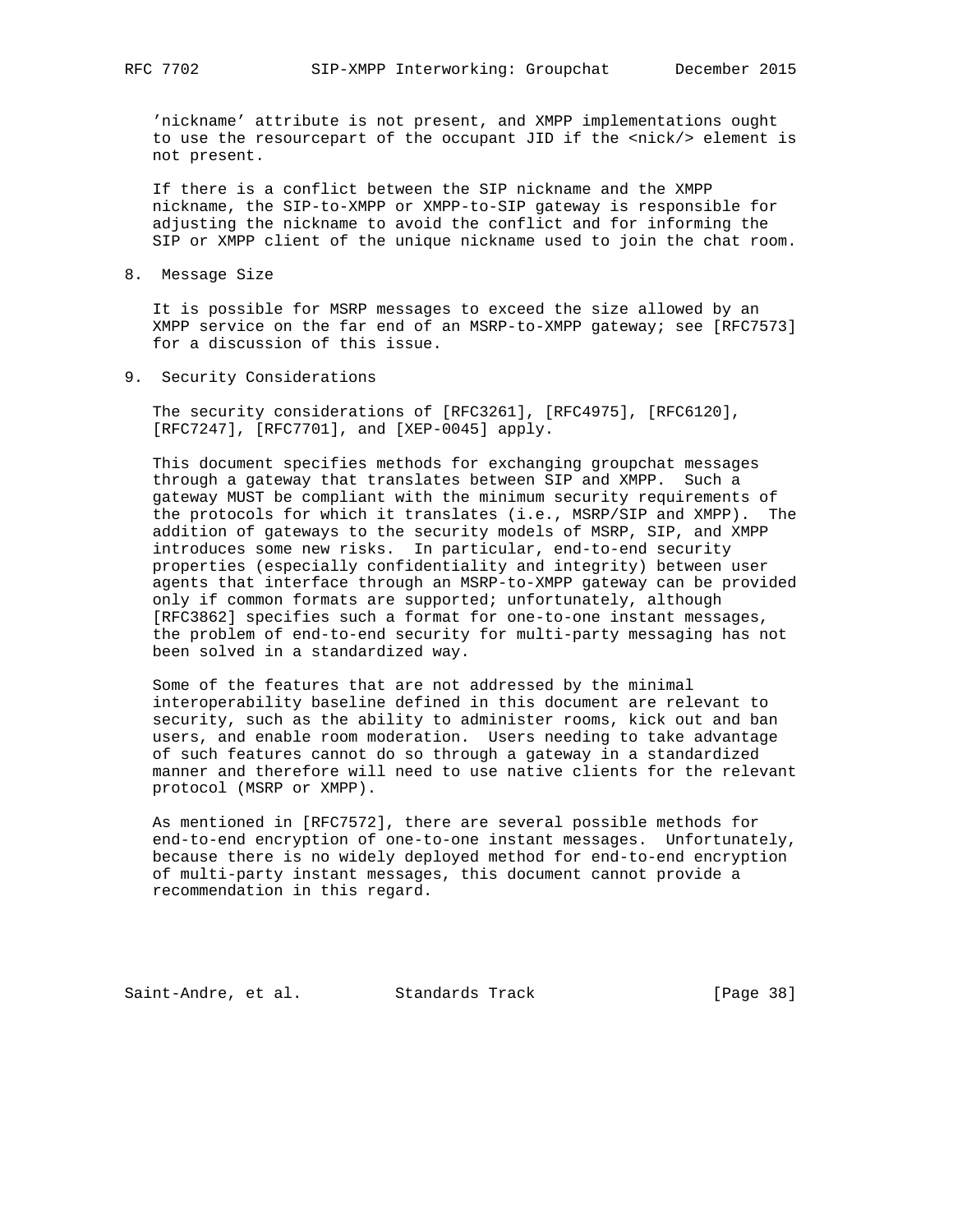## 10. References

- 10.1. Normative References
	- [RFC2119] Bradner, S., "Key words for use in RFCs to Indicate Requirement Levels", BCP 14, RFC 2119, DOI 10.17487/RFC2119, March 1997, <http://www.rfc-editor.org/info/rfc2119>.
	- [RFC3261] Rosenberg, J., Schulzrinne, H., Camarillo, G., Johnston, A., Peterson, J., Sparks, R., Handley, M., and E. Schooler, "SIP: Session Initiation Protocol", RFC 3261, DOI 10.17487/RFC3261, June 2002, <http://www.rfc-editor.org/info/rfc3261>.
	- [RFC4579] Johnston, A. and O. Levin, "Session Initiation Protocol (SIP) Call Control - Conferencing for User Agents", BCP 119, RFC 4579, DOI 10.17487/RFC4579, August 2006, <http://www.rfc-editor.org/info/rfc4579>.
	- [RFC4975] Campbell, B., Ed., Mahy, R., Ed., and C. Jennings, Ed., "The Message Session Relay Protocol (MSRP)", RFC 4975, DOI 10.17487/RFC4975, September 2007, <http://www.rfc-editor.org/info/rfc4975>.
	- [RFC5627] Rosenberg, J., "Obtaining and Using Globally Routable User Agent URIs (GRUUs) in the Session Initiation Protocol (SIP)", RFC 5627, DOI 10.17487/RFC5627, October 2009, <http://www.rfc-editor.org/info/rfc5627>.
	- [RFC6120] Saint-Andre, P., "Extensible Messaging and Presence Protocol (XMPP): Core", RFC 6120, DOI 10.17487/RFC6120, March 2011, <http://www.rfc-editor.org/info/rfc6120>.
	- [RFC6121] Saint-Andre, P., "Extensible Messaging and Presence Protocol (XMPP): Instant Messaging and Presence", RFC 6121, DOI 10.17487/RFC6121, March 2011, <http://www.rfc-editor.org/info/rfc6121>.
	- [RFC7247] Saint-Andre, P., Houri, A., and J. Hildebrand, "Interworking between the Session Initiation Protocol (SIP) and the Extensible Messaging and Presence Protocol (XMPP): Architecture, Addresses, and Error Handling", RFC 7247, DOI 10.17487/RFC7247, May 2014, <http://www.rfc-editor.org/info/rfc7247>.

Saint-Andre, et al. Standards Track [Page 39]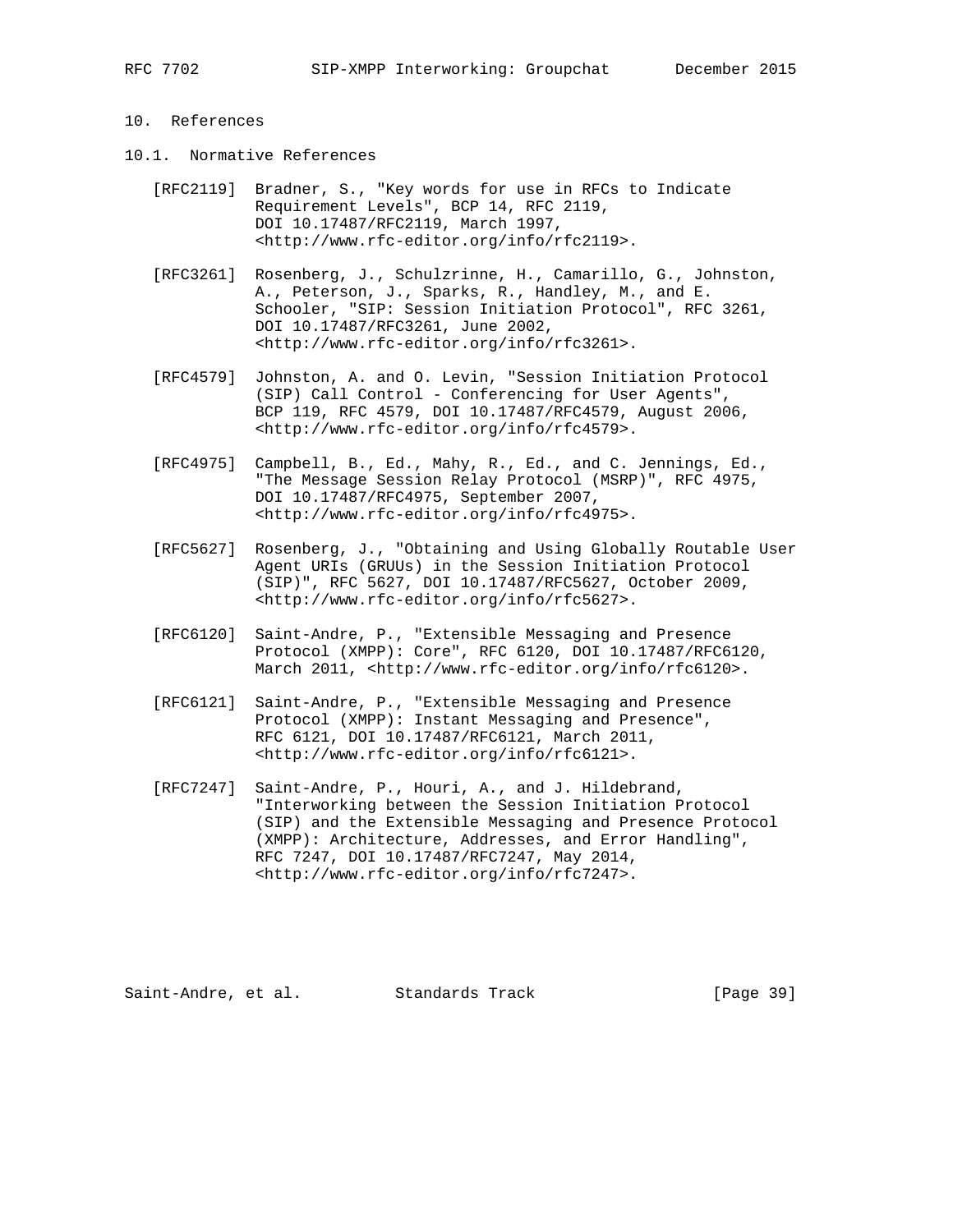- [RFC7573] Saint-Andre, P. and S. Loreto, "Interworking between the Session Initiation Protocol (SIP) and the Extensible Messaging and Presence Protocol (XMPP): One-to-One Text Chat Sessions", RFC 7573, DOI 10.17487/RFC7573, June 2015, <http://www.rfc-editor.org/info/rfc7573>.
- [RFC7700] Saint-Andre, P., "Preparation, Enforcement, and Comparison of Internationalized Strings Representing Nicknames", RFC 7700, DOI 10.17487/RFC7700, December 2015, <http://www.rfc-editor.org/info/rfc7700>.
- [RFC7701] Niemi, A., Garcia-Martin, M., and G. Sandbakken, "Multi party Chat Using the Message Session Relay Protocol (MSRP)", RFC 7701, DOI 10.17487/RFC7701, December 2015, <http://www.rfc-editor.org/info/rfc7701>.
- [XEP-0045] Saint-Andre, P., "Multi-User Chat", XSF XEP 0045, February 2012, <http://www.xmpp.org/extensions/xep-0045.html>.
- 10.2. Informative References
	- [RFC3515] Sparks, R., "The Session Initiation Protocol (SIP) Refer Method", RFC 3515, DOI 10.17487/RFC3515, April 2003, <http://www.rfc-editor.org/info/rfc3515>.
	- [RFC3862] Klyne, G. and D. Atkins, "Common Presence and Instant Messaging (CPIM): Message Format", RFC 3862, DOI 10.17487/RFC3862, August 2004, <http://www.rfc-editor.org/info/rfc3862>.
	- [RFC4353] Rosenberg, J., "A Framework for Conferencing with the Session Initiation Protocol (SIP)", RFC 4353, DOI 10.17487/RFC4353, February 2006, <http://www.rfc-editor.org/info/rfc4353>.
	- [RFC4566] Handley, M., Jacobson, V., and C. Perkins, "SDP: Session Description Protocol", RFC 4566, DOI 10.17487/RFC4566, July 2006, <http://www.rfc-editor.org/info/rfc4566>.
	- [RFC4575] Rosenberg, J., Schulzrinne, H., and O. Levin, Ed., "A Session Initiation Protocol (SIP) Event Package for Conference State", RFC 4575, DOI 10.17487/RFC4575, August 2006, <http://www.rfc-editor.org/info/rfc4575>.

Saint-Andre, et al. Standards Track [Page 40]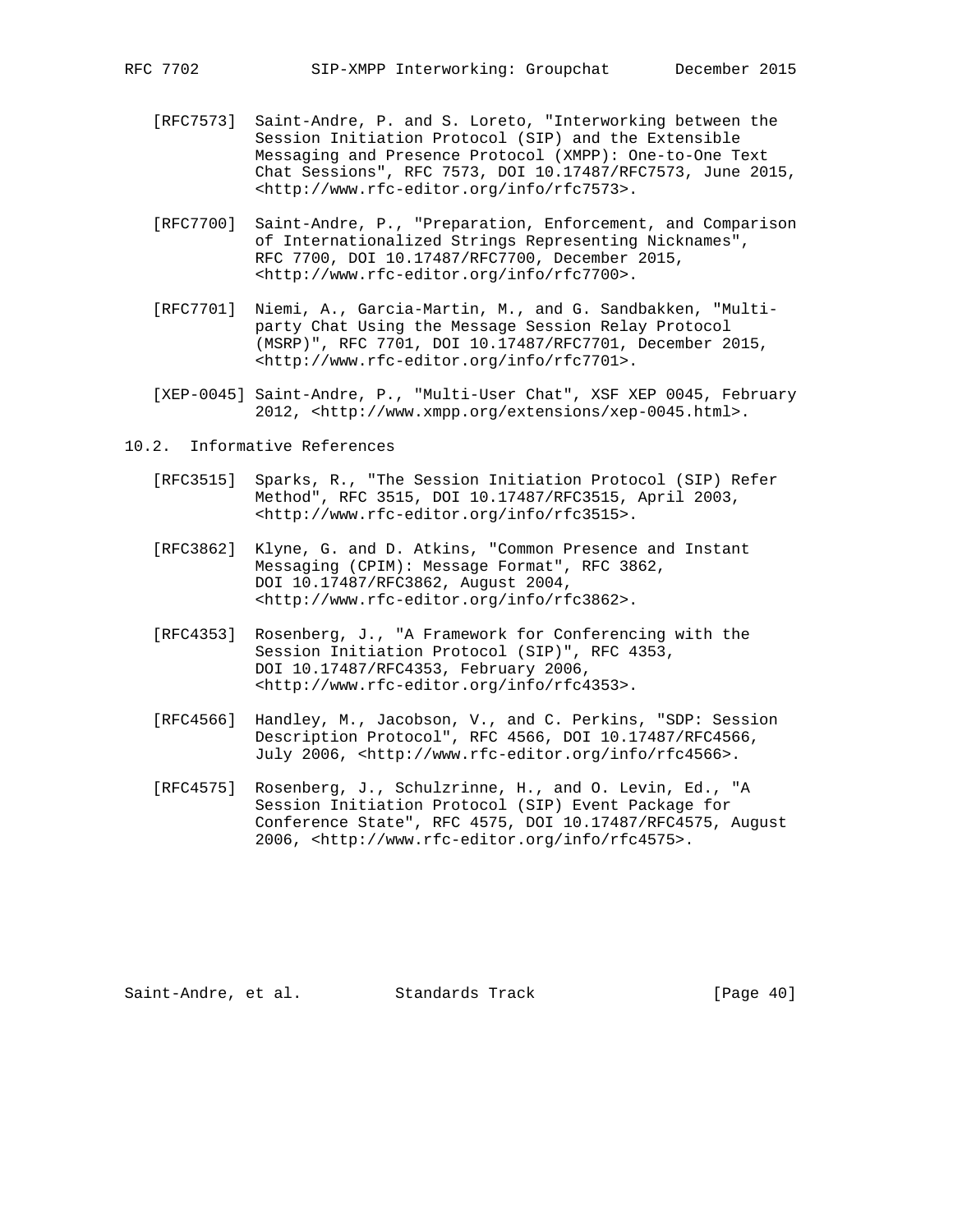- [RFC6501] Novo, O., Camarillo, G., Morgan, D., and J. Urpalainen, "Conference Information Data Model for Centralized Conferencing (XCON)", RFC 6501, DOI 10.17487/RFC6501, March 2012, <http://www.rfc-editor.org/info/rfc6501>.
- [RFC6502] Camarillo, G., Srinivasan, S., Even, R., and J. Urpalainen, "Conference Event Package Data Format Extension for Centralized Conferencing (XCON)", RFC 6502, DOI 10.17487/RFC6502, March 2012, <http://www.rfc-editor.org/info/rfc6502>.
- [RFC7572] Saint-Andre, P., Houri, A., and J. Hildebrand, "Interworking between the Session Initiation Protocol (SIP) and the Extensible Messaging and Presence Protocol (XMPP): Instant Messaging", RFC 7572, DOI 10.17487/RFC7572, June 2015, <http://www.rfc-editor.org/info/rfc7572>.
- [RFC7614] Sparks, R., "Explicit Subscriptions for the REFER Method", RFC 7614, DOI 10.17487/RFC7614, August 2015, <http://www.rfc-editor.org/info/rfc7614>.
- [RFC7647] Sparks, R. and A. Roach, "Clarifications for the Use of REFER with RFC 6665", RFC 7647, DOI 10.17487/RFC7647, September 2015, <http://www.rfc-editor.org/info/rfc7647>.
- [XEP-0172] Saint-Andre, P. and V. Mercier, "User Nickname", XSF XEP 0172, March 2012, <http://xmpp.org/extensions/xep-0172.html>.
- [XEP-0249] Saint-Andre, P., "Direct MUC Invitations", XSF XEP 0249, September 2011, <http://xmpp.org/extensions/xep-0249.html>.

Saint-Andre, et al. Standards Track [Page 41]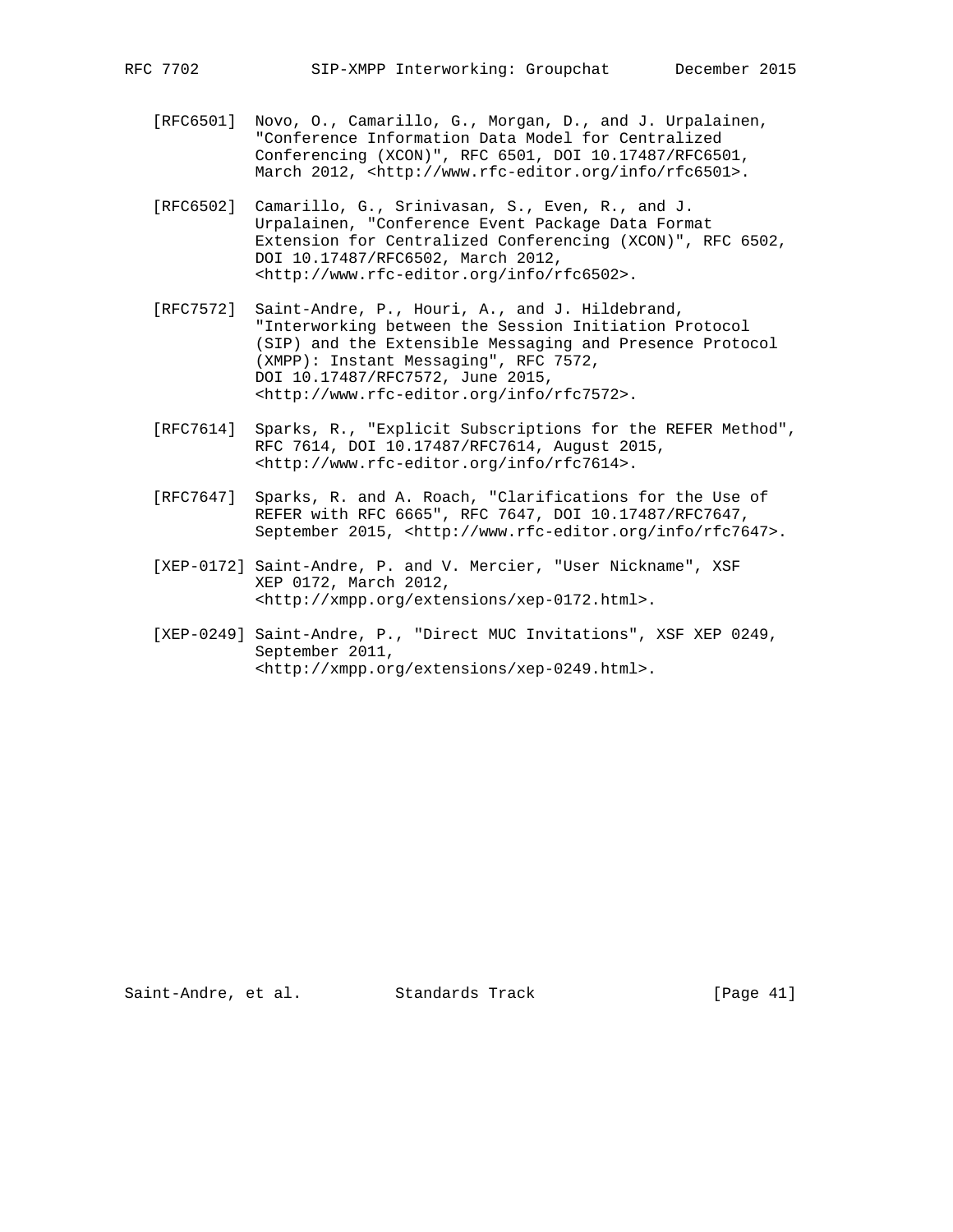Acknowledgements

 Special thanks to Fabio Forno for coauthoring an early draft version of this document and to Ben Campbell for his detailed and insightful reviews.

 Thanks also to Dave Crocker, Philipp Hancke, Olle Johansson, Paul Kyzivat, and Matt Ryan for their feedback.

 Leif Johansson reviewed the document on behalf of the Security Directorate.

 Stephen Farrell, Barry Leiba, Pete Resnick, and Martin Stiemerling provided helpful input during IESG review.

 The authors gratefully acknowledge the assistance of Markus Isomaki and Yana Stamcheva as the working group Chairs and Gonzalo Camarillo and Alissa Cooper as the sponsoring Area Directors.

 Peter Saint-Andre wishes to acknowledge Cisco Systems, Inc., for employing him during his work on earlier draft versions of this document.